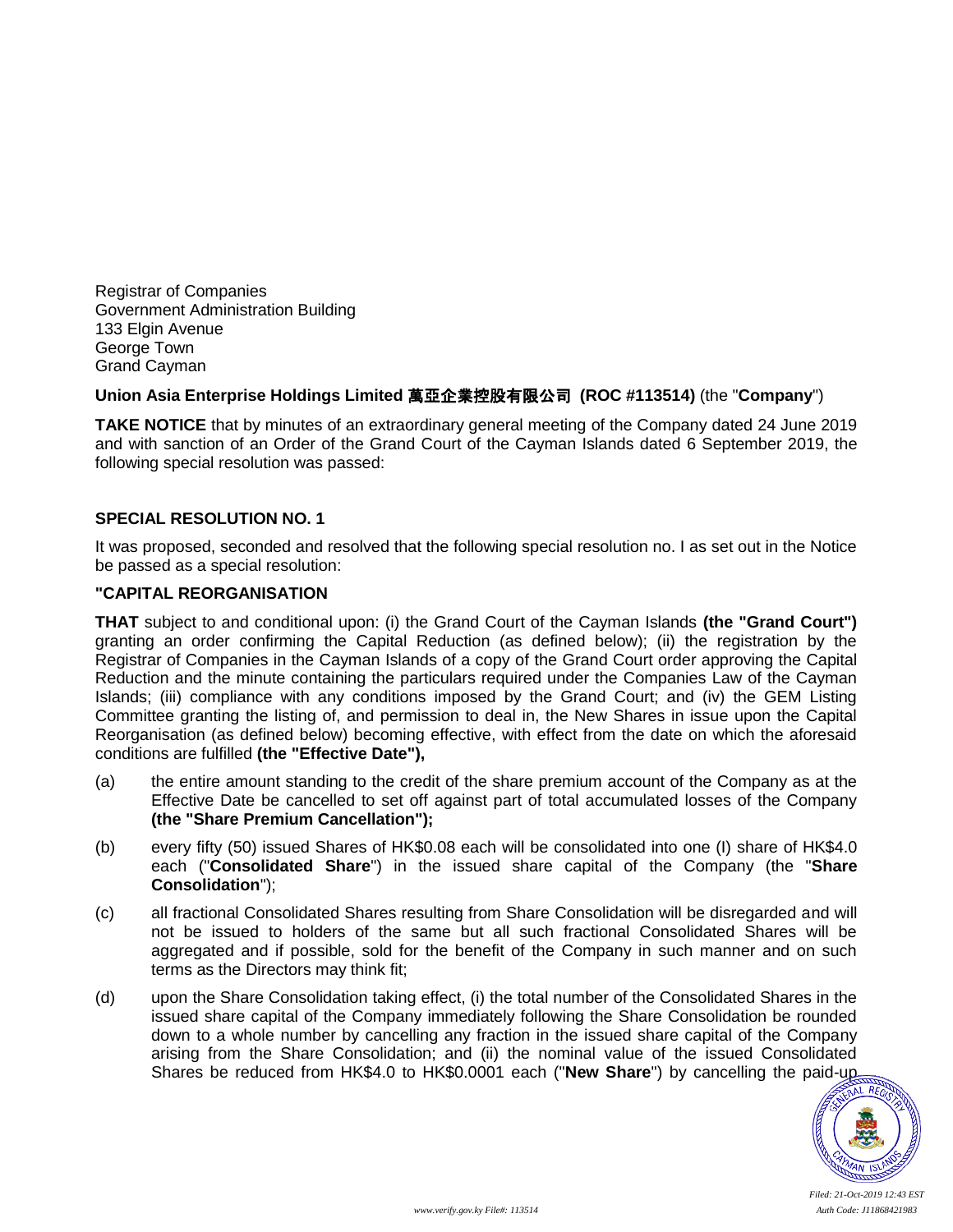capital to the extent of HK\$3.9999 each (the "**Capital Reduction**") and the total credit of approximately HK\$273,208,990 arising therefrom be applied to further set-off the accumulated losses of the Company;

- (e) upon the Capital Reduction taking effect, all the authorised but unissued share capital of the Company be cancelled in their entirety (the "**Unissued Share Capital Cancellation**");
- (f) upon the Unissued Share Capital Cancellation taking effect, the authorised share capital of the Company be increased to HK\$ 10,000,000 divided into 100,000,000,000 New Shares (the "**Authorised Share Capital Increase**", collectively with the Unissued Share Capital Cancellation, the Capital Reduction, the Share Consolidation and the Share Premium Cancellation, the "**Capital Reorganisation**");
- (g) the credit arising from the Capital Reduction be applied towards offsetting the accumulated losses of the Company as at the Effective Date, thereby reducing the accumulated losses of the Company, and the balance (if any) be transferred to a distributable reserve account of the Company which may be applied for such purposes as permitted under the memorandum and articles of association of the Company, all applicable laws and the GEM Listing Rules; and
- (h) any one or more of the Director(s) be and is/are hereby authorised to do all such acts and things, to sign and execute all such further documents or agreements or deeds on behalf of the Company (including the affixation of the common seal of the Company where execution under seal is required) and to do such acts and things, to sign and execute all such further documents and to take such steps as he/she/they may consider necessary, appropriate, desirable or expedient to give effect to or in connection with the implementation of and giving effect to any matter relating to the Capital Reorganisation and the transactions contemplated thereunder."

After counting the total votes cast (including voting by way of proxy), there were a total of 692,667,081 votes, of which 692,667,081 votes were cast for the resolution (representing 100% of the total votes cast) and 0 vote was cast against the resolution (representing 0% of the total votes cast).

 $\frac{1}{2}$ 

Kesherra Spence Corporate Administrator for and on behalf of Maples Corporate Services Limited

Dated this 21 day of October 2019

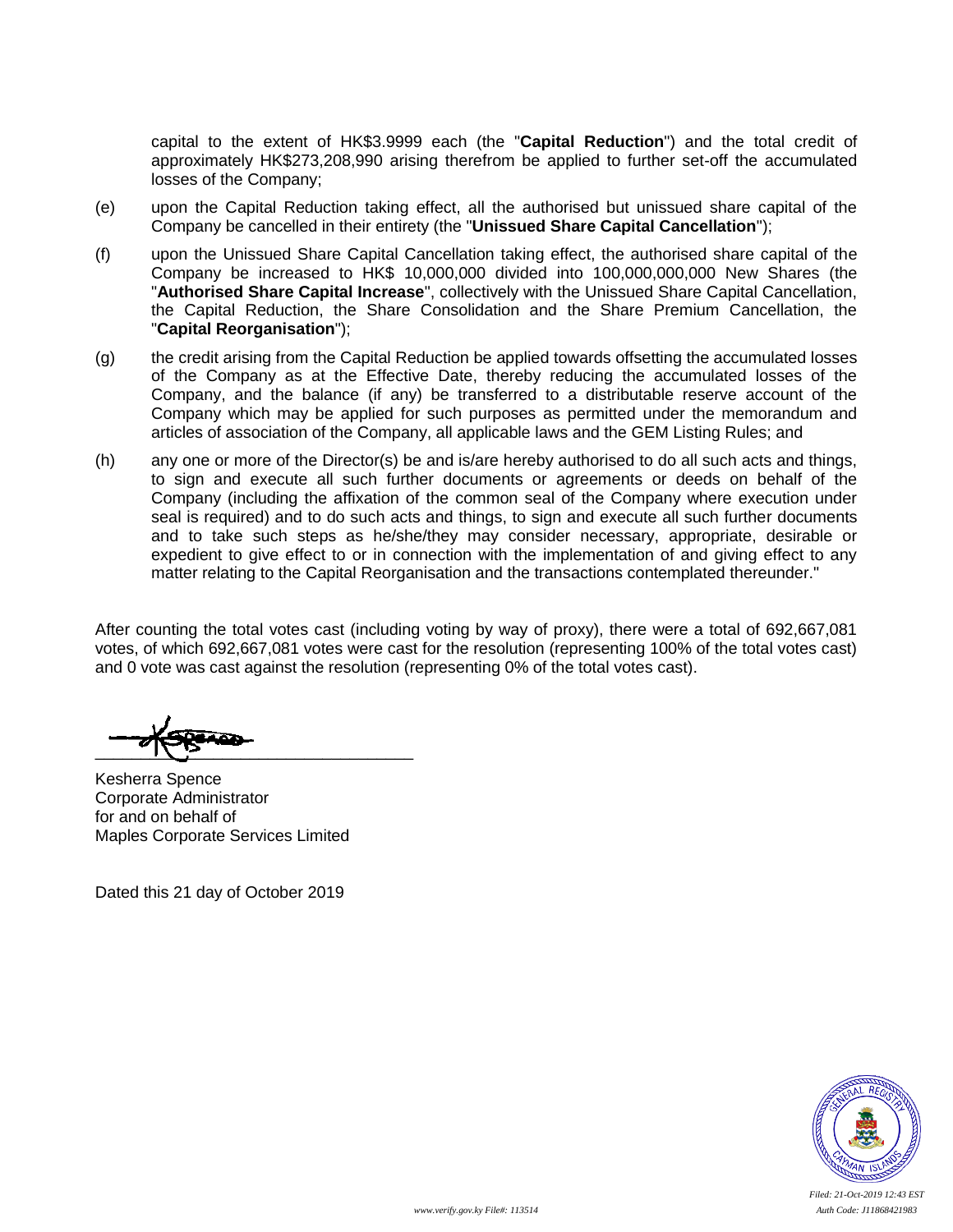Registrar of Companies Government Administration Building 133 Elgin Avenue George Town Grand Cayman

#### **Union Asia Enterprise Holdings Limited** 萬亞企業控股有限公司 **(ROC# 113514)** (the "**Company**")

**TAKE NOTICE** that at an extraordinary general meeting of the members of the Company held on 24 June 2019, the following special resolutions were passed:

### **SPECIAL RESOLUTION NO. 8**

#### "**THE WHITEWASH WAIVER**

#### **THAT**:

- (a) subject to the Executive granting the Investor the Whitewash Waiver and the satisfaction of any condition(s) attached to the Whitewash Waiver imposed by the Executive, the waiver pursuant to Note 1 on dispensations from Rule 26 of the Takeovers Code, waiving any obligation of the Investor and parties acting in concert with it to make a mandatory general offer to other Shareholders in respect of the New Shares as a result of the acquisition of the Consideration Shares and the Capitalisation Shares be and is hereby approved; and
- (b) any one or more of the Director(s) be and is/are hereby authorised to do all such acts and things, to sign and execute all such further documents or agreements or deeds on behalf of the Company (including the affixation of the common seal of the Company where execution under seal is required) and to do such acts and things, to sign and execute all such further documents and to take such steps as he/she/they may consider necessary, appropriate, desirable or expedient to give effect to or in connection with the implementation of and giving effect to any matter relating to the Whitewash Waiver."

#### **SPECIAL RESOLUTION NO. 9**

## "**ADOPTION OF SECOND AMENDED AND RESTATED MEMORANDUM AND ARTICLES OF ASSOCIATION**

**THAT** the second amended and restated memorandum and articles of association of the Company in the form produced to the EGM be and are hereby adopted as the memorandum and

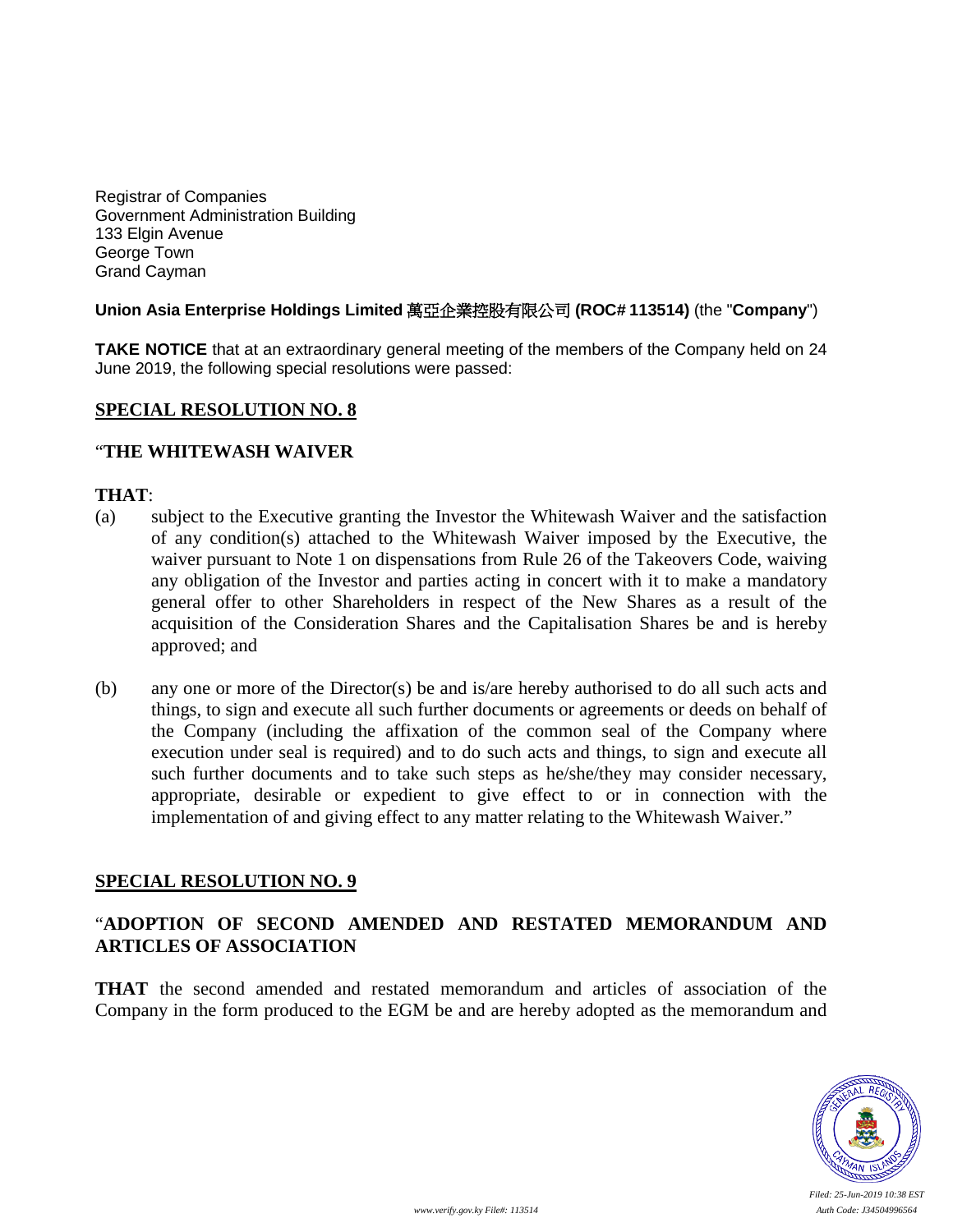articles of association of the Company in substitution for and to the exclusion of all existing memorandum and articles of association of the Company."

 $\sqrt{2}$ 

Allan Webb Corporate Administrator For and on behalf of Maples Corporate Services Limited

Dated this 25th day of June 2019

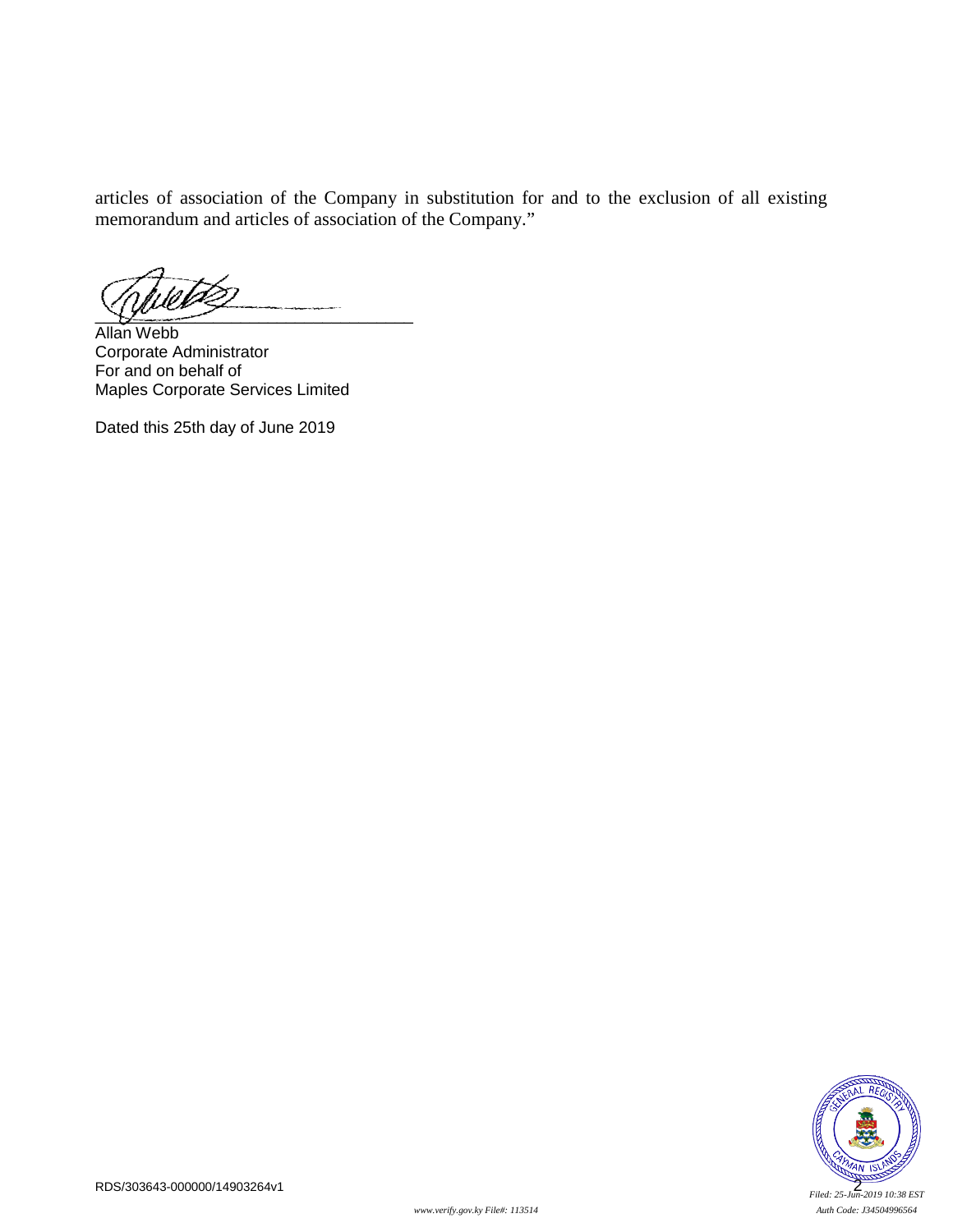# SECOND AMENDED AND RESTATED MEMORANDUM AND ARTICLES OF ASSOCIATION

OF

Union Asia Enterprise Holdings Limited (Adopted at a general meeting held on 24 June 2019)



*Filed: 25-Jun-2019 10:38 EST www.verify.gov.ky File#: 113514 Auth Code: E53820265347*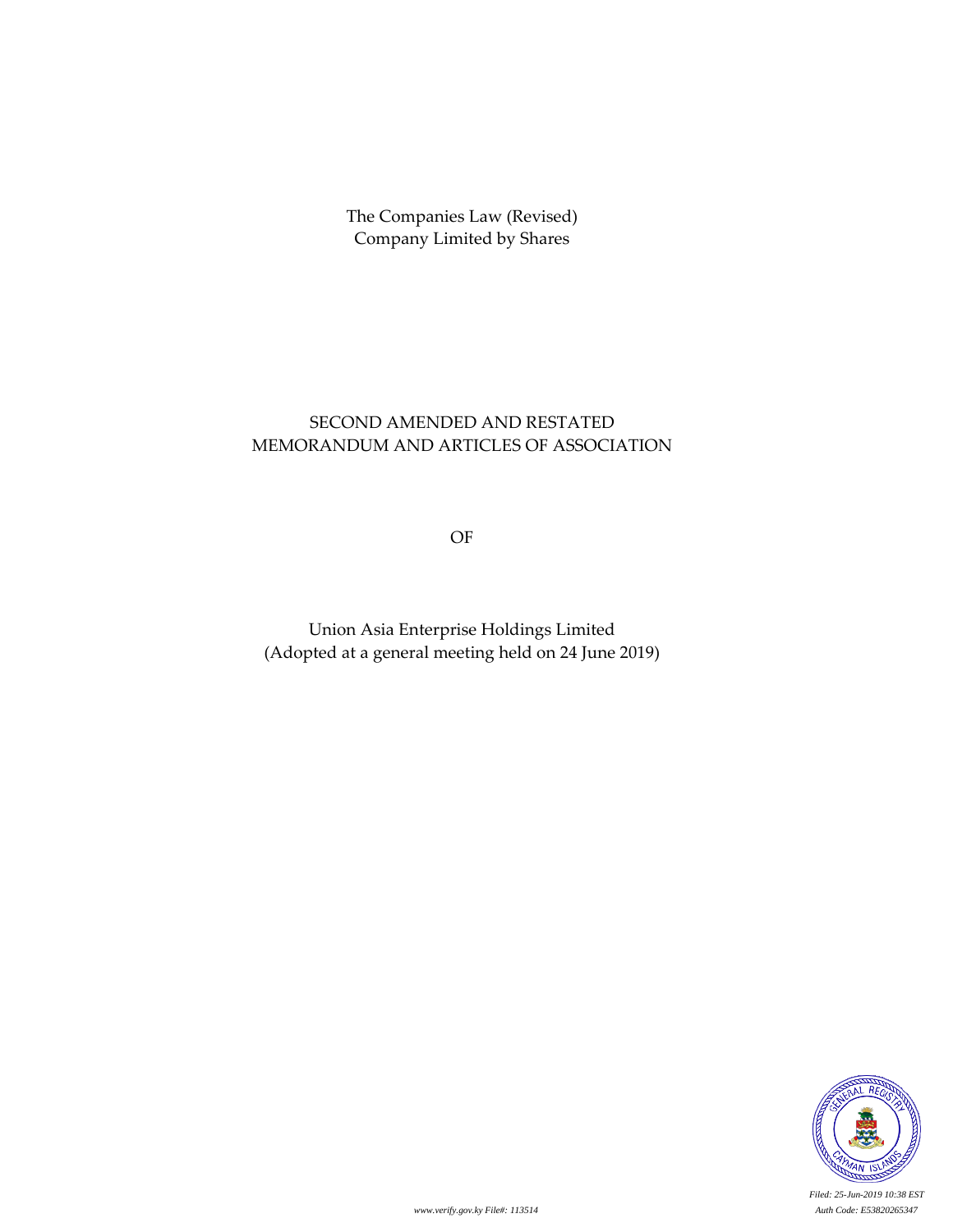# SECOND AMENDED AND RESTATED MEMORANDUM OF ASSOCIATION

OF

Union Asia Enterprise Holdings Limited (Adopted at a general meeting held on 24 June 2019)

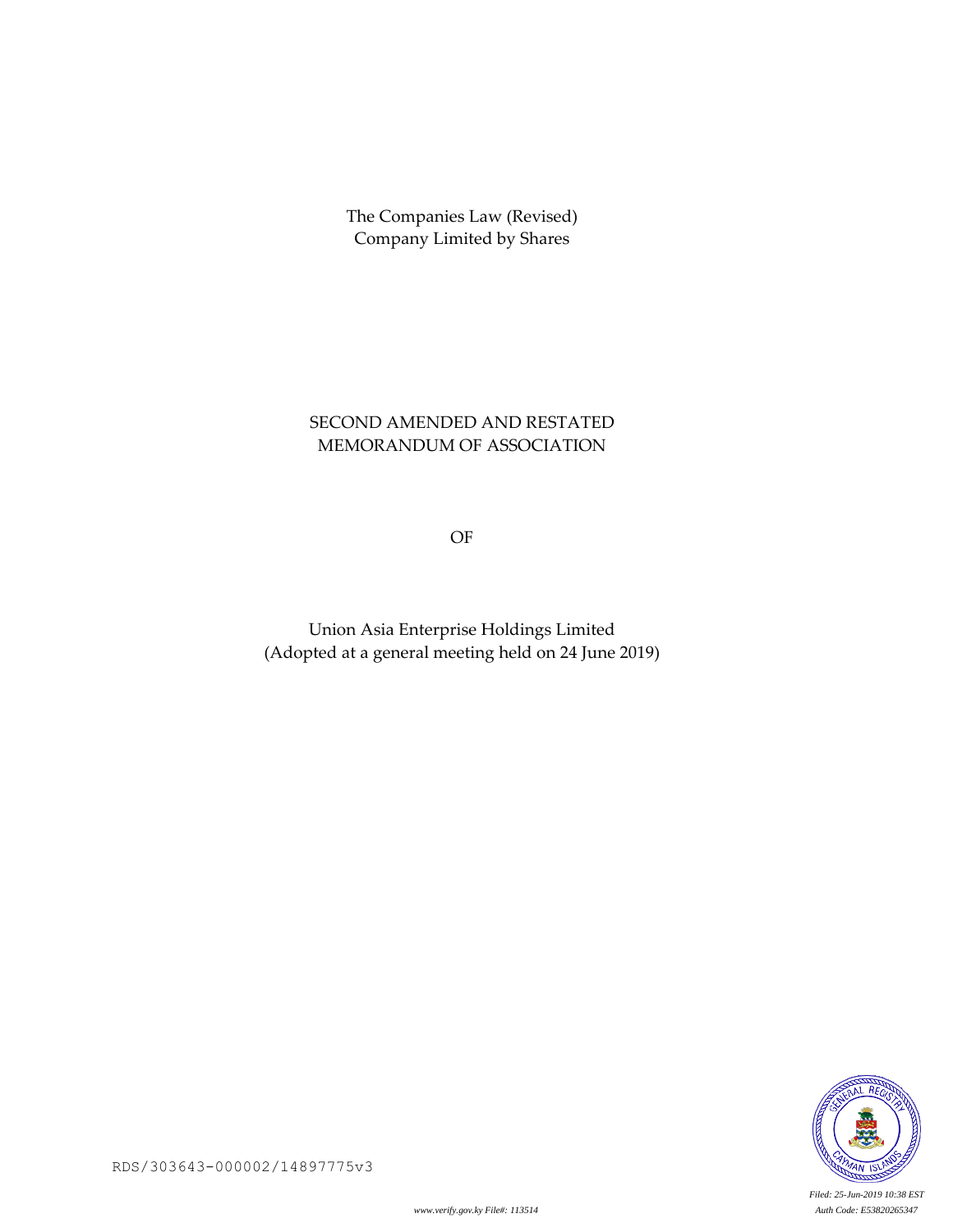### SECOND AMENDED AND RESTATED MEMORANDUM OF ASSOCIATION

OF

Union Asia Enterprise Holdings Limited (Adopted at a general meeting held on 24 June 2019)

- 1. The name of the Company is **Union Asia Enterprise Holdings Limited**.
- 2. The registered office of the Company shall be at the offices of Maples Corporate Services Limited, PO Box 309, Ugland House, Grand Cayman, KY1-1104, Cayman Islands.
- 3. Subject to the following provisions of this Memorandum, the objects for which the Company is established are unrestricted.
- 4. Subject to the following provisions of this Memorandum, the Company shall have and be capable of exercising all the functions of a natural person of full capacity irrespective of any question of corporate benefit, as provided by Section 27(2) of the Companies Law.
- 5. Nothing in this Memorandum shall permit the Company to carry on a business for which a licence is required under the laws of the Cayman Islands unless duly licensed.
- 6. The Company shall not trade in the Cayman Islands with any person, firm or corporation except in furtherance of the business of the Company carried on outside the Cayman Islands; provided that nothing in this clause shall be construed as to prevent the Company effecting and concluding contracts in the Cayman Islands, and exercising in the Cayman Islands all of its powers necessary for the carrying on of its business outside the Cayman Islands.
- 7. The liability of each member is limited to the amount from time to time unpaid on such member's shares.
- 8. The share capital of the Company is HK\$2,500,000,000 divided into 31,250,000,000 shares of a nominal or par value of HK\$0.08 each.
- 9. The Company may exercise the power contained in the Companies Law to deregister in the Cayman Islands and be registered by way of continuation in another jurisdiction.

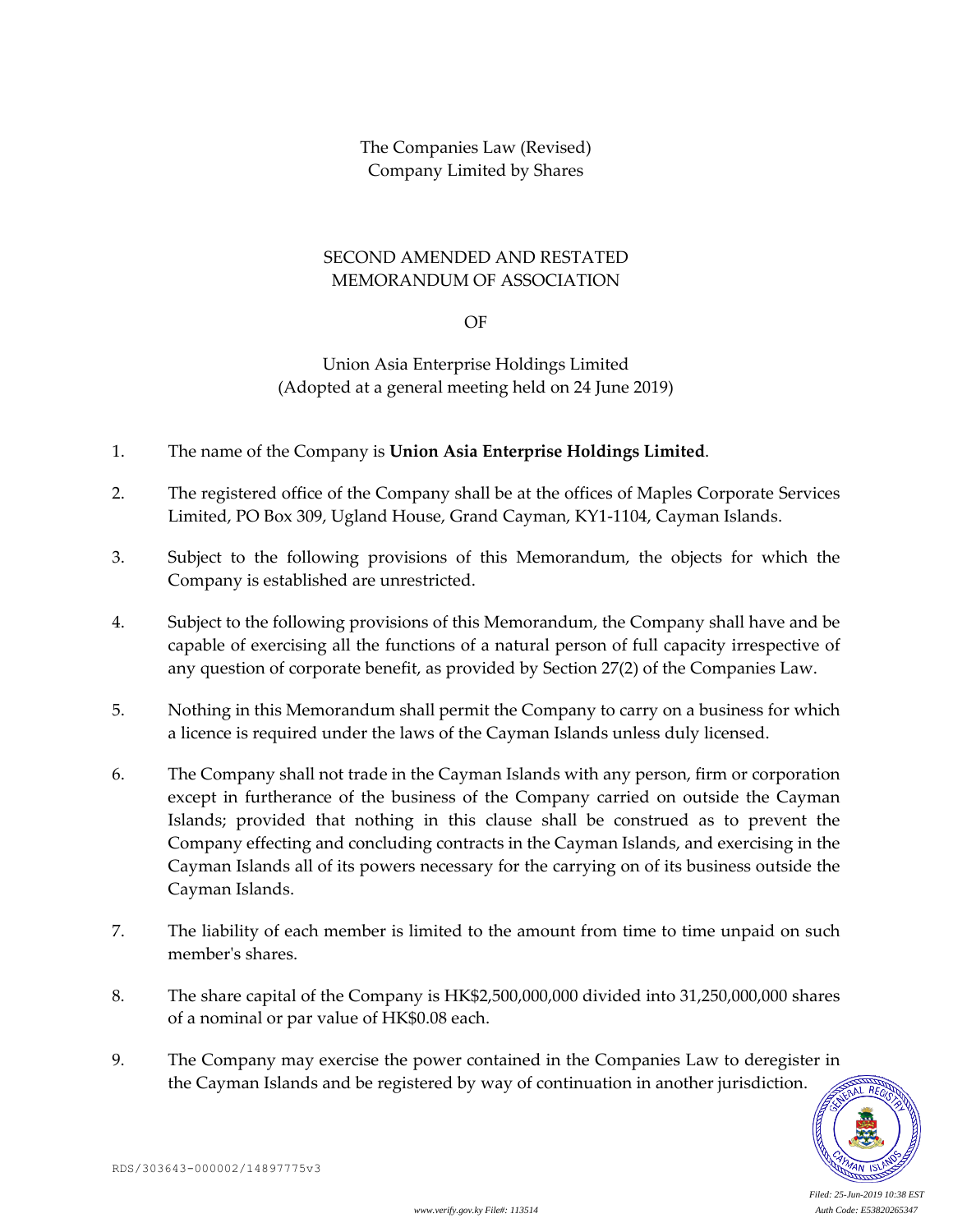# SECOND AMENDED AND RESTATED ARTICLES OF ASSOCIATION

OF

Union Asia Enterprise Holdings Limited (Adopted at a general meeting held on 24 June 2019)



*Filed: 25-Jun-2019 10:38 EST*

RDS/303643-000002/14897775v3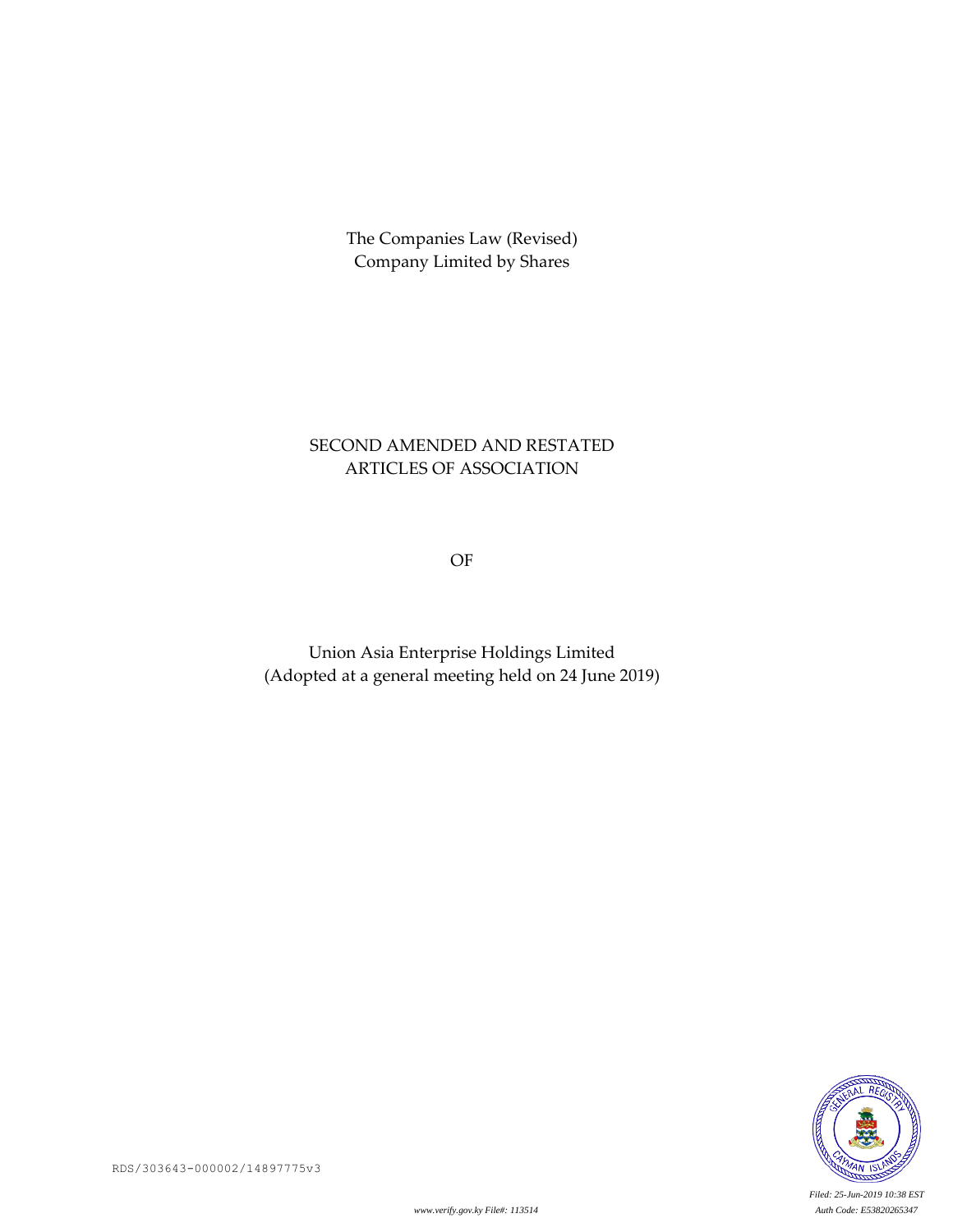# I N D E X

| <b>SUBJECT</b>                         | Article No.    |
|----------------------------------------|----------------|
|                                        |                |
| Table A                                | 1              |
| Interpretation                         | $\overline{2}$ |
| <b>Share Capital</b>                   | 3              |
| <b>Alteration Of Capital</b>           | $4 - 7$        |
| <b>Share Rights</b>                    | $8-9$          |
| Variation Of Rights                    | $10 - 11$      |
| <b>Shares</b>                          | $12 - 15$      |
| <b>Share Certificates</b>              | $16-21$        |
| Lien                                   | $22 - 24$      |
| Calls On Shares                        | 25-33          |
| Forfeiture Of Shares                   | 34-42          |
| <b>Register Of Members</b>             | 43-44          |
| <b>Record Dates</b>                    | 45             |
| <b>Transfer Of Shares</b>              | 46-51          |
| <b>Transmission Of Shares</b>          | 52-54          |
| <b>Untraceable Members</b>             | 55             |
| <b>General Meetings</b>                | 56-58          |
| Notice Of General Meetings             | 59-60          |
| Proceedings At General Meetings        | 61-65          |
| Voting                                 | 66-74          |
| Proxies                                | 75-80          |
| Corporations Acting By Representatives | 81             |
| <b>Written Resolutions Of Members</b>  | 82             |
| <b>Board Of Directors</b>              | 83             |
| <b>Retirement Of Directors</b>         | 84-85          |
| Disqualification Of Directors          | 86             |
| <b>Executive Directors</b>             | 87-88          |
| <b>Alternate Directors</b>             | 89-92          |
| Directors' Fees And Expenses           | 93-96          |
| Directors' Interests                   | 97-100         |
| <b>General Powers Of The Directors</b> | 101-106        |
| <b>Borrowing Powers</b>                | 107-110        |
| Proceedings Of The Directors           | 111-120        |
| Managers                               | 121-123        |
| Officers                               | 124-127        |
| Register of Directors and Officers     | 128            |
| Minutes                                | 129            |
| Seal                                   | 130            |
| <b>Authentication Of Documents</b>     | 131            |

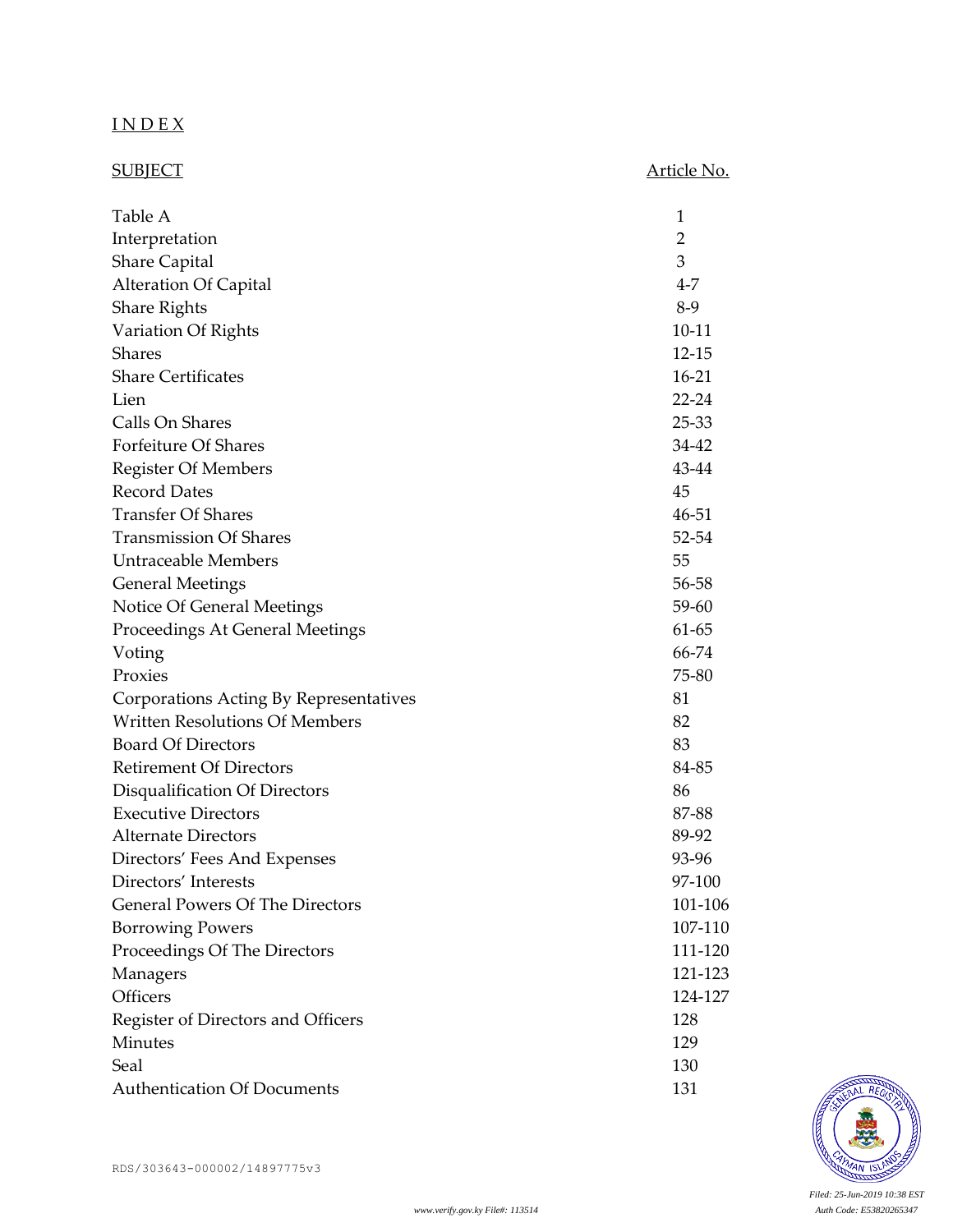| <b>Destruction Of Documents</b>                     | 132     |
|-----------------------------------------------------|---------|
| Dividends And Other Payments                        | 133-142 |
| Reserves                                            | 143     |
| Capitalisation                                      | 144-145 |
| <b>Subscription Rights Reserve</b>                  | 146     |
| <b>Accounting Records</b>                           | 147-151 |
| Audit                                               | 152-157 |
| <b>Notices</b>                                      | 158-160 |
| Signatures                                          | 161     |
| Winding Up                                          | 162-163 |
| Indemnity                                           | 164     |
| Amendment To Memorandum and Articles of Association |         |
| And Name of Company                                 | 165     |
| Information                                         | 166     |

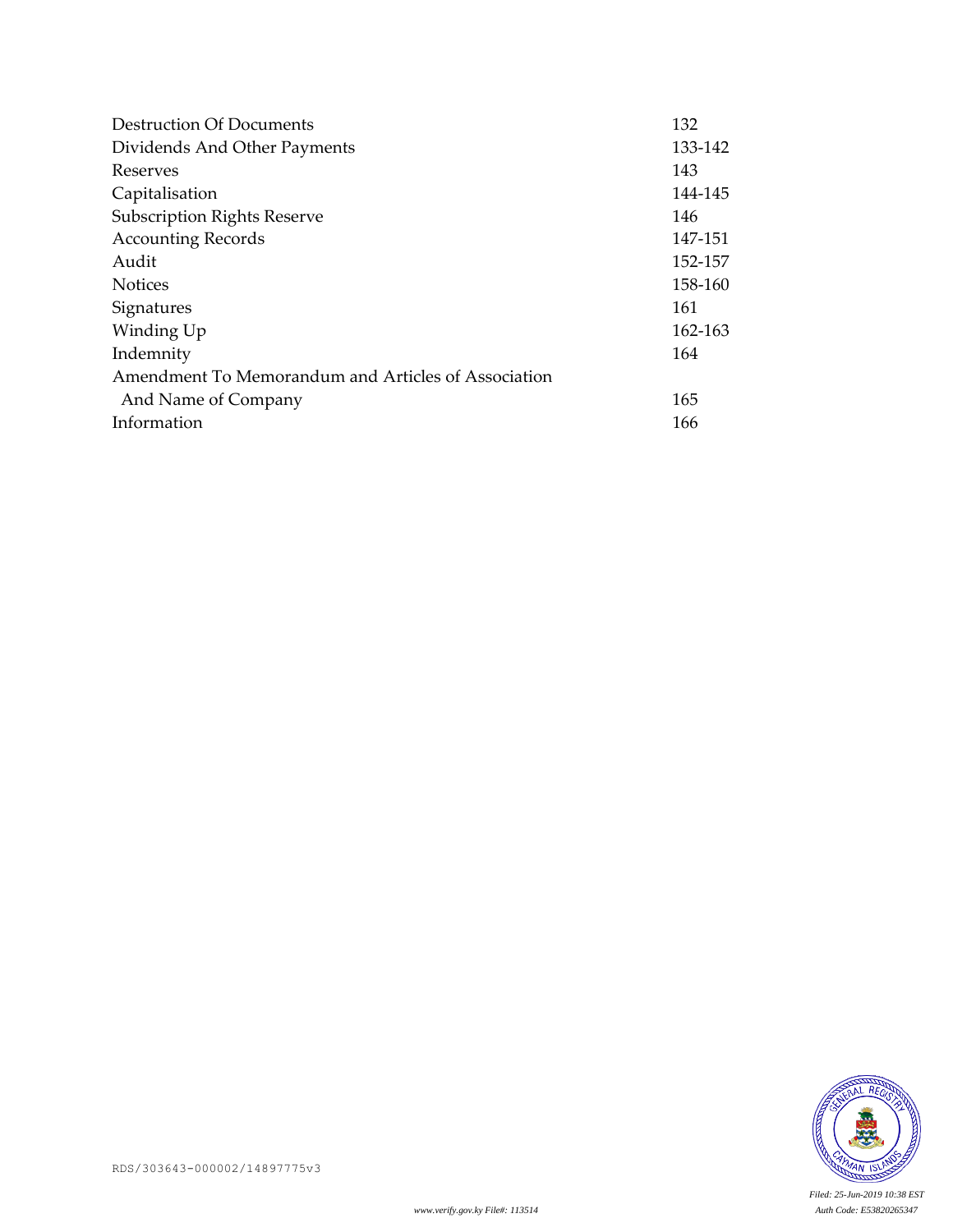### THE COMPANIES LAW (REVISED) COMPANY LIMITED BY SHARES

 $-1 -$ 

## SECOND AMENDED AND RESTATED ARTICLES OF ASSOCIATION

OF

Union Asia Enterprise Holdings Limited (Adopted at a general meeting held on 24 June 2019)

## TABLE A

1. The regulations in Table A in the Schedule to the Companies Law (Revised) do not apply to the Company.

### **INTERPRETATION**

2. (1) In these Articles, unless the context otherwise requires, the words standing in the first column of the following table shall bear the meaning set opposite them respectively in the second column.

| <b>WORD</b>            | MEANING                                                                                                                                                                                                                                                                             |
|------------------------|-------------------------------------------------------------------------------------------------------------------------------------------------------------------------------------------------------------------------------------------------------------------------------------|
| "Articles"             | these Articles in their present form or as supplemented<br>or amended or substituted from time to time.                                                                                                                                                                             |
| "Auditor"              | the auditor of the Company for the time being and may<br>include any individual or partnership.                                                                                                                                                                                     |
| "Board" or "Directors" | the board of directors of the Company or the directors<br>present at a meeting of directors of the Company at<br>which a quorum is present.                                                                                                                                         |
| "business day"         | shall mean a day on which the Designated Stock<br>Exchange generally is open for the business of dealing<br>in securities in Hong Kong. For the avoidance of doubt,<br>where the Designated Stock Exchange is closed for the<br>business of dealing in securities in Hong Kong on a |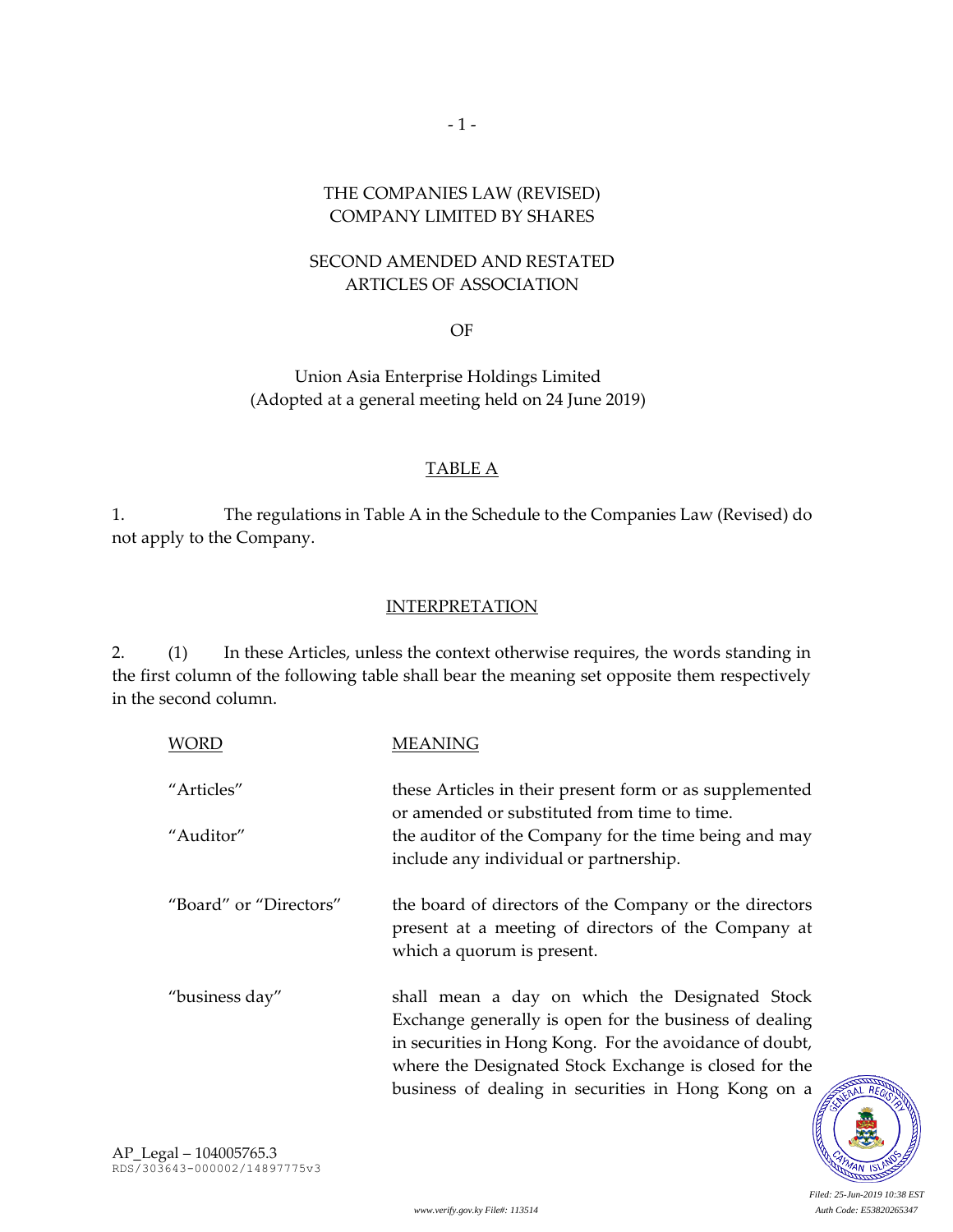|                                       | business day by reason of a number 8 or higher typhoon<br>signal, black rainstorm warning or other similar event,<br>such day shall for the purposes of these Articles be<br>counted as a business day.                                                                                                                                                                                                                                            |                |
|---------------------------------------|----------------------------------------------------------------------------------------------------------------------------------------------------------------------------------------------------------------------------------------------------------------------------------------------------------------------------------------------------------------------------------------------------------------------------------------------------|----------------|
| "capital"                             | the share capital of the Company from time to time.                                                                                                                                                                                                                                                                                                                                                                                                |                |
| "clear days"                          | in relation to the period of a notice that period<br>excluding the day when the notice is given or deemed<br>to be given and the day for which it is given or on which<br>it is to take effect.                                                                                                                                                                                                                                                    |                |
| "clearing house"                      | a clearing house recognised by the laws of the<br>jurisdiction in which the shares of the Company are<br>listed or quoted on a stock exchange in such<br>jurisdiction.                                                                                                                                                                                                                                                                             |                |
| "close associate"                     | in relation to any Director, shall have the same meaning<br>as defined in the rules of the Designated Stock<br>Exchange ("Listing Rules") as modified from time to<br>time, except that for purposes of Article 100 where the<br>transaction or arrangement to be approved by the<br>Board is a connected transaction referred to in the<br>Listing Rules, it shall have the same meaning as that<br>ascribed to "associate" in the Listing Rules. | App. 3<br>4(1) |
| "Company"                             | Union Asia Enterprise Holdings Limited.                                                                                                                                                                                                                                                                                                                                                                                                            |                |
| "competent regulatory<br>authority"   | a competent regulatory authority in the territory<br>where the shares of the Company are listed or quoted<br>on a stock exchange in such territory.                                                                                                                                                                                                                                                                                                |                |
| "debenture" and<br>"debenture holder" | include debenture stock and debenture<br>stockholder respectively.                                                                                                                                                                                                                                                                                                                                                                                 |                |
| "Designated Stock<br>Exchange"        | a stock exchange in respect of which the shares of<br>the Company are listed or quoted and where such stock<br>exchange deems such listing or quotation to be the<br>primary listing or quotation of the shares of the<br>Company.                                                                                                                                                                                                                 |                |

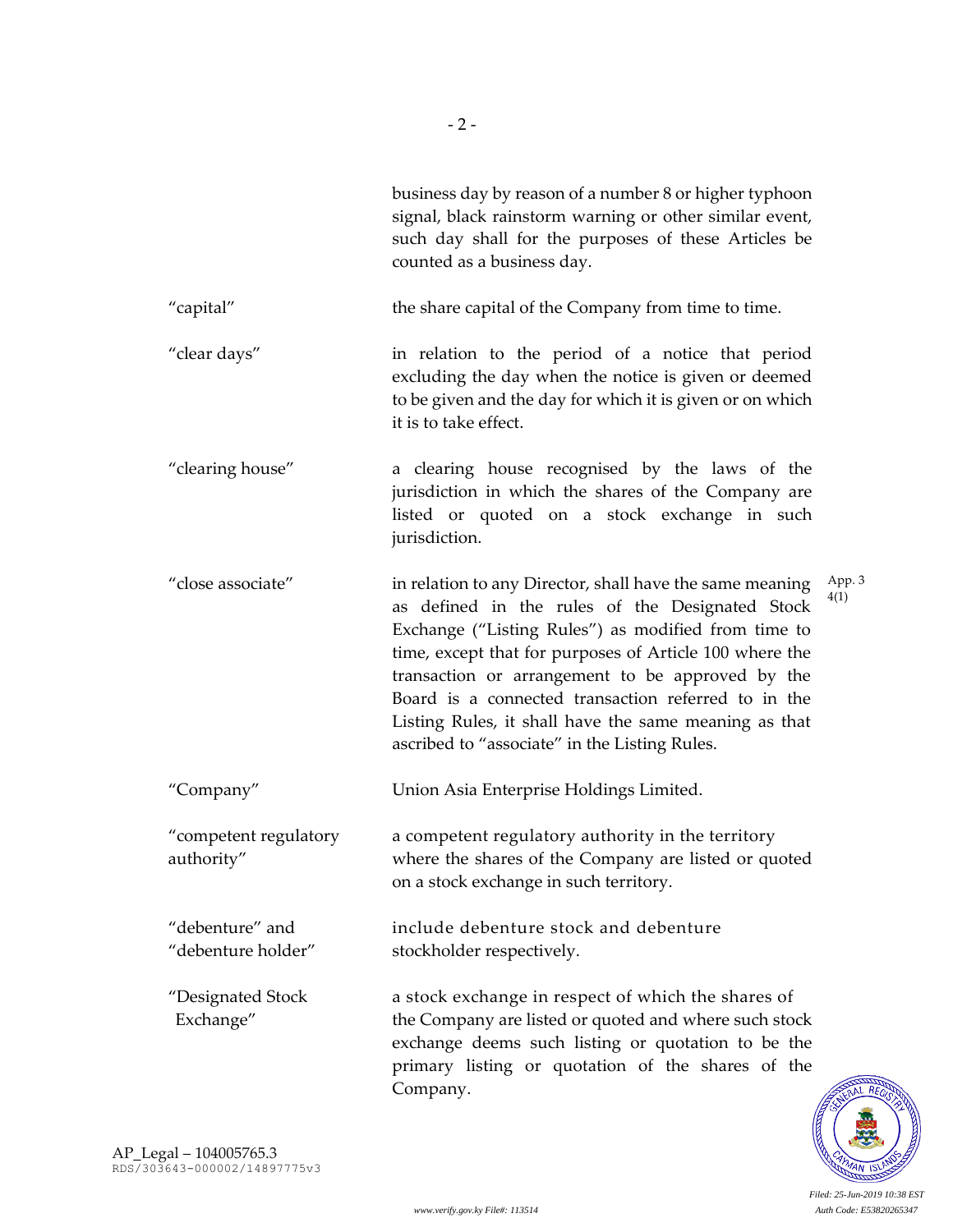| "dollars" and "\$"    | dollars, the legal currency of Hong Kong.                                                                                                                                                                                                                                                                                                                                                                      |
|-----------------------|----------------------------------------------------------------------------------------------------------------------------------------------------------------------------------------------------------------------------------------------------------------------------------------------------------------------------------------------------------------------------------------------------------------|
| "head office"         | such office of the Company as the Directors may from<br>time to time determine to be the principal office of the<br>Company.                                                                                                                                                                                                                                                                                   |
| "Law"                 | The Companies Law, Cap. 22 (Law 3 of 1961, as<br>consolidated and revised) of the Cayman Islands.                                                                                                                                                                                                                                                                                                              |
| "Member"              | a duly registered holder from time to time of the shares<br>in the capital of the Company.                                                                                                                                                                                                                                                                                                                     |
| "month"               | a calendar month.                                                                                                                                                                                                                                                                                                                                                                                              |
| "Notice"              | written notice unless otherwise specifically stated and<br>as further defined in these Articles.                                                                                                                                                                                                                                                                                                               |
| "Office"              | the registered office of the Company for the time being.                                                                                                                                                                                                                                                                                                                                                       |
| "ordinary resolution" | a resolution shall be an ordinary resolution when it has<br>been passed by a simple majority of votes cast by such<br>Members as, being entitled so to do, vote in person or,<br>in the case of any Member being a corporation, by its<br>duly authorised representative or, where proxies are<br>allowed, by proxy at a general meeting of which Notice<br>has been duly given in accordance with Article 59. |
| "paid up"             | paid up or credited as paid up.                                                                                                                                                                                                                                                                                                                                                                                |
| "Register"            | the principal register and where applicable, any branch<br>register of Members to be maintained at such place<br>within or outside the Cayman Islands as the Board shall<br>determine from time to time.                                                                                                                                                                                                       |
| "Registration Office" | in respect of any class of share capital such place as the<br>Board may from time to time determine to keep a<br>branch register of Members in respect of that class of<br>share capital and where (except in cases where the<br>Board otherwise directs) the transfers<br>or<br>other                                                                                                                         |

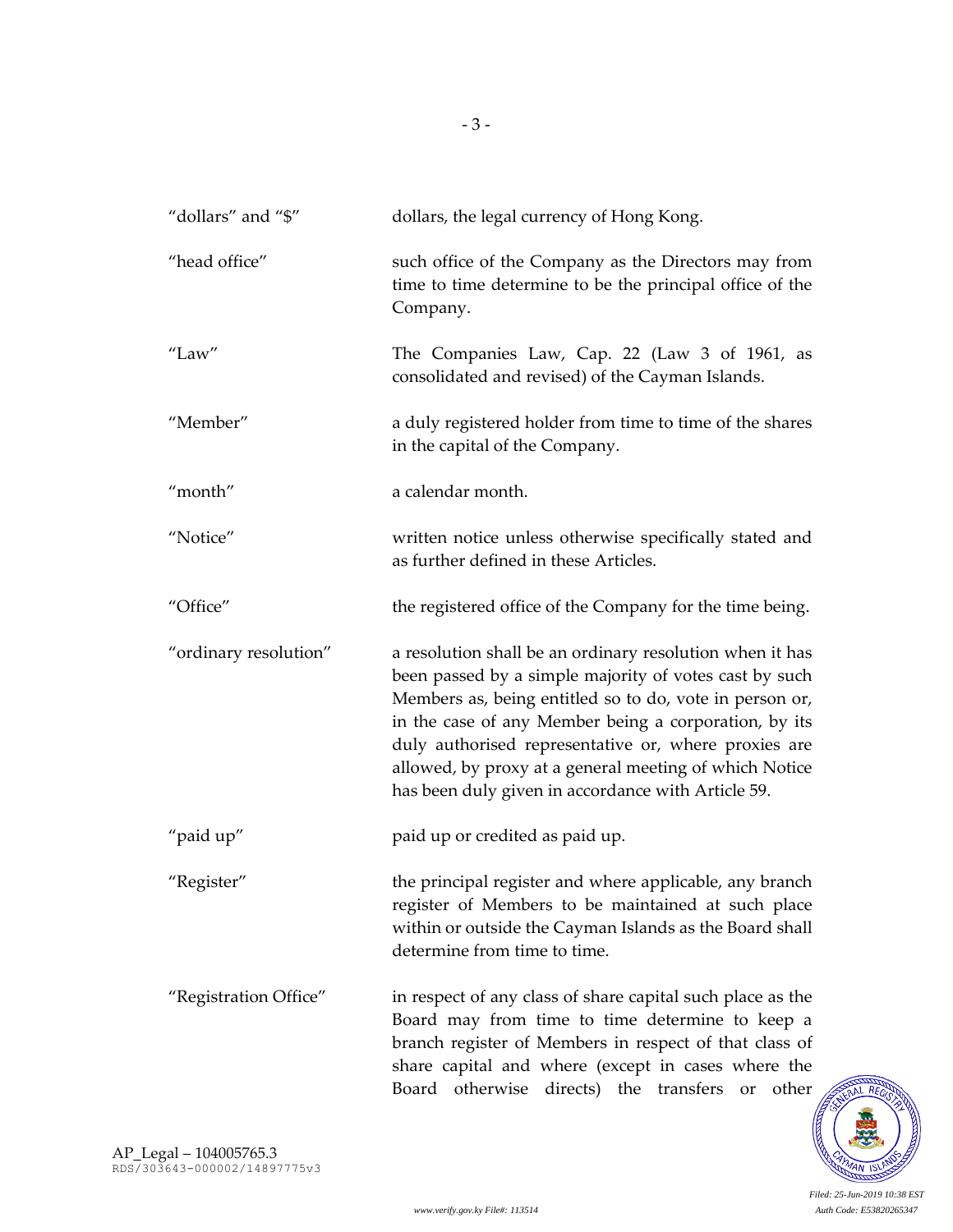| documents of title for such class of share capital are to |
|-----------------------------------------------------------|
| be lodged for registration and are to be registered.      |
|                                                           |

"Seal" common seal or any one or more duplicate seals of the Company (including a securities seal) for use in the Cayman Islands or in any place outside the Cayman Islands.

"Secretary" any person, firm or corporation appointed by the Board to perform any of the duties of secretary of the Company and includes any assistant, deputy, temporary or acting secretary.

"special resolution" a resolution shall be a special resolution when it has been passed by a majority of not less than three-fourths of votes cast by such Members as, being entitled so to do, vote in person or, in the case of such Members as are corporations, by their respective duly authorised representative or, where proxies are allowed, by proxy at a general meeting of which Notice has been duly given in accordance with Article 59;

> a special resolution shall be effective for any purpose for which an ordinary resolution is expressed to be required under any provision of these Articles or the Statutes.

- "Statutes" the Law and every other law of the Legislature of the Cayman Islands for the time being in force applying to or affecting the Company, its memorandum of association and/or these Articles.
- "substantial shareholder" a person who is entitled to exercise, or to control the exercise of, 10% or more (or such other percentage as may be prescribed by the rules of the Designated Stock Exchange from time to time) of the voting power at any general meeting of the Company.

"year" a calendar year.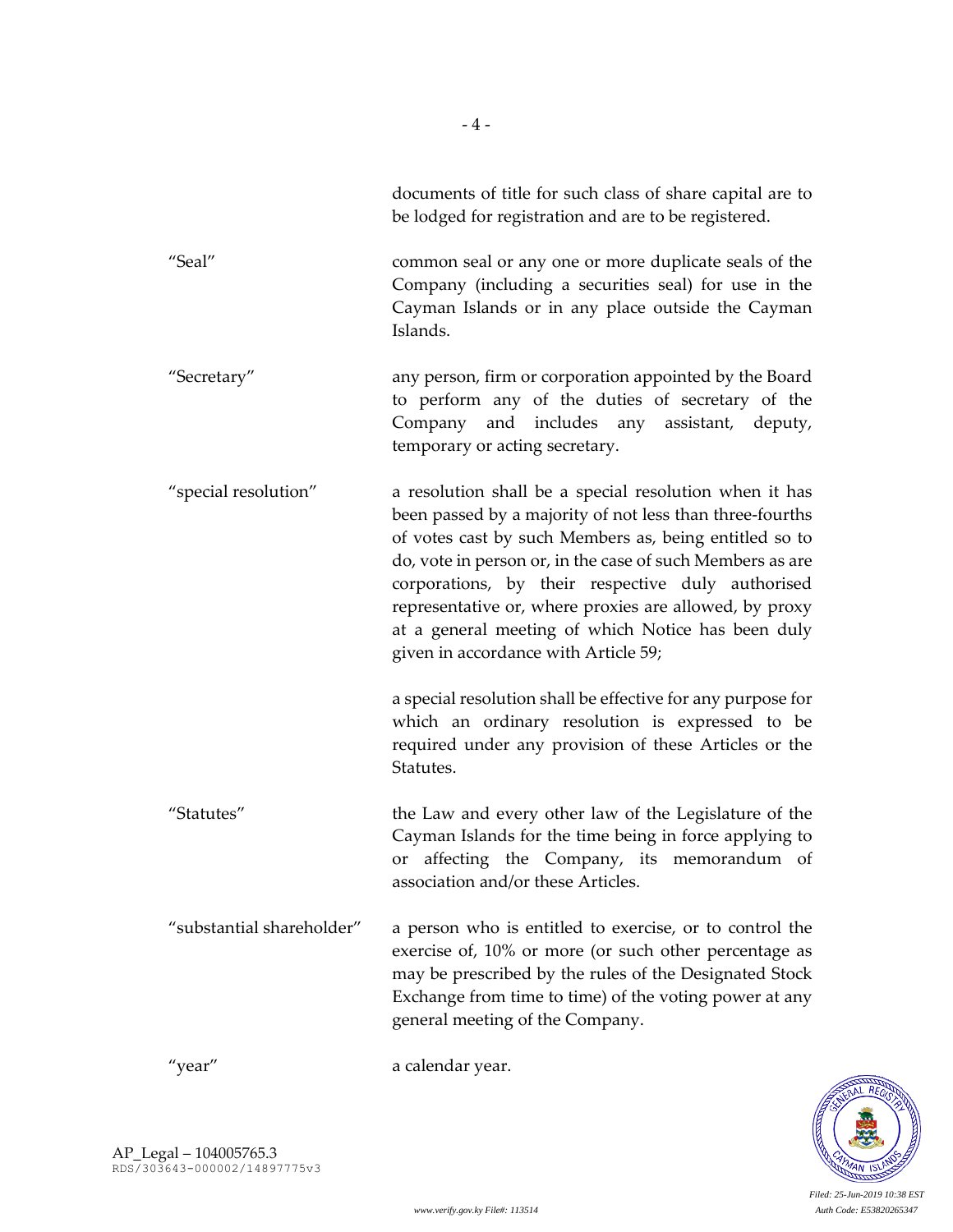(2) In these Articles, unless there be something within the subject or context inconsistent with such construction:

- (a) words importing the singular include the plural and vice versa;
- (b) words importing a gender include both gender and the neuter;
- (c) words importing persons include companies, associations and bodies of persons whether corporate or not;
- (d) the words:
	- (i) "may" shall be construed as permissive;
	- (ii) "shall" or "will" shall be construed as imperative;
- (e) expressions referring to writing shall, unless the contrary intention appears, be construed as including printing, lithography, photography and other modes of representing words or figures in a visible form, and including where the representation takes the form of electronic display, provided that both the mode of service of the relevant document or notice and the Member's election comply with all applicable Statutes, rules and regulations;
- (f) references to any law, ordinance, statute or statutory provision shall be interpreted as relating to any statutory modification or re-enactment thereof for the time being in force;
- (g) save as aforesaid words and expressions defined in the Statutes shall bear the same meanings in these Articles if not inconsistent with the subject in the context;
- (h) references to a document being executed include references to it being executed under hand or under seal or by electronic signature or by any other method and references to a notice or document include a notice or document recorded or stored in any digital, electronic, electrical, magnetic or other retrievable form or medium and information in visible form whether having physical substance or not;

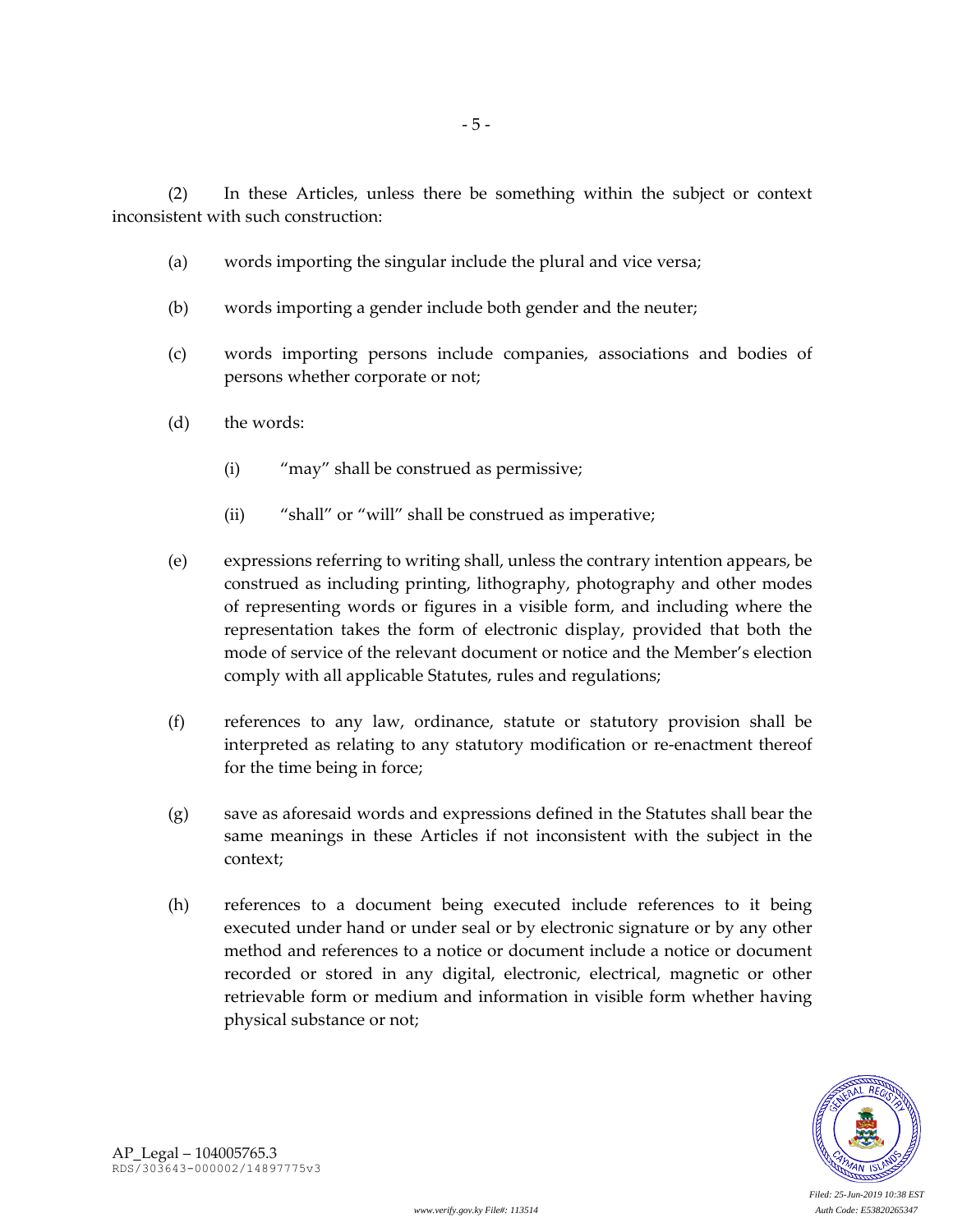(i) Section 8 and Section 19 of the Electronic Transactions Law (2003) of the Cayman Islands, as amended from time to time, shall not apply to these Articles to the extent it imposes obligations or requirements in addition to those set out in these Articles.

- 6 -

### SHARE CAPITAL

3.  $(1)$  The share capital of the Company at the date on which these Articles come  $\frac{App.3}{3}$ into effect shall be divided into shares of a par value of \$0.08 each. 9

(2) Subject to the Law, the Company's Memorandum and Articles of Association and, where applicable, the rules of any Designated Stock Exchange and/or any competent regulatory authority, the Company shall have the power to purchase or otherwise acquire its own shares and such power shall be exercisable by the Board in such manner, upon such terms and subject to such conditions as it in its absolute discretion thinks fit and any determination by the Board of the manner of purchase shall be deemed authorised by these Articles for purposes of the Law. The Company is hereby authorised to make payments in respect of the purchase of its shares out of capital or out of any other account or fund which can be authorised for this purpose in accordance with the Law.

(3) Subject to compliance with the rules and regulations of the Designated Stock Exchange and any other competent regulatory authority, the Company may give financial assistance for the purpose of or in connection with a purchase made or to be made by any person of any shares in the Company.

(4) The Board may accept the surrender for no consideration of any fully paid share.

(5) No share shall be issued to bearer.

## ALTERATION OF CAPITAL

4. The Company may from time to time by ordinary resolution in accordance with the Law alter the conditions of its Memorandum of Association to:

(a) increase its capital by such sum, to be divided into shares of such amounts, as the resolution shall prescribe;

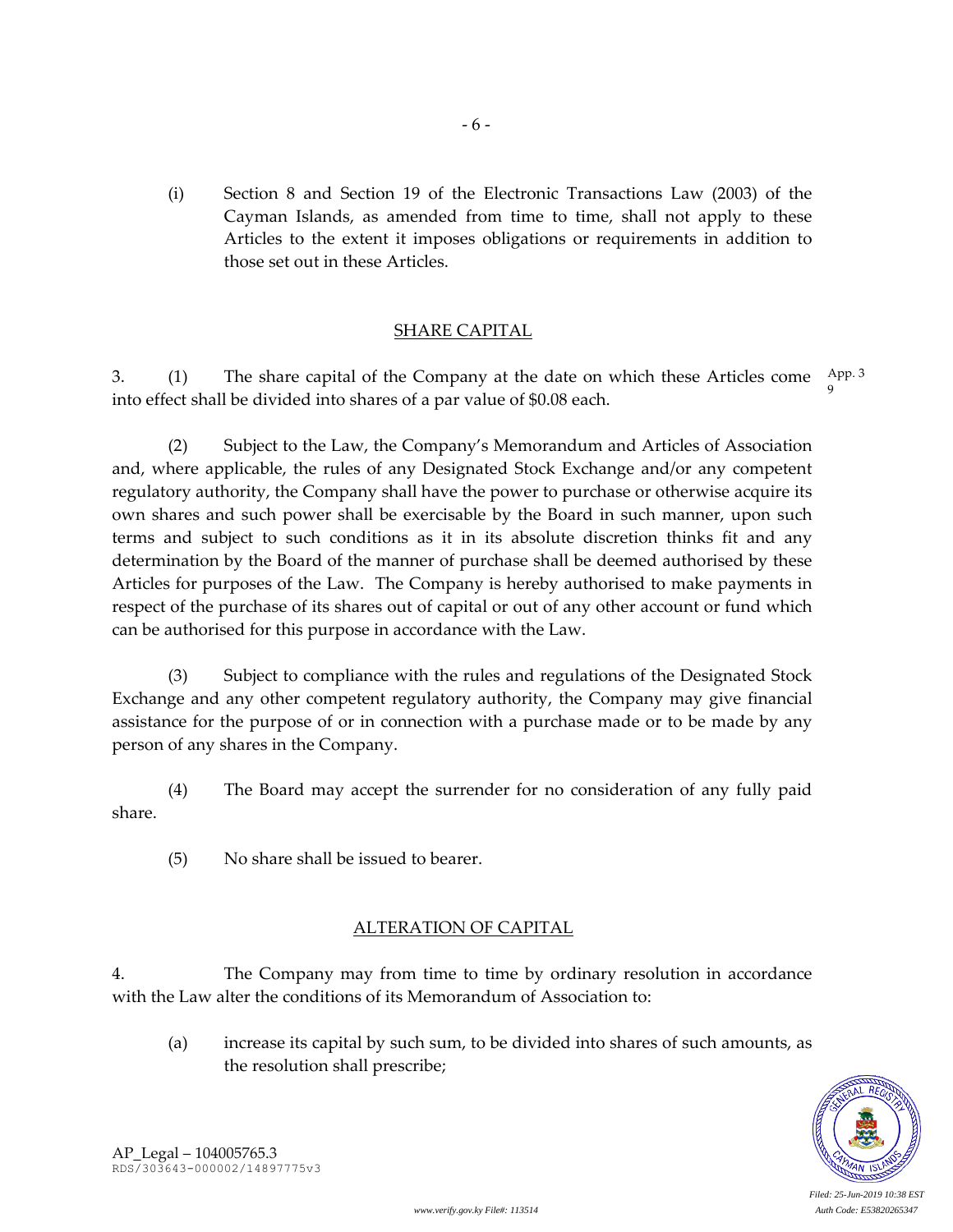- (b) consolidate and divide all or any of its capital into shares of larger amount than its existing shares;
- (c) divide its shares into several classes and without prejudice to any special rights previously conferred on the holders of existing shares attach thereto respectively any preferential, deferred, qualified or special rights, privileges, conditions or such restrictions which in the absence of any such determination by the Company in general meeting, as the Directors may determine provided always that where the Company issues shares which do not carry voting rights, the words "non-voting" shall appear in the designation of such shares and where the equity capital includes shares with different voting rights, the designation of each class of shares, other than those with the most favourable voting rights, must include the words "restricted voting" or "limited voting"; App. 3 10(1) 10(2)
- (d) sub-divide its shares, or any of them, into shares of smaller amount than is fixed by the Company's Memorandum of Association (subject, nevertheless, to the Law), and may by such resolution determine that, as between the holders of the shares resulting from such sub-division, one or more of the shares may have any such preferred, deferred or other rights or be subject to any such restrictions as compared with the other or others as the Company has power to attach to unissued or new shares;
- (e) cancel any shares which, at the date of the passing of the resolution, have not been taken, or agreed to be taken, by any person, and diminish the amount of its capital by the amount of the shares so cancelled or, in the case of shares, without par value, diminish the number of shares into which its capital is divided.

5. The Board may settle as it considers expedient any difficulty which arises in relation to any consolidation and division under the last preceding Article and in particular but without prejudice to the generality of the foregoing may issue certificates in respect of fractions of shares or arrange for the sale of the shares representing fractions and the distribution of the net proceeds of sale (after deduction of the expenses of such sale) in due proportion amongst the Members who would have been entitled to the fractions, and for this purpose the Board may authorise some person to transfer the shares representing fractions to their purchaser or resolve that such net proceeds be paid to the Company for the Company's benefit. Such purchaser will not be bound to see to the application of the purchase money nor will his title to the shares be affected by any irregularity or invalidity in the proceedings relating to the sale.



*Filed: 25-Jun-2019 10:38 EST*

AP\_Legal – 104005765.3 RDS/303643-000002/14897775v3

*www.verify.gov.ky File#: 113514 Auth Code: E53820265347*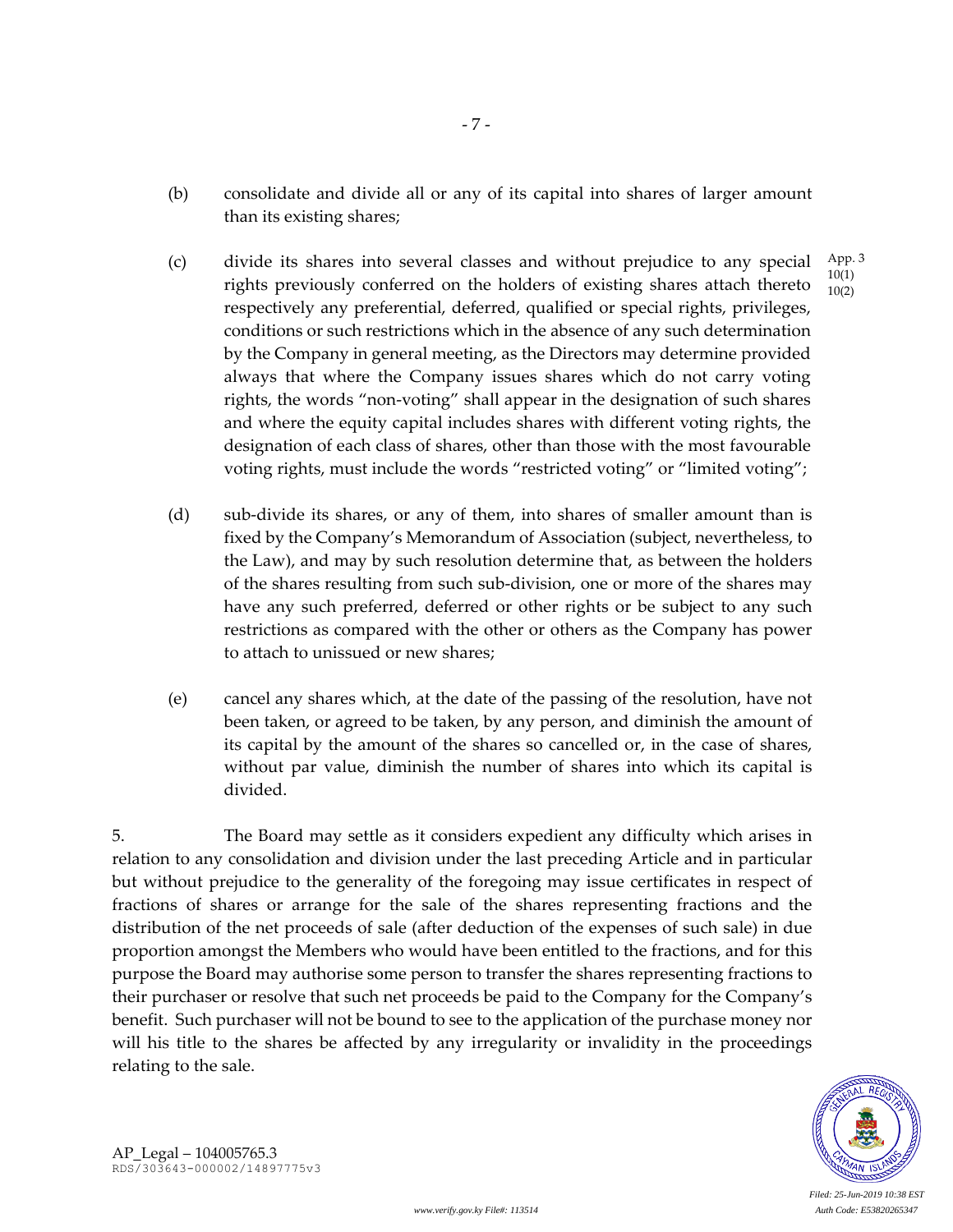6. The Company may from time to time by special resolution, subject to any confirmation or consent required by the Law, reduce its share capital or any capital redemption reserve or other undistributable reserve in any manner permitted by law.

7. Except so far as otherwise provided by the conditions of issue, or by these Articles, any capital raised by the creation of new shares shall be treated as if it formed part of the original capital of the Company, and such shares shall be subject to the provisions contained in these Articles with reference to the payment of calls and instalments, transfer and transmission, forfeiture, lien, cancellation, surrender, voting and otherwise.

### SHARE RIGHTS

8. (1) Subject to the provisions of the Law and the Company's Memorandum and Articles of Association and to any special rights conferred on the holders of any shares or class of shares, any share in the Company (whether forming part of the present capital or not) may be issued with or have attached thereto such rights or restrictions whether in regard to dividend, voting, return of capital or otherwise as the Board may determine. App. 3 6(1)

(2) Subject to the provisions of the Law, the rules of any Designated Stock Exchange and the Memorandum and Articles of Association of the Company, and to any special rights conferred on the holders of any shares or attaching to any class of shares, shares may be issued on the terms that they may be, or at the option of the Company or the holder are, liable to be redeemed on such terms and in such manner, including out of capital, as the Board may deem fit.

9. Where the Company purchases for redemption a redeemable share, purchases not made through the market or by tender shall be limited to a maximum price as may from time to time be determined by the Company in general meeting, either generally or with regard to specific purchases. If purchases are by tender, tenders shall be available to all Members alike. App. 3 8(1) 8(2)

### VARIATION OF RIGHTS

10. Subject to the Law and without prejudice to Article 8, all or any of the special rights for the time being attached to the shares or any class of shares may, unless otherwise provided by the terms of issue of the shares of that class, from time to time (whether or not the Company is being wound up) be varied, modified or abrogated either with the consent in writing of the holders of not less than three-fourths in nominal value of the issued shares of 2(1)

App. 3 6(1)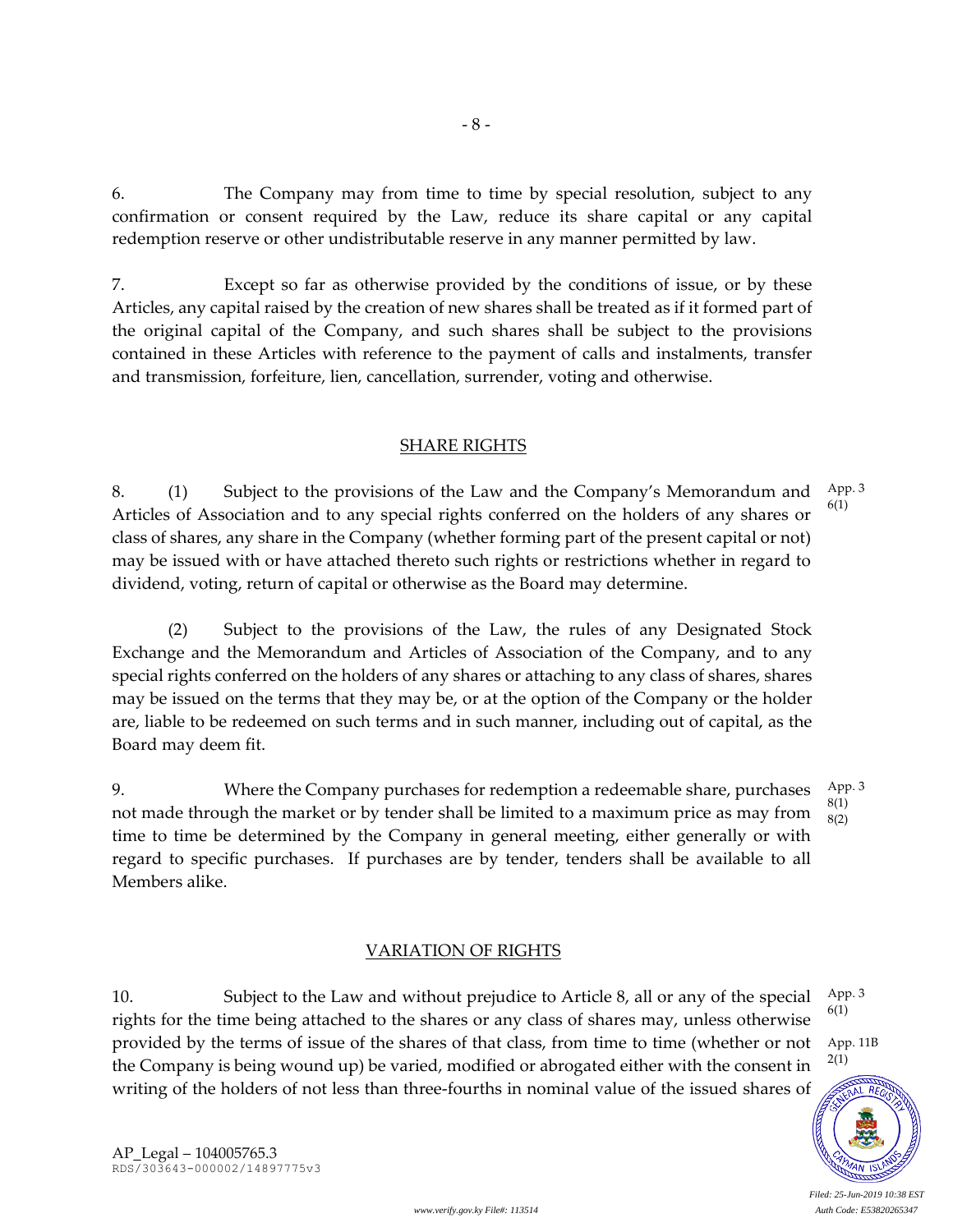that class or with the sanction of a special resolution passed at a separate general meeting of the holders of the shares of that class. To every such separate general meeting all the provisions of these Articles relating to general meetings of the Company shall, *mutatis mutandis*, apply, but so that:

- (a) the necessary quorum (other than at an adjourned meeting) shall be two persons (or in the case of a Member being a corporation, its duly authorized representative) holding or representing by proxy not less than one-third in nominal value of the issued shares of that class and at any adjourned meeting of such holders, two holders present in person or (in the case of a Member being a corporation) its duly authorized representative or by proxy (whatever the number of shares held by them) shall be a quorum; and App. 3 6(2)
- (b) every holder of shares of the class shall be entitled on a poll to one vote for every such share held by him.

11. The special rights conferred upon the holders of any shares or class of shares shall not, unless otherwise expressly provided in the rights attaching to or the terms of issue of such shares, be deemed to be varied, modified or abrogated by the creation or issue of further shares ranking *pari passu* therewith.

### SHARES

12. (1) Subject to the Law, these Articles, any direction that may be given by the Company in general meeting and, where applicable, the rules of any Designated Stock Exchange and without prejudice to any special rights or restrictions for the time being attached to any shares or any class of shares, the unissued shares of the Company (whether forming part of the original or any increased capital) shall be at the disposal of the Board, which may offer, allot, grant options over or otherwise dispose of them to such persons, at such times and for such consideration and upon such terms and conditions as the Board may in its absolute discretion determine but so that no shares shall be issued at a discount to their nominal value. Neither the Company nor the Board shall be obliged, when making or granting any allotment of, offer of, option over or disposal of shares, to make, or make available, any such allotment, offer, option or shares to Members or others with registered addresses in any particular territory or territories being a territory or territories where, in the absence of a registration statement or other special formalities, this would or might, in the opinion of the Board, be unlawful or impracticable. Members affected as a result of the foregoing sentence shall not be, or be deemed to be, a separate class of members for any purpose whatsoever.



*Filed: 25-Jun-2019 10:38 EST*

AP\_Legal – 104005765.3 RDS/303643-000002/14897775v3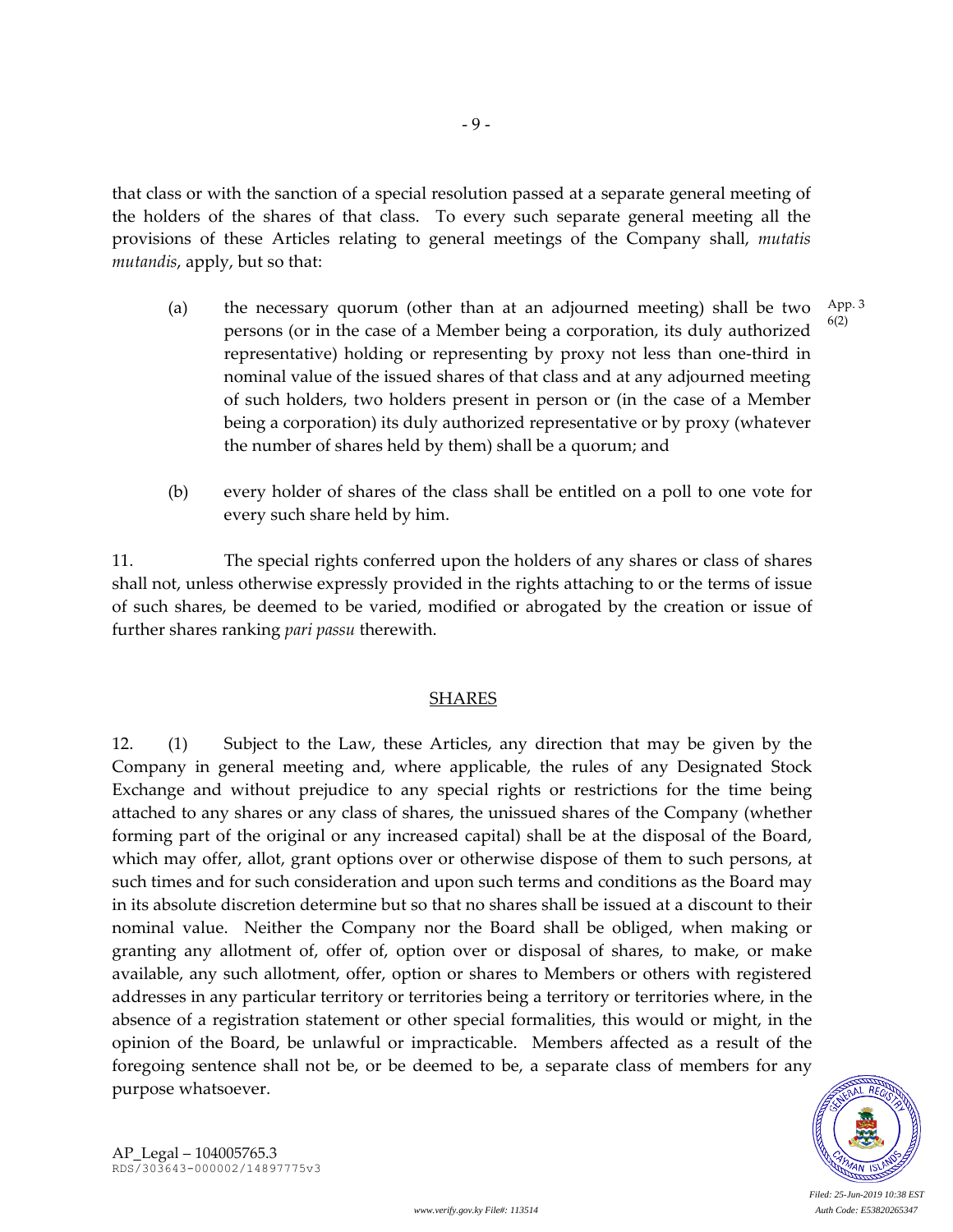(2) The Board may issue warrants or convertible securities or securities of similar nature conferring the right upon the holders thereof to subscribe for any class of shares or securities in the capital of the Company on such terms as it may from time to time determine.

13. The Company may in connection with the issue of any shares exercise all powers of paying commission and brokerage conferred or permitted by the Law. Subject to the Law, the commission may be satisfied by the payment of cash or by the allotment of fully or partly paid shares or partly in one and partly in the other.

14. Except as required by law, no person shall be recognised by the Company as holding any share upon any trust and the Company shall not be bound by or required in any way to recognise (even when having notice thereof) any equitable, contingent, future or partial interest in any share or any fractional part of a share or (except only as otherwise provided by these Articles or by law) any other rights in respect of any share except an absolute right to the entirety thereof in the registered holder.

15. Subject to the Law and these Articles, the Board may at any time after the allotment of shares but before any person has been entered in the Register as the holder, recognise a renunciation thereof by the allottee in favour of some other person and may accord to any allottee of a share a right to effect such renunciation upon and subject to such terms and conditions as the Board considers fit to impose.

## SHARE CERTIFICATES

16. Every share certificate shall be issued under the Seal or a facsimile thereof or with the Seal printed thereon and shall specify the number and class and distinguishing numbers (if any) of the shares to which it relates, and the amount paid up thereon and may otherwise be in such form as the Directors may from time to time determine. The seal of the Company may only be affixed to a share certificate with the authority of the Directors, or be executed under the signature of appropriate officials with statutory authority, unless otherwise determined by the Directors. No certificate shall be issued representing shares of more than one class. The Board may by resolution determine, either generally or in any particular case or cases, that any signatures on any such certificates (or certificates in respect of other securities) need not be autographic but may be affixed to such certificates by some mechanical means or may be printed thereon. App. 3 2(1)



AP\_Legal – 104005765.3 RDS/303643-000002/14897775v3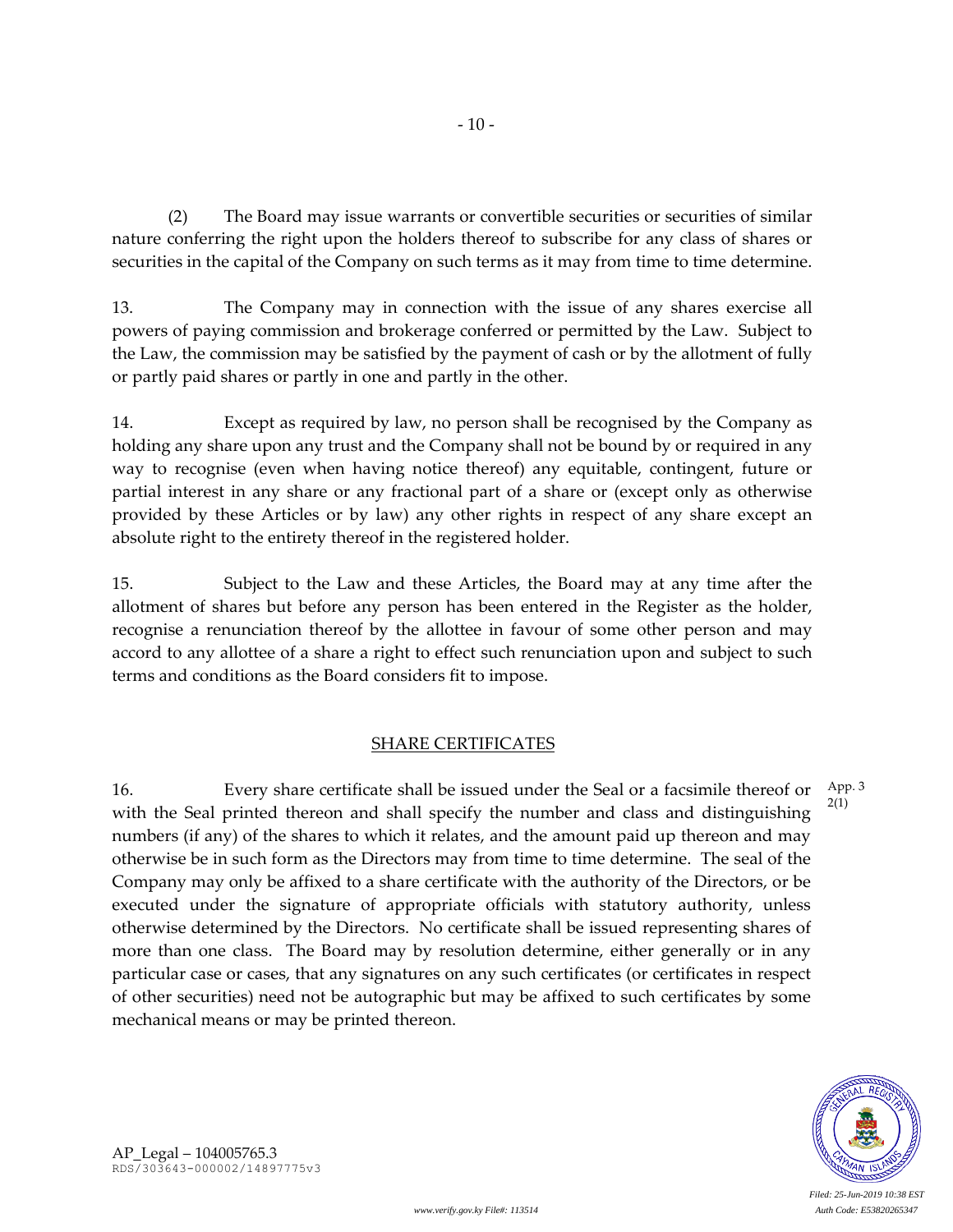17. (1) In the case of a share held jointly by several persons, the Company shall not be bound to issue more than one certificate therefor and delivery of a certificate to one of several joint holders shall be sufficient delivery to all such holders.

- 11 -

(2) Where a share stands in the names of two or more persons, the person first named in the Register shall as regards service of notices and, subject to the provisions of these Articles, all or any other matters connected with the Company, except the transfer of the shares, be deemed the sole holder thereof.

18. Every person whose name is entered, upon an allotment of shares, as a Member in the Register shall be entitled, without payment, to receive one certificate for all such shares of any one class or several certificates each for one or more of such shares of such class upon payment for every certificate after the first of such reasonable out-of-pocket expenses as the Board from time to time determines.

19. Share certificates shall be issued within the relevant time limit as prescribed by the Law or as the Designated Stock Exchange may from time to time determine, whichever is the shorter, after allotment or, except in the case of a transfer which the Company is for the time being entitled to refuse to register and does not register, after lodgment of a transfer with the Company.

20. (1) Upon every transfer of shares the certificate held by the transferor shall be given up to be cancelled, and shall forthwith be cancelled accordingly, and a new certificate shall be issued to the transferee in respect of the shares transferred to him at such fee as is provided in paragraph (2) of this Article. If any of the shares included in the certificate so given up shall be retained by the transferor a new certificate for the balance shall be issued to him at the aforesaid fee payable by the transferor to the Company in respect thereof.

(2) The fee referred to in paragraph (1) above shall be an amount not exceeding the relevant maximum amount as the Designated Stock Exchange may from time to time determine provided that the Board may at any time determine a lower amount for such fee.

21. If a share certificate shall be damaged or defaced or alleged to have been lost, stolen or destroyed a new certificate representing the same shares may be issued to the relevant Member upon request and on payment of such fee as the Designated Stock Exchange may determine to be the maximum fee payable or such lesser sum as the Board may determine and, subject to compliance with such terms (if any) as to evidence and indemnity and to payment of the costs and reasonable out-of-pocket expenses of the Company in investigating such evidence and preparing such indemnity as the Board may think fit and, in case of damage or defacement, on delivery of the old certificate to the App. 3

*Filed: 25-Jun-2019 10:38 EST*

2(2)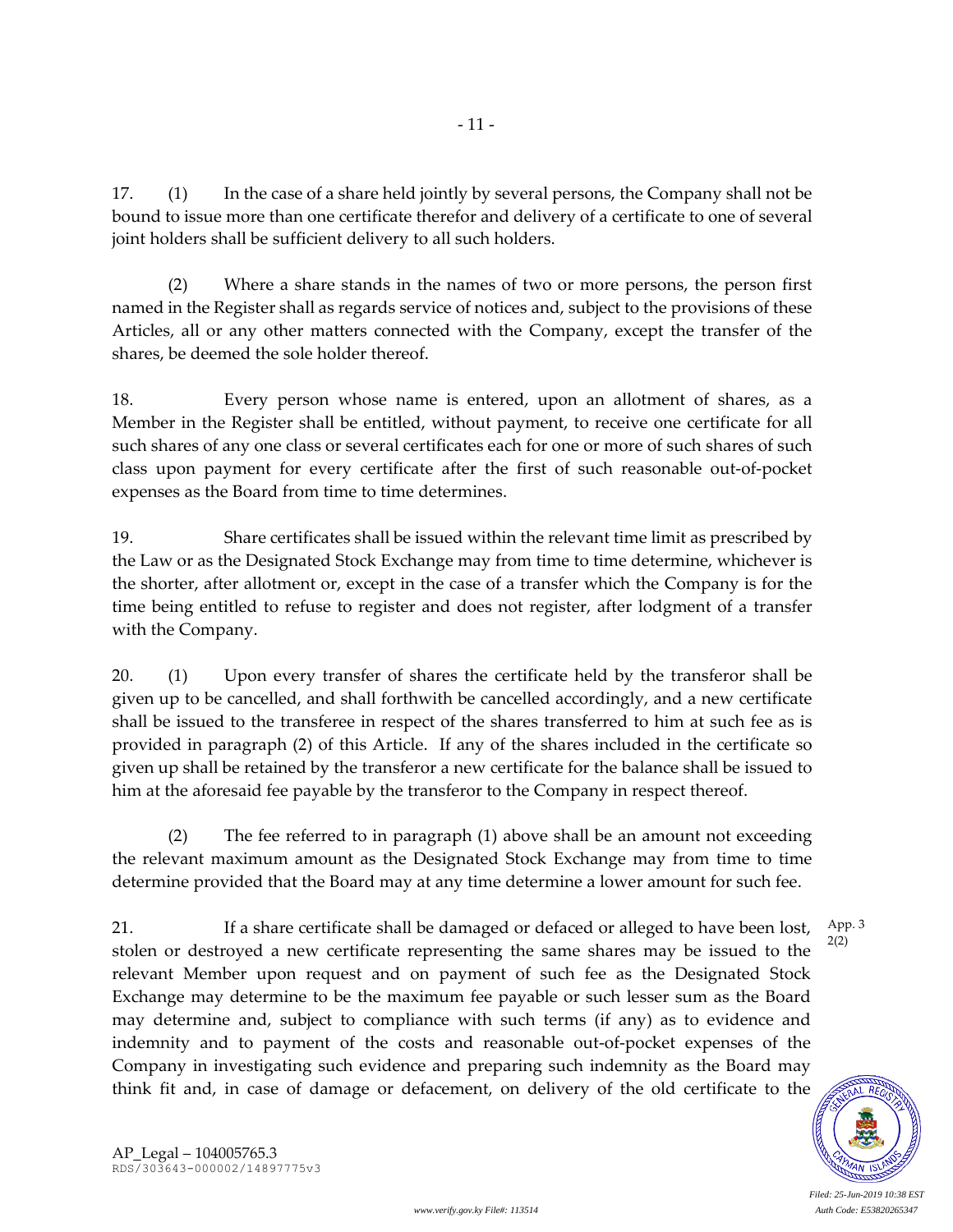Company provided always that where share warrants have been issued, no new share warrant shall be issued to replace one that has been lost unless the Directors are satisfied beyond reasonable doubt that the original has been destroyed.

- 12 -

#### LIEN

22. The Company shall have a first and paramount lien on every share (not being a fully paid share) for all moneys (whether presently payable or not) called or payable at a fixed time in respect of that share. The Company shall also have a first and paramount lien on every share (not being a fully paid share) registered in the name of a Member (whether or not jointly with other Members) for all amounts of money presently payable by such Member or his estate to the Company whether the same shall have been incurred before or after notice to the Company of any equitable or other interest of any person other than such member, and whether the period for the payment or discharge of the same shall have actually arrived or not, and notwithstanding that the same are joint debts or liabilities of such Member or his estate and any other person, whether a Member or not. The Company's lien on a share shall extend to all dividends or other moneys payable thereon or in respect thereof. The Board may at any time, generally or in any particular case, waive any lien that has arisen or declare any share exempt in whole or in part, from the provisions of this Article. App. 3

23. Subject to these Articles, the Company may sell in such manner as the Board determines any share on which the Company has a lien, but no sale shall be made unless some sum in respect of which the lien exists is presently payable, or the liability or engagement in respect of which such lien exists is liable to be presently fulfilled or discharged nor until the expiration of fourteen (14) clear days after a notice in writing, stating and demanding payment of the sum presently payable, or specifying the liability or engagement and demanding fulfilment or discharge thereof and giving notice of the intention to sell in default, has been served on the registered holder for the time being of the share or the person entitled thereto by reason of his death or bankruptcy.

24. The net proceeds of the sale shall be received by the Company and applied in or towards payment or discharge of the debt or liability in respect of which the lien exists, so far as the same is presently payable, and any residue shall (subject to a like lien for debts or liabilities not presently payable as existed upon the share prior to the sale) be paid to the person entitled to the share at the time of the sale. To give effect to any such sale the Board may authorise some person to transfer the shares sold to the purchaser thereof. The purchaser shall be registered as the holder of the shares so transferred and he shall not be bound to see to the application of the purchase money, nor shall his title to the shares be affected by any irregularity or invalidity in the proceedings relating to the sale.



*Filed: 25-Jun-2019 10:38 EST*

1(2)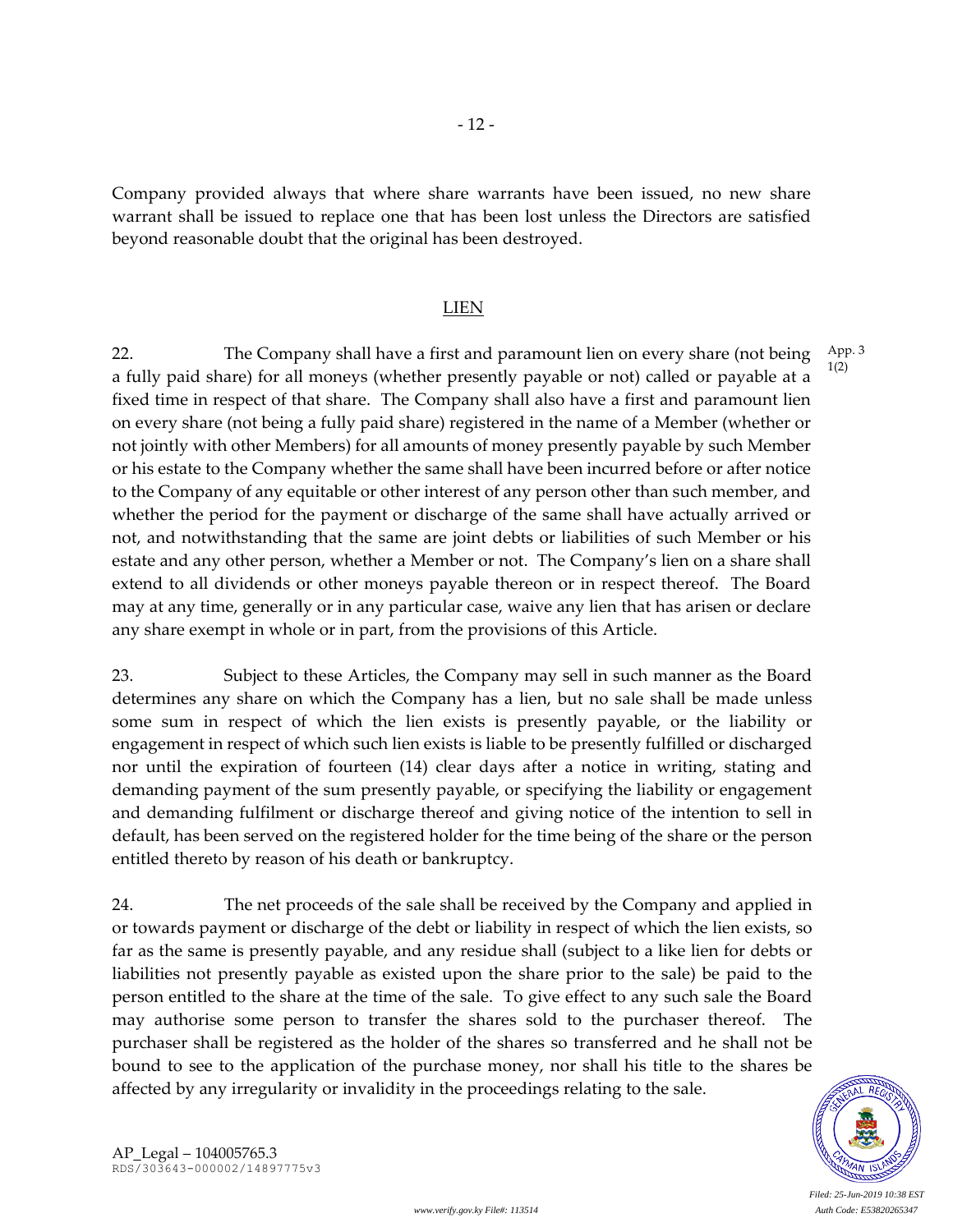# CALLS ON SHARES

- 13 -

25. Subject to these Articles and to the terms of allotment, the Board may from time to time make calls upon the Members in respect of any moneys unpaid on their shares (whether on account of the nominal value of the shares or by way of premium), and each Member shall (subject to being given at least fourteen (14) clear days' Notice specifying the time and place of payment) pay to the Company as required by such notice the amount called on his shares. A call may be extended, postponed or revoked in whole or in part as the Board determines but no Member shall be entitled to any such extension, postponement or revocation except as a matter of grace and favour.

26. A call shall be deemed to have been made at the time when the resolution of the Board authorising the call was passed and may be made payable either in one lump sum or by instalments.

27. A person upon whom a call is made shall remain liable for calls made upon him notwithstanding the subsequent transfer of the shares in respect of which the call was made. The joint holders of a share shall be jointly and severally liable to pay all calls and instalments due in respect thereof or other moneys due in respect thereof.

28. If a sum called in respect of a share is not paid before or on the day appointed for payment thereof, the person from whom the sum is due shall pay interest on the amount unpaid from the day appointed for payment thereof to the time of actual payment at such rate (not exceeding twenty per cent. (20%) per annum) as the Board may determine, but the Board may in its absolute discretion waive payment of such interest wholly or in part.

29. No Member shall be entitled to receive any dividend or bonus or to be present and vote (save as proxy for another Member) at any general meeting either personally or by proxy, or be reckoned in a quorum, or exercise any other privilege as a Member until all calls or instalments due by him to the Company, whether alone or jointly with any other person, together with interest and expenses (if any) shall have been paid.

30. On the trial or hearing of any action or other proceedings for the recovery of any money due for any call, it shall be sufficient to prove that the name of the Member sued is entered in the Register as the holder, or one of the holders, of the shares in respect of which such debt accrued, that the resolution making the call is duly recorded in the minute book, and that notice of such call was duly given to the Member sued, in pursuance of these Articles; and it shall not be necessary to prove the appointment of the Directors who made such call, nor any other matters whatsoever, but the proof of the matters aforesaid shall be conclusive evidence of the debt.

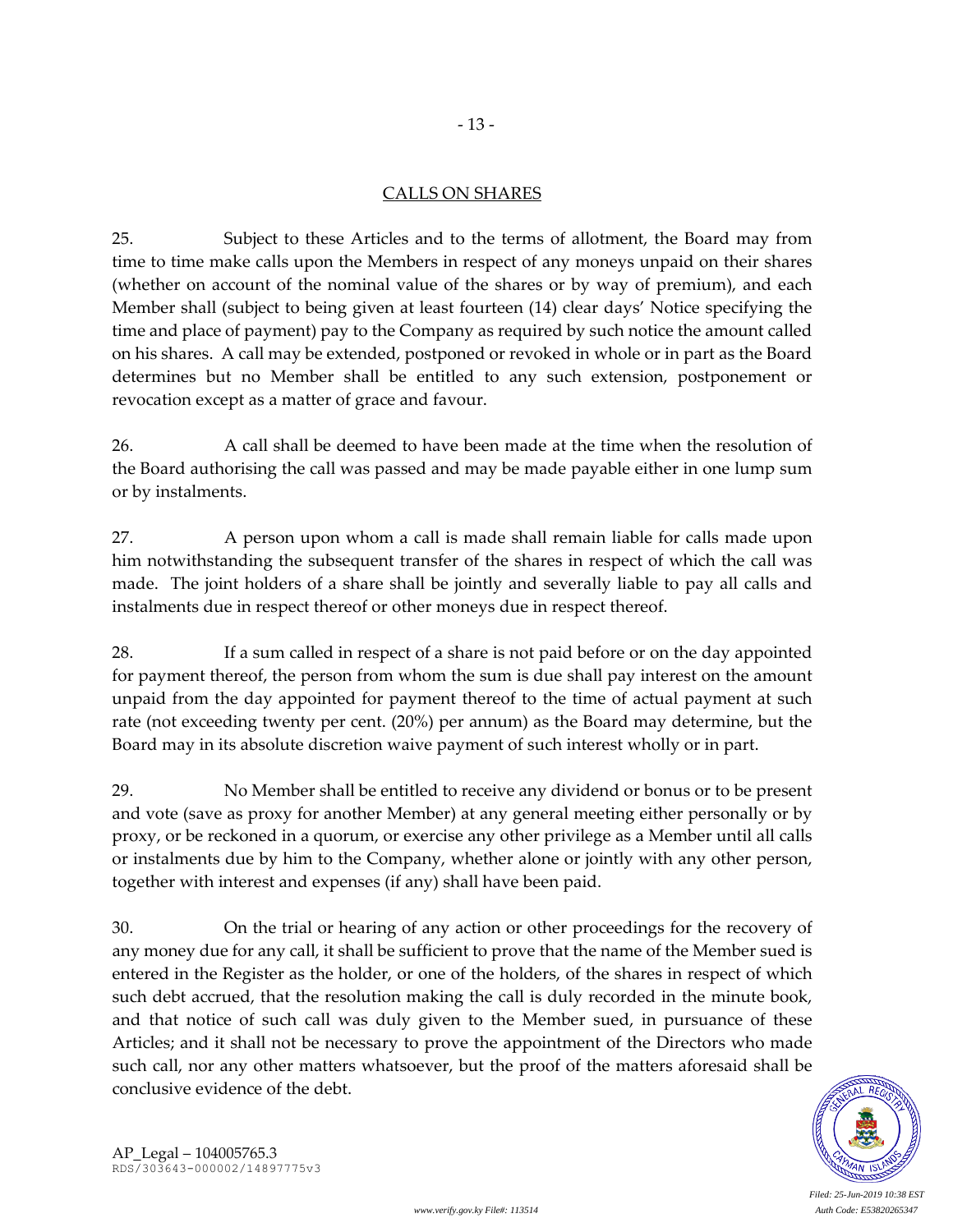31. Any amount payable in respect of a share upon allotment or at any fixed date, whether in respect of nominal value or premium or as an instalment of a call, shall be deemed to be a call duly made and payable on the date fixed for payment and if it is not paid the provisions of these Articles shall apply as if that amount had become due and payable by

virtue of a call duly made and notified.

32. On the issue of shares the Board may differentiate between the allottees or holders as to the amount of calls to be paid and the times of payment.

33. The Board may, if it thinks fit, receive from any Member willing to advance the same, and either in money or money's worth, all or any part of the moneys uncalled and unpaid or instalments payable upon any shares held by him and upon all or any of the moneys so advanced (until the same would, but for such advance, become presently payable) pay interest at such rate (if any) as the Board may decide. The Board may at any time repay the amount so advanced upon giving to such Member not less than one (1) month's Notice of its intention in that behalf, unless before the expiration of such notice the amount so advanced shall have been called up on the shares in respect of which it was advanced. Such payment in advance shall not entitle the holder of such share or shares to participate in respect thereof in a dividend subsequently declared. App. 3 3(1)

## FORFEITURE OF SHARES

34. (1) If a call remains unpaid after it has become due and payable the Board may give to the person from whom it is due not less than fourteen (14) clear days' Notice:

- (a) requiring payment of the amount unpaid together with any interest which may have accrued and which may still accrue up to the date of actual payment; and
- (b) stating that if the Notice is not complied with the shares on which the call was made will be liable to be forfeited.

(2) If the requirements of any such Notice are not complied with, any share in respect of which such Notice has been given may at any time thereafter, before payment of all calls and interest due in respect thereof has been made, be forfeited by a resolution of the Board to that effect, and such forfeiture shall include all dividends and bonuses declared in respect of the forfeited share but not actually paid before the forfeiture.



*Filed: 25-Jun-2019 10:38 EST*

AP\_Legal – 104005765.3 RDS/303643-000002/14897775v3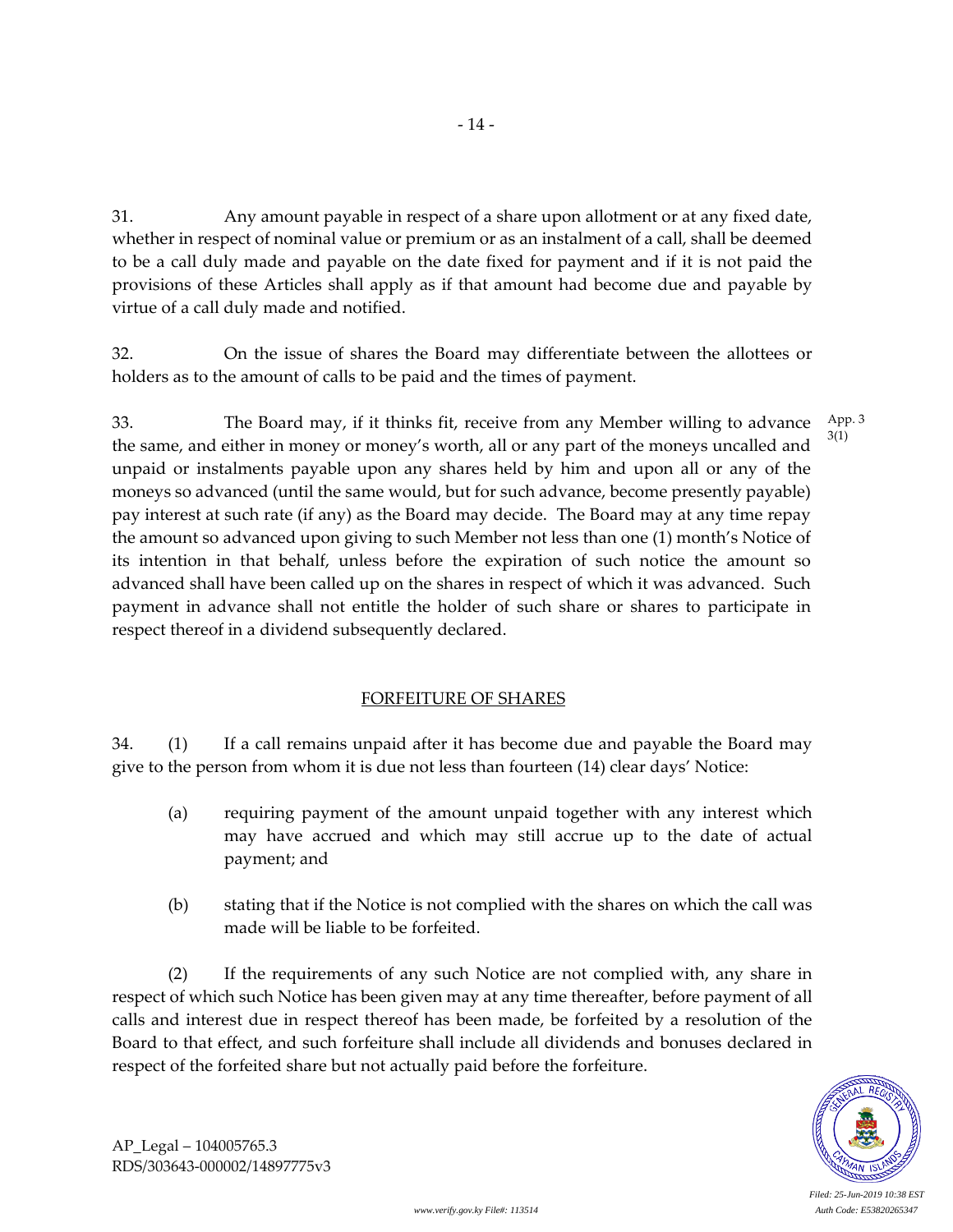35. When any share has been forfeited, notice of the forfeiture shall be served upon the person who was before forfeiture the holder of the share. No forfeiture shall be invalidated by any omission or neglect to give such Notice.

36. The Board may accept the surrender of any share liable to be forfeited hereunder and, in such case, references in these Articles to forfeiture will include surrender.

37. Any share so forfeited shall be deemed the property of the Company and may be sold, re-allotted or otherwise disposed of to such person, upon such terms and in such manner as the Board determines, and at any time before a sale, re-allotment or disposition the forfeiture may be annulled by the Board on such terms as the Board determines.

38. A person whose shares have been forfeited shall cease to be a Member in respect of the forfeited shares but nevertheless shall remain liable to pay the Company all moneys which at the date of forfeiture were presently payable by him to the Company in respect of the shares, with (if the Directors shall in their discretion so require) interest thereon from the date of forfeiture until payment at such rate (not exceeding twenty per cent. (20%) per annum) as the Board determines. The Board may enforce payment thereof if it thinks fit, and without any deduction or allowance for the value of the forfeited shares, at the date of forfeiture, but his liability shall cease if and when the Company shall have received payment in full of all such moneys in respect of the shares. For the purposes of this Article any sum which, by the terms of issue of a share, is payable thereon at a fixed time which is subsequent to the date of forfeiture, whether on account of the nominal value of the share or by way of premium, shall notwithstanding that time has not yet arrived be deemed to be payable at the date of forfeiture, and the same shall become due and payable immediately upon the forfeiture, but interest thereon shall only be payable in respect of any period between the said fixed time and the date of actual payment.

39. A declaration by a Director or the Secretary that a share has been forfeited on a specified date shall be conclusive evidence of the facts therein stated as against all persons claiming to be entitled to the share, and such declaration shall (subject to the execution of an instrument of transfer by the Company if necessary) constitute a good title to the share, and the person to whom the share is disposed of shall be registered as the holder of the share and shall not be bound to see to the application of the consideration (if any), nor shall his title to the share be affected by any irregularity in or invalidity of the proceedings in reference to the forfeiture, sale or disposal of the share. When any share shall have been forfeited, notice of the declaration shall be given to the Member in whose name it stood immediately prior to the forfeiture, and an entry of the forfeiture, with the date thereof, shall forthwith be made in the register, but no forfeiture shall be in any manner invalidated by any omission or neglect to give such notice or make any such entry.



*Filed: 25-Jun-2019 10:38 EST*

AP\_Legal – 104005765.3 RDS/303643-000002/14897775v3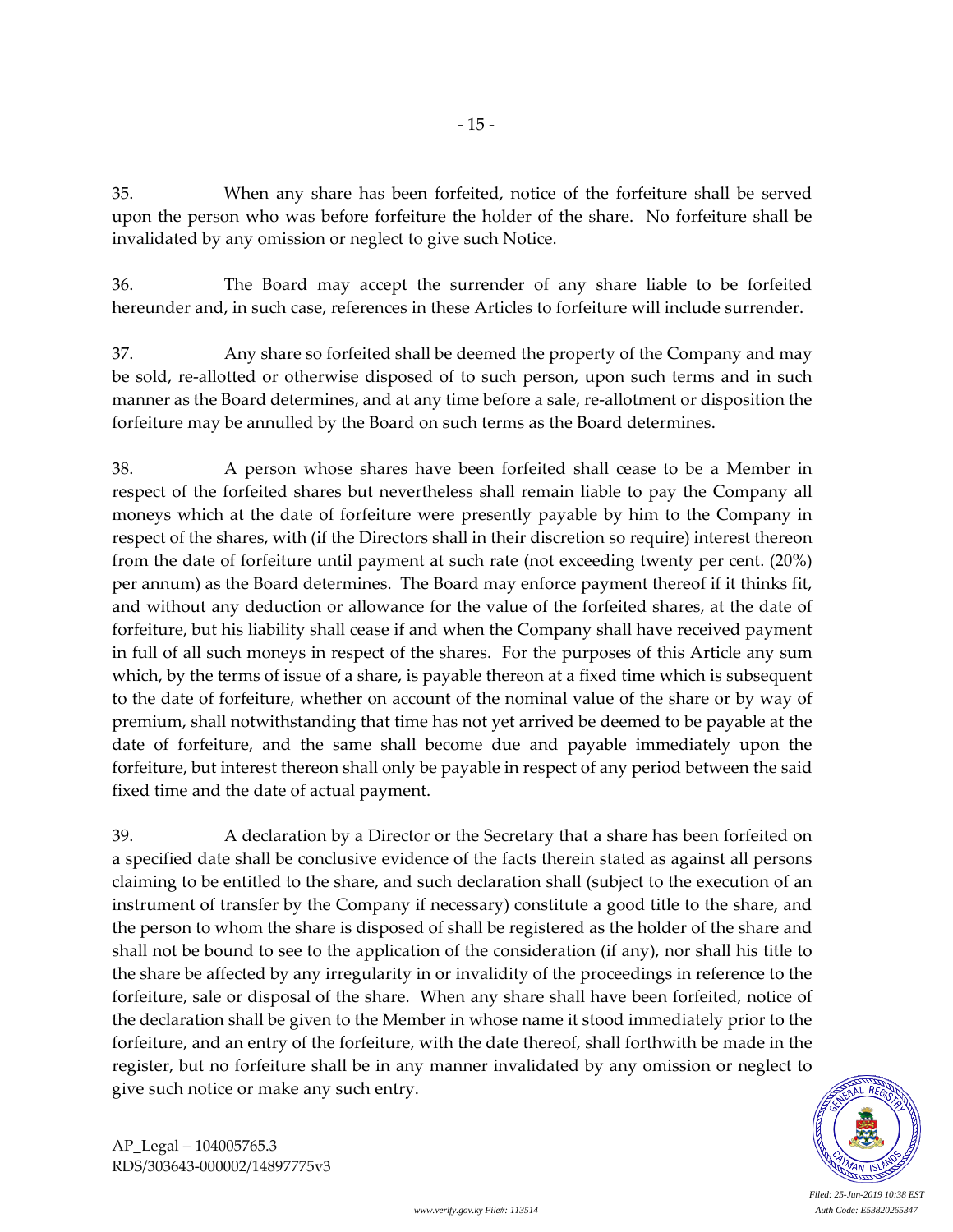40. Notwithstanding any such forfeiture as aforesaid the Board may at any time, before any shares so forfeited shall have been sold, re-allotted or otherwise disposed of, permit the shares forfeited to be bought back upon the terms of payment of all calls and interest due upon and expenses incurred in respect of the share, and upon such further terms (if any) as it thinks fit.

41. The forfeiture of a share shall not prejudice the right of the Company to any call already made or instalment payable thereon.

42. The provisions of these Articles as to forfeiture shall apply in the case of non-payment of any sum which, by the terms of issue of a share, becomes payable at a fixed time, whether on account of the nominal value of the share or by way of premium, as if the same had been payable by virtue of a call duly made and notified.

## REGISTER OF MEMBERS

43. (1) The Company shall keep in one or more books a Register of its Members and shall enter therein the following particulars, that is to say:

- (a) the name and address of each Member, the number and class of shares held by him and the amount paid or agreed to be considered as paid on such shares;
- (b) the date on which each person was entered in the Register; and
- (c) the date on which any person ceased to be a Member.

(2) The Company may keep an overseas or local or other branch register of Members resident in any place, and the Board may make and vary such regulations as it determines in respect of the keeping of any such register and maintaining a Registration Office in connection therewith.

44. The Register and branch register of Members, as the case may be, shall be open to inspection for at least two (2) hours during business hours by Members without charge or by any other person, upon a maximum payment of \$2.50 or such lesser sum specified by the Board, at the Office or such other place at which the Register is kept in accordance with the Law or, if appropriate, upon a maximum payment of \$1.00 or such lesser sum specified by the Board at the Registration Office. The Register including any overseas or local or other branch register of Members may, after notice has been given by advertisement App. 11B

3(2)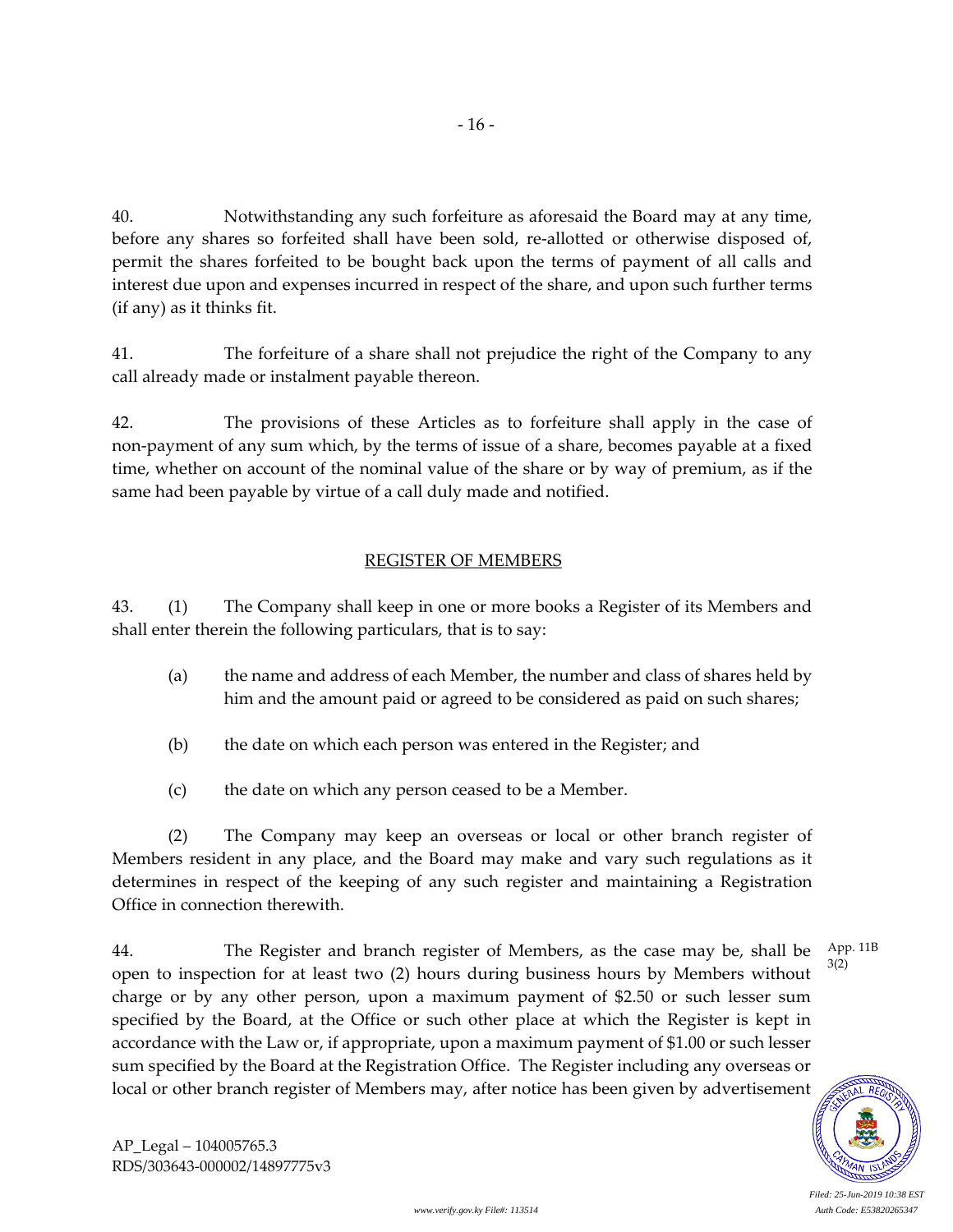in an appointed newspaper or any other newspapers in accordance with the requirements of any Designated Stock Exchange or by any electronic means in such manner as may be accepted by the Designated Stock Exchange to that effect, be closed at such times or for such periods not exceeding in the whole thirty (30) days in each year as the Board may determine and either generally or in respect of any class of shares.

### RECORD DATES

45. Subject to the rules of any Designated Stock Exchange, notwithstanding any other provision of these Articles the Company or the Directors may fix any date as the record date for:

- (a) determining the Members entitled to receive any dividend, distribution, allotment or issue;
- (b) determining the Members entitled to receive notice of and to vote at any general meeting of the Company.

### TRANSFER OF SHARES

46. (1) Subject to these Articles, any Member may transfer all or any of his shares by an instrument of transfer in the usual or common form or in a form prescribed by the Designated Stock Exchange or in any other form approved by the Board and may be under hand or, if the transferor or transferee is a clearing house or its nominee(s), by hand or by machine imprinted signature or by such other manner of execution as the Board may approve from time to time. App. 3 1(4)

(2) Notwithstanding the provisions of subparagraph (1) above, for so long as any shares are listed on the Designated Stock Exchange, titles to such listed shares may be evidenced and transferred in accordance with the laws applicable to and the rules and regulations of the Designated Stock Exchange that are or shall be applicable to such listed shares. The register of members of the Company in respect of its listed shares (whether the Register or a branch register) may be kept by recording the particulars required by Section 40 of the Law in a form otherwise than legible if such recording otherwise complies with the laws applicable to and the rules and regulations of the Designated Stock Exchange that are or shall be applicable to such listed shares.



AP\_Legal – 104005765.3 RDS/303643-000002/14897775v3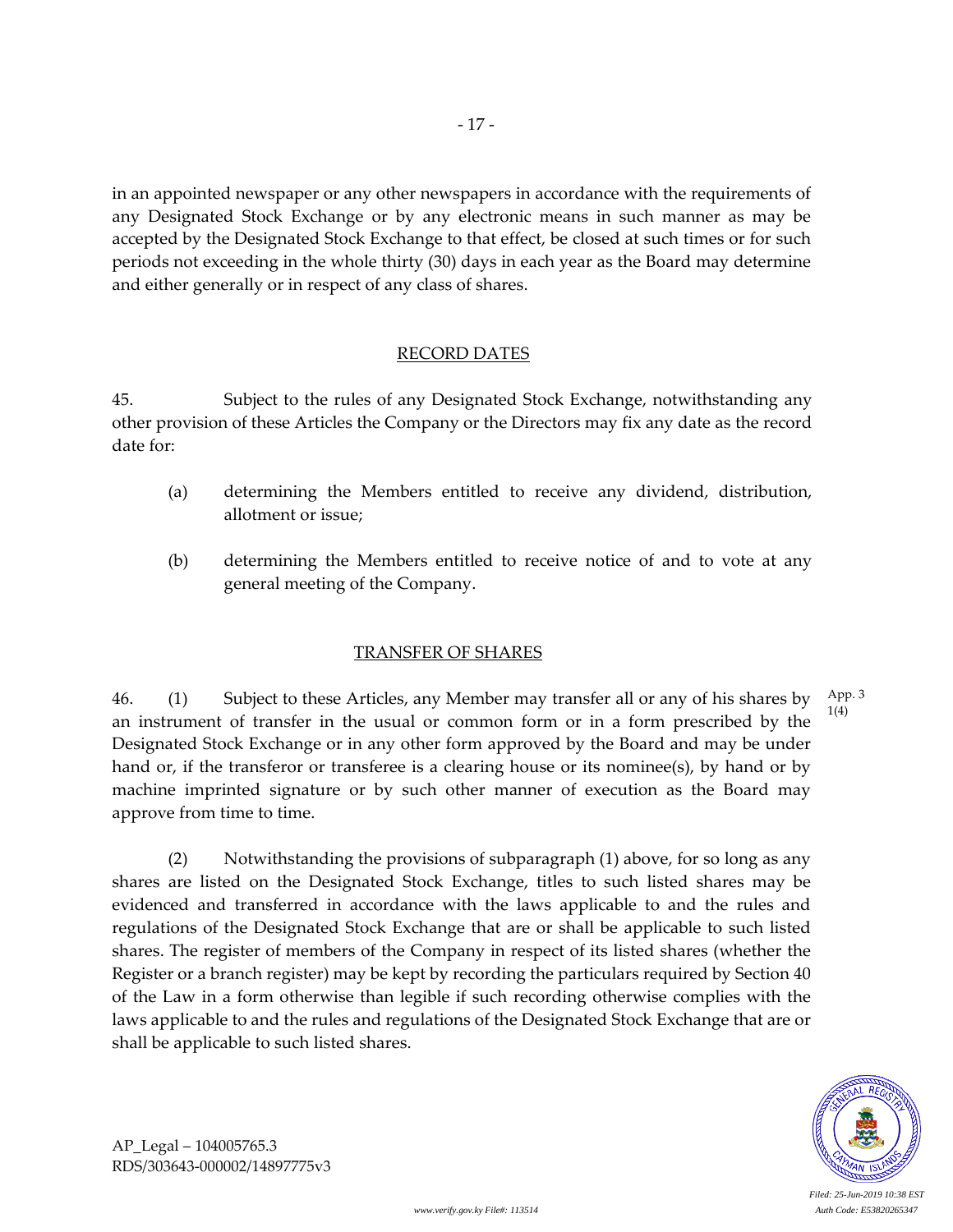47. The instrument of transfer shall be executed by or on behalf of the transferor and the transferee provided that the Board may dispense with the execution of the instrument of transfer by the transferee in any case which it thinks fit in its discretion to do so. Without prejudice to the last preceding Article, the Board may also resolve, either generally or in any particular case, upon request by either the transferor or transferee, to accept mechanically executed transfers. The transferor shall be deemed to remain the holder of the share until the name of the transferee is entered in the Register in respect thereof. Nothing in these Articles shall preclude the Board from recognising a renunciation of the allotment or provisional allotment of any share by the allottee in favour of some other person.

48. (1) The Board may, in its absolute discretion, and without giving any reason therefor, refuse to register a transfer of any share (not being a fully paid up share) to a person of whom it does not approve, or any share issued under any share incentive scheme for employees upon which a restriction on transfer imposed thereby still subsists, and it may also, without prejudice to the foregoing generality, refuse to register a transfer of any share to more than four (4) joint holders or a transfer of any share (not being a fully paid up share) on which the Company has a lien. App. 3 1(2) 1(3)

(2) No transfer shall be made to an infant or to a person of unsound mind or under other legal disability.

(3) The Board in so far as permitted by any applicable law may, in its absolute discretion, at any time and from time to time transfer any share upon the Register to any branch register or any share on any branch register to the Register or any other branch register. In the event of any such transfer, the shareholder requesting such transfer shall bear the cost of effecting the transfer unless the Board otherwise determines.

(4) Unless the Board otherwise agrees (which agreement may be on such terms and subject to such conditions as the Board in its absolute discretion may from time to time determine, and which agreement the Board shall, without giving any reason therefor, be entitled in its absolute discretion to give or withhold), no shares upon the Register shall be transferred to any branch register nor shall shares on any branch register be transferred to the Register or any other branch register and all transfers and other documents of title shall be lodged for registration, and registered, in the case of any shares on a branch register, at the relevant Registration Office, and, in the case of any shares on the Register, at the Office or such other place at which the Register is kept in accordance with the Law.

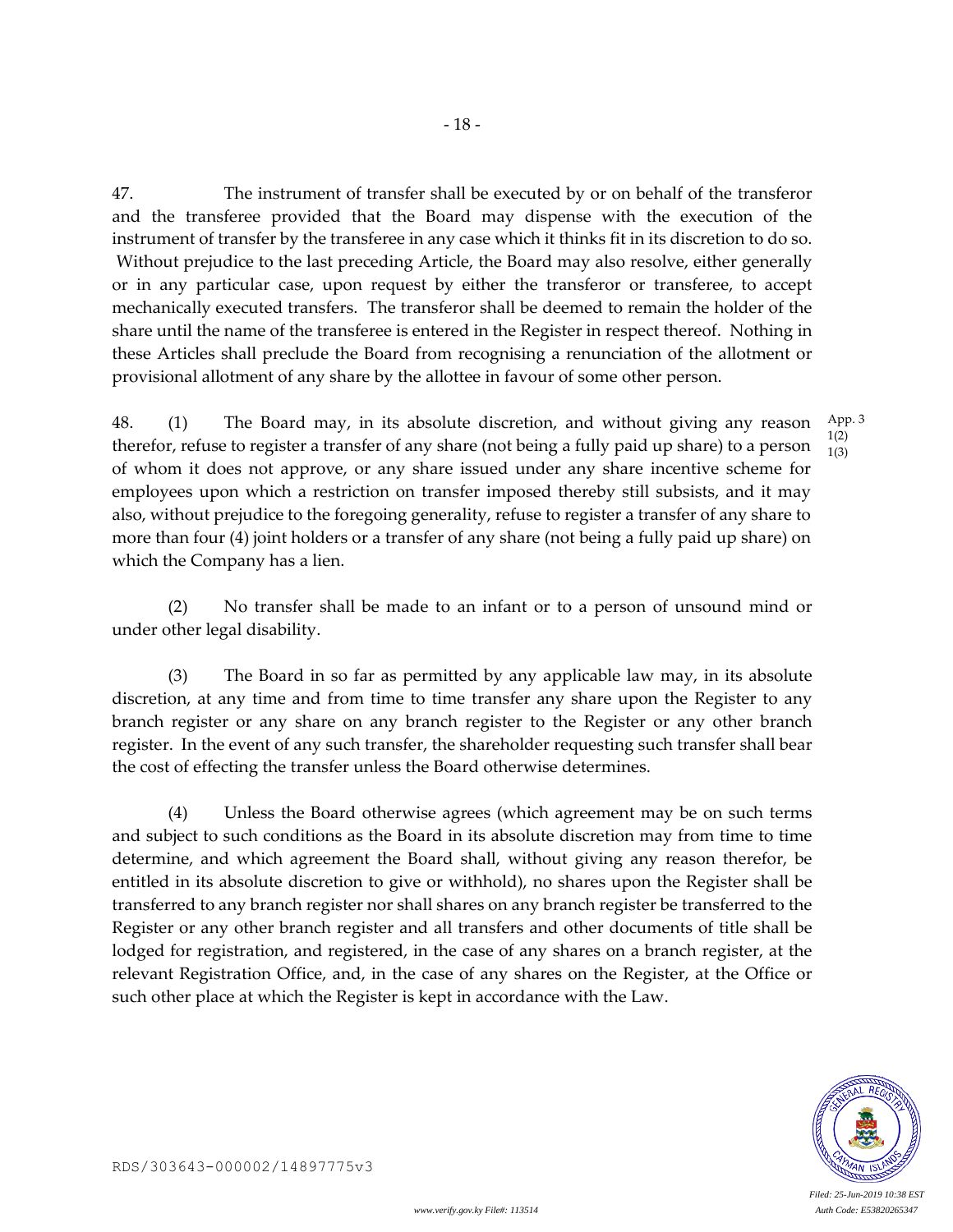49. Without limiting the generality of the last preceding Article, the Board may decline to recognise any instrument of transfer unless:-

- 19 -

- (a) a fee of such maximum sum as the Designated Stock Exchange may determine to be payable or such lesser sum as the Board may from time to time require is paid to the Company in respect thereof; App. 3 1(1)
- (b) the instrument of transfer is in respect of only one class of share;
- (c) the instrument of transfer is lodged at the Office or such other place at which the Register is kept in accordance with the Law or the Registration Office (as the case may be) accompanied by the relevant share certificate(s) and such other evidence as the Board may reasonably require to show the right of the transferor to make the transfer (and, if the instrument of transfer is executed by some other person on his behalf, the authority of that person so to do); and
- (d) if applicable, the instrument of transfer is duly and properly stamped.

50. If the Board refuses to register a transfer of any share, it shall, within two (2) months after the date on which the transfer was lodged with the Company, send to each of the transferor and transferee notice of the refusal.

51. The registration of transfers of shares or of any class of shares may, after notice has been given by advertisement in any newspapers or by any other means in accordance with the requirements of any Designated Stock Exchange to that effect be suspended at such times and for such periods (not exceeding in the whole thirty (30) days in any year) as the Board may determine.

### TRANSMISSION OF SHARES

52. If a Member dies, the survivor or survivors where the deceased was a joint holder, and his legal personal representatives where he was a sole or only surviving holder, will be the only persons recognised by the Company as having any title to his interest in the shares; but nothing in this Article will release the estate of a deceased Member (whether sole or joint) from any liability in respect of any share which had been solely or jointly held by him.

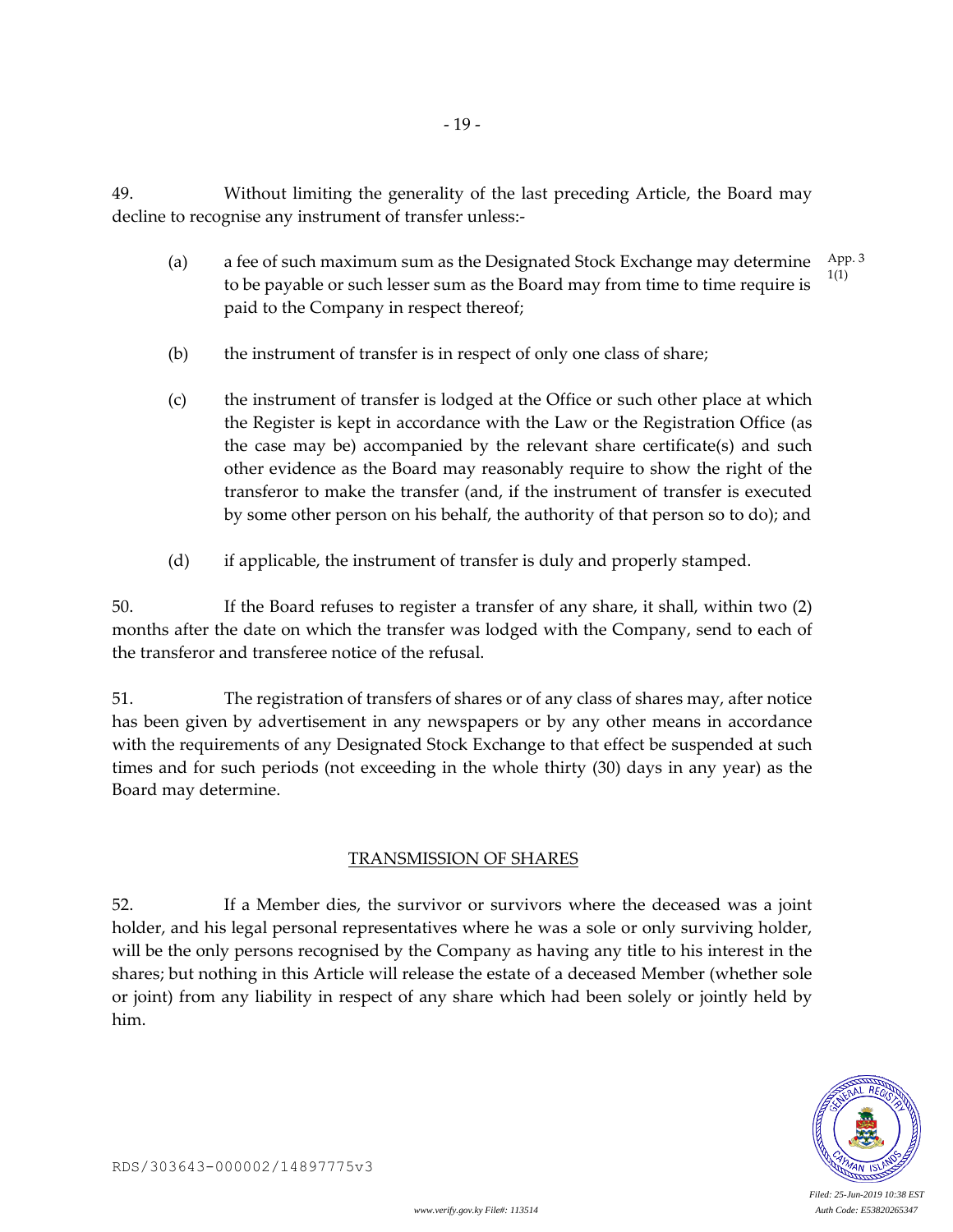53. Any person becoming entitled to a share in consequence of the death or bankruptcy or winding-up of a Member may, upon such evidence as to his title being produced as may be required by the Board, elect either to become the holder of the share or to have some person nominated by him registered as the transferee thereof. If he elects to become the holder he shall notify the Company in writing either at the Registration Office or Office, as the case may be, to that effect. If he elects to have another person registered he shall execute a transfer of the share in favour of that person. The provisions of these Articles relating to the transfer and registration of transfers of shares shall apply to such notice or transfer as aforesaid as if the death or bankruptcy of the Member had not occurred and the notice or transfer were a transfer signed by such Member.

54. A person becoming entitled to a share by reason of the death or bankruptcy or winding-up of a Member shall be entitled to the same dividends and other advantages to which he would be entitled if he were the registered holder of the share. However, the Board may, if it thinks fit, withhold the payment of any dividend payable or other advantages in respect of such share until such person shall become the registered holder of the share or shall have effectually transferred such share, but, subject to the requirements of Article 72(2) being met, such a person may vote at meetings.

### UNTRACEABLE MEMBERS

55. (1) Without prejudice to the rights of the Company under paragraph (2) of this Article, the Company may cease sending cheques for dividend entitlements or dividend warrants by post if such cheques or warrants have been left uncashed on two consecutive occasions. However, the Company may exercise the power to cease sending cheques for dividend entitlements or dividend warrants after the first occasion on which such a cheque or warrant is returned undelivered. App. 3 13(1)

(2) The Company shall have the power to sell, in such manner as the Board thinks fit, any shares of a Member who is untraceable, but no such sale shall be made unless: App. 3 13(2)(a)  $13(2)(b)$ 

- (a) all cheques or warrants in respect of dividends of the shares in question, being not less than three in total number, for any sum payable in cash to the holder of such shares in respect of them sent during the relevant period in the manner authorised by the Articles have remained uncashed;
- (b) so far as it is aware at the end of the relevant period, the Company has not at any time during the relevant period received any indication of the existence of the Member who is the holder of such shares or of a person entitled to such shares by death, bankruptcy or operation of law; and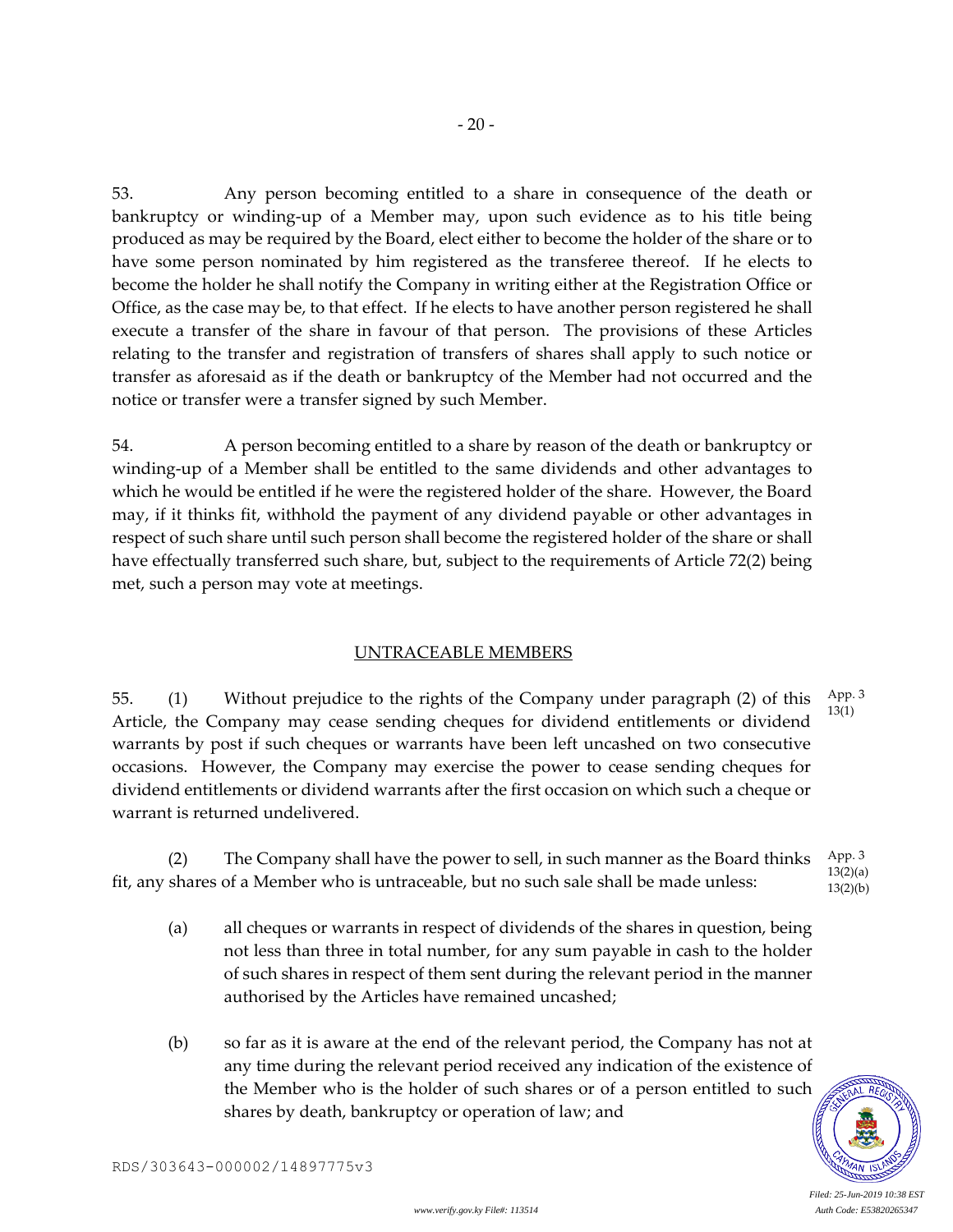(c) the Company, if so required by the rules governing the listing of shares on the Designated Stock Exchange, has given notice to, and caused advertisement in newspapers in accordance with the requirements of, the Designated Stock Exchange to be made of its intention to sell such shares in the manner required by the Designated Stock Exchange, and a period of three (3) months or such shorter period as may be allowed by the Designated Stock Exchange has elapsed since the date of such advertisement.

- 21 -

For the purpose of the foregoing, the "relevant period" means the period commencing twelve (12) years before the date of publication of the advertisement referred to in paragraph (c) of this Article and ending at the expiry of the period referred to in that paragraph.

(3) To give effect to any such sale the Board may authorise some person to transfer the said shares and an instrument of transfer signed or otherwise executed by or on behalf of such person shall be as effective as if it had been executed by the registered holder or the person entitled by transmission to such shares, and the purchaser shall not be bound to see to the application of the purchase money nor shall his title to the shares be affected by any irregularity or invalidity in the proceedings relating to the sale. The net proceeds of the sale will belong to the Company and upon receipt by the Company of such net proceeds it shall become indebted to the former Member for an amount equal to such net proceeds. No trust shall be created in respect of such debt and no interest shall be payable in respect of it and the Company shall not be required to account for any money earned from the net proceeds which may be employed in the business of the Company or as it thinks fit. Any sale under this Article shall be valid and effective notwithstanding that the Member holding the shares sold is dead, bankrupt or otherwise under any legal disability or incapacity.

### GENERAL MEETINGS

56. An annual general meeting of the Company shall be held in each year other than the year of the Company's adoption of these Articles (within a period of not more than fifteen (15) months after the holding of the last preceding annual general meeting or not more than eighteen (18) months after the date of adoption of these Articles, unless a longer period would not infringe the rules of the Designated Stock Exchange, if any) at such time and place as may be determined by the Board. App. 11B 3(3) 4(2)

57. Each general meeting, other than an annual general meeting, shall be called an extraordinary general meeting. General meetings may be held in any part of the world as may be determined by the Board.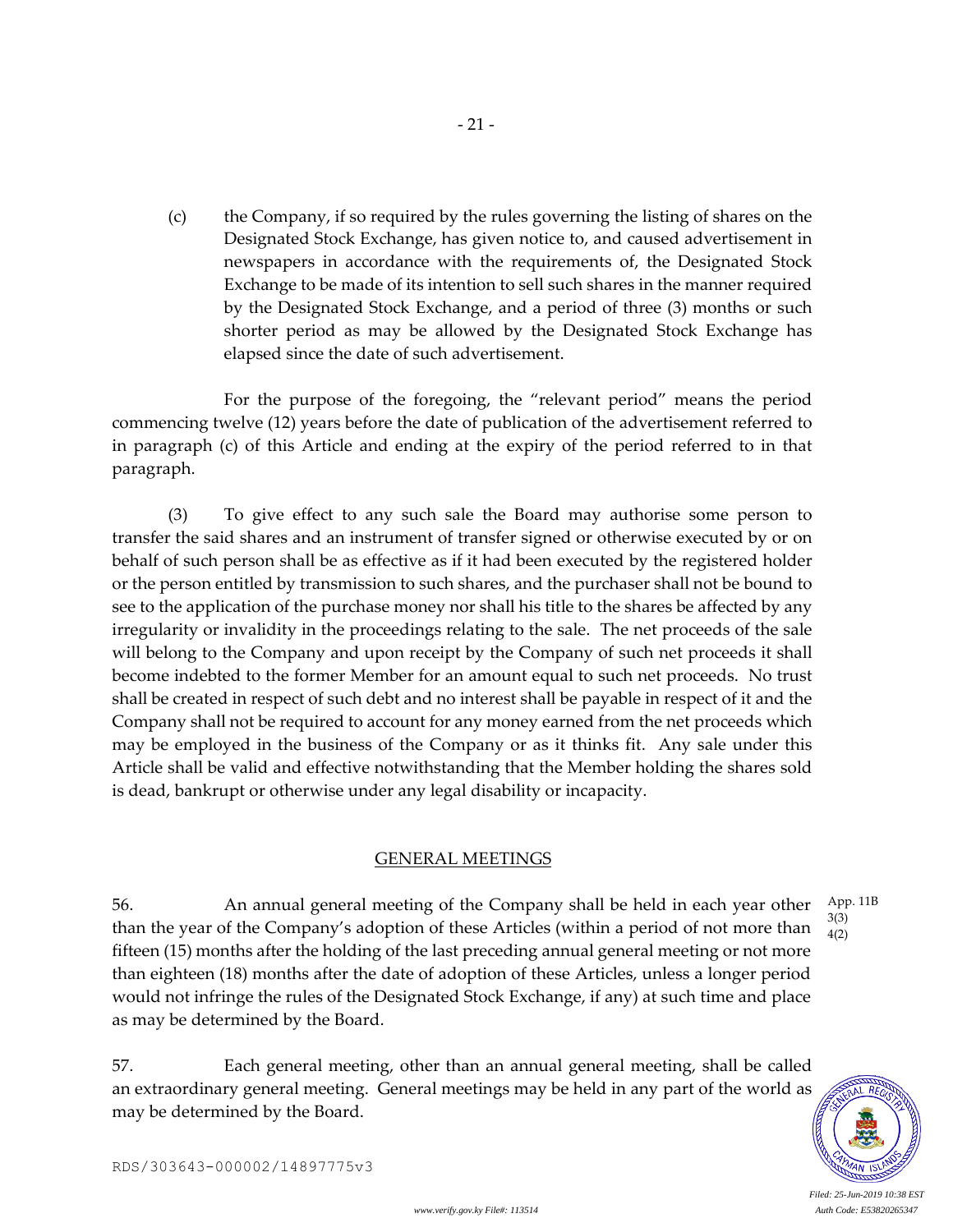58. The Board may whenever it thinks fit call extraordinary general meetings. Any one or more Members holding at the date of deposit of the requisition not less than one-tenth of the paid up capital of the Company carrying the right of voting at general meetings of the Company shall at all times have the right, by written requisition to the Board or the Secretary of the Company, to require an extraordinary general meeting to be called by the Board for the transaction of any business specified in such requisition; and such meeting shall be held within two (2) months after the deposit of such requisition. If within twenty-one (21) days of such deposit the Board fails to proceed to convene such meeting the requisitionist(s) himself (themselves) may do so in the same manner, and all reasonable expenses incurred by the requisitionist(s) as a result of the failure of the Board shall be reimbursed to the requisitionist(s) by the Company.

#### NOTICE OF GENERAL MEETINGS

59. (1) An annual general meeting must be called by Notice of not less than twenty-one (21) clear days and not less than twenty (20) clear business days. All other general meetings (including an extraordinary general meeting) must be called by Notice of not less than fourteen (14) clear days and not less than ten (10) clear business days but if permitted by the rules of the Designated Stock Exchange, a general meeting may be called by shorter notice, subject to the Law, if it is so agreed: App. 11B 3(1)

- (a) in the case of a meeting called as an annual general meeting, by all the Members entitled to attend and vote thereat; and
- (b) in the case of any other meeting, by a majority in number of the Members having the right to attend and vote at the meeting, being a majority together representing not less than ninety-five per cent. (95%) of the total voting rights at the meeting of all the Members.

(2) The notice shall specify the time and place of the meeting and particulars of resolutions to be considered at the meeting and, in case of special business, the general nature of the business. The notice convening an annual general meeting shall specify the meeting as such. Notice of every general meeting shall be given to all Members other than to such Members as, under the provisions of these Articles or the terms of issue of the shares they hold, are not entitled to receive such notices from the Company, to all persons entitled to a share in consequence of the death or bankruptcy or winding-up of a Member and to each of the Directors and the Auditors. App. 11B 3(1)

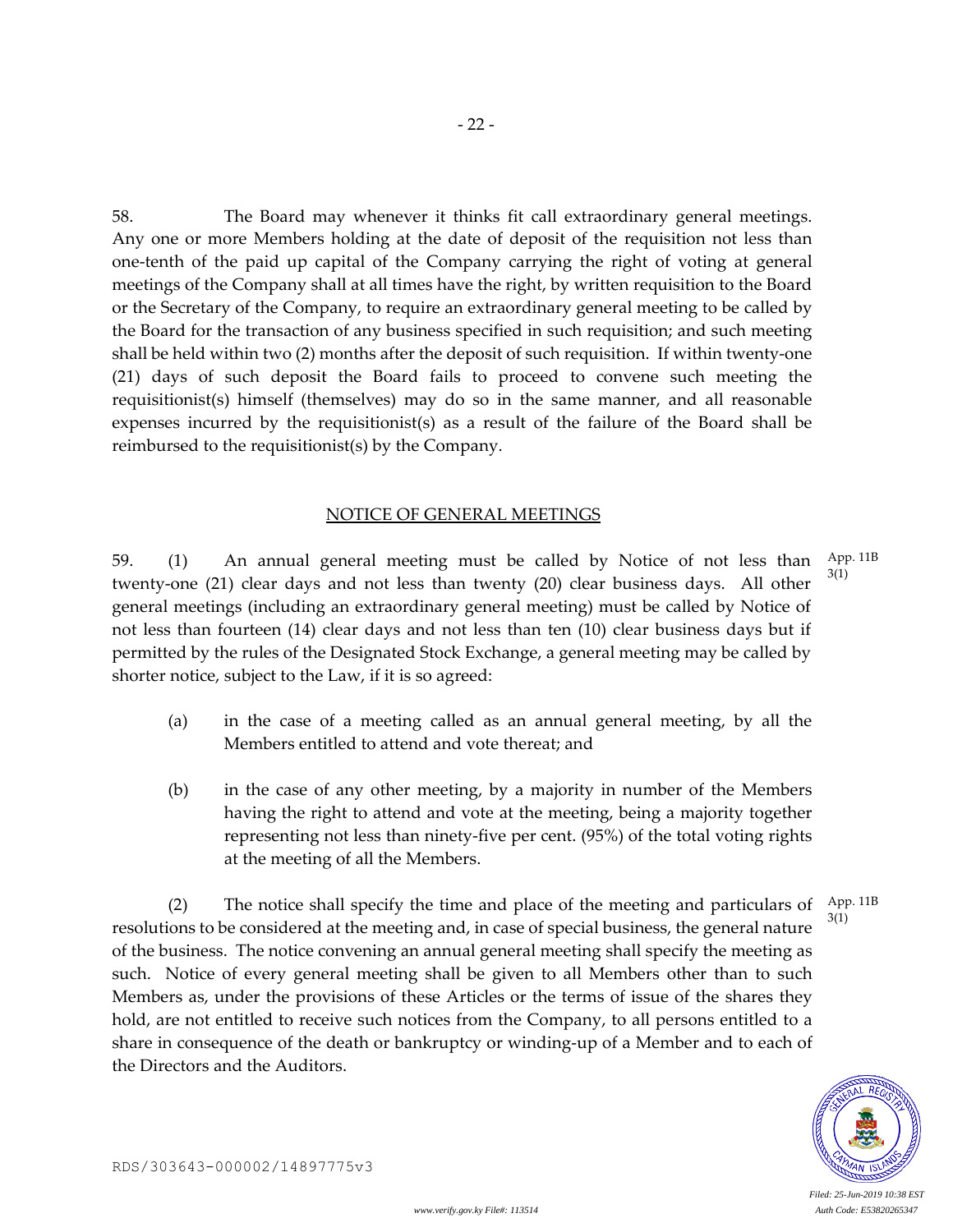60. The accidental omission to give Notice of a meeting or (in cases where instruments of proxy are sent out with the Notice) to send such instrument of proxy to, or the non-receipt of such Notice or such instrument of proxy by, any person entitled to receive such Notice shall not invalidate any resolution passed or the proceedings at that meeting.

- 23 -

### PROCEEDINGS AT GENERAL MEETINGS

61. (1) All business shall be deemed special that is transacted at an extraordinary general meeting, and also all business that is transacted at an annual general meeting, with the exception of:

- (a) the declaration and sanctioning of dividends;
- (b) consideration and adoption of the accounts and balance sheet and the reports of the Directors and Auditors and other documents required to be annexed to the balance sheet;
- (c) the election of Directors whether by rotation or otherwise in the place of those retiring;
- (d) appointment of Auditors (where special notice of the intention for such appointment is not required by the Law) and other officers; and
- (e) the fixing of the remuneration of the Auditors, and the voting of remuneration or extra remuneration to the Directors.

(2) No business other than the appointment of a chairman of a meeting shall be transacted at any general meeting unless a quorum is present at the commencement of the business. Two (2) Members entitled to vote and present in person (in the case of a Member being a corporation) by its duly authorised representative or by proxy shall form a quorum for all purposes.

62. If within thirty (30) minutes (or such longer time not exceeding one hour as the chairman of the meeting may determine to wait) after the time appointed for the meeting a quorum is not present, the meeting, if convened on the requisition of Members, shall be dissolved. In any other case it shall stand adjourned to the same day in the next week at the same time and place or to such time and place as the Board may determine. If at such adjourned meeting a quorum is not present within half an hour from the time appointed for holding the meeting, the meeting shall be dissolved.

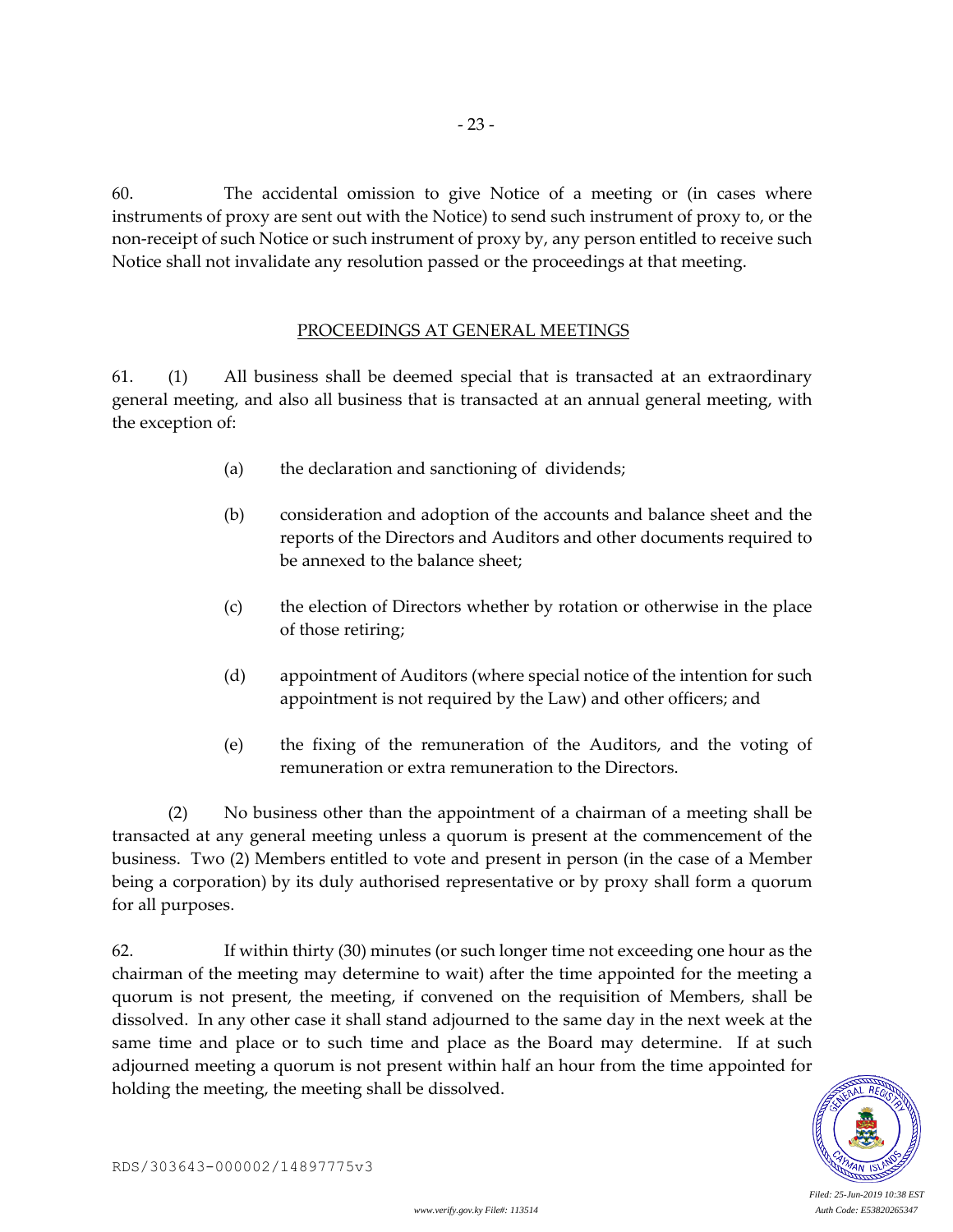63. The chairman of the Company or if there is more than one chairman, any one of them as may be agreed amongst themselves or failing such agreement, any one of them elected by all the Directors present shall preside as chairman at a general meeting. If at any meeting no chairman, is present within fifteen (15) minutes after the time appointed for holding the meeting, or is willing to act as chairman, the deputy chairman of the Company or if there is more than one deputy chairman, any one of them as may be agreed amongst themselves or failing such agreement, any one of them elected by all the Directors present shall preside as chairman. If no chairman or deputy chairman is present or is willing to act as chairman of the meeting, the Directors present shall choose one of their number to act, or if one Director only is present he shall preside as chairman if willing to act. If no Director is present, or if each of the Directors present declines to take the chair, or if the chairman chosen shall retire from the chair, the Members present in person or (in the case of a Member being a corporation) by its duly authorised representative or by proxy and entitled to vote shall elect one of their number to be chairman of the meeting.

64. The chairman may, with the consent of any meeting at which a quorum is present (and shall if so directed by the meeting), adjourn the meeting from time to time and from place to place as the meeting shall determine, but no business shall be transacted at any adjourned meeting other than the business which might lawfully have been transacted at the meeting had the adjournment not taken place. When a meeting is adjourned for fourteen (14) days or more, at least seven (7) clear days' notice of the adjourned meeting shall be given specifying the time and place of the adjourned meeting but it shall not be necessary to specify in such notice the nature of the business to be transacted at the adjourned meeting and the general nature of the business to be transacted. Save as aforesaid, it shall be unnecessary to give notice of an adjournment.

65. If an amendment is proposed to any resolution under consideration but is in good faith ruled out of order by the chairman of the meeting, the proceedings on the substantive resolution shall not be invalidated by any error in such ruling. In the case of a resolution duly proposed as a special resolution, no amendment thereto (other than a mere clerical amendment to correct a patent error) may in any event be considered or voted upon.

#### VOTING

66. (1) Subject to any special rights or restrictions as to voting for the time being attached to any shares by or in accordance with these Articles, at any general meeting on a poll every Member present in person or by proxy or, in the case of a Member being a corporation, by its duly authorised representative shall have one vote for every fully paid

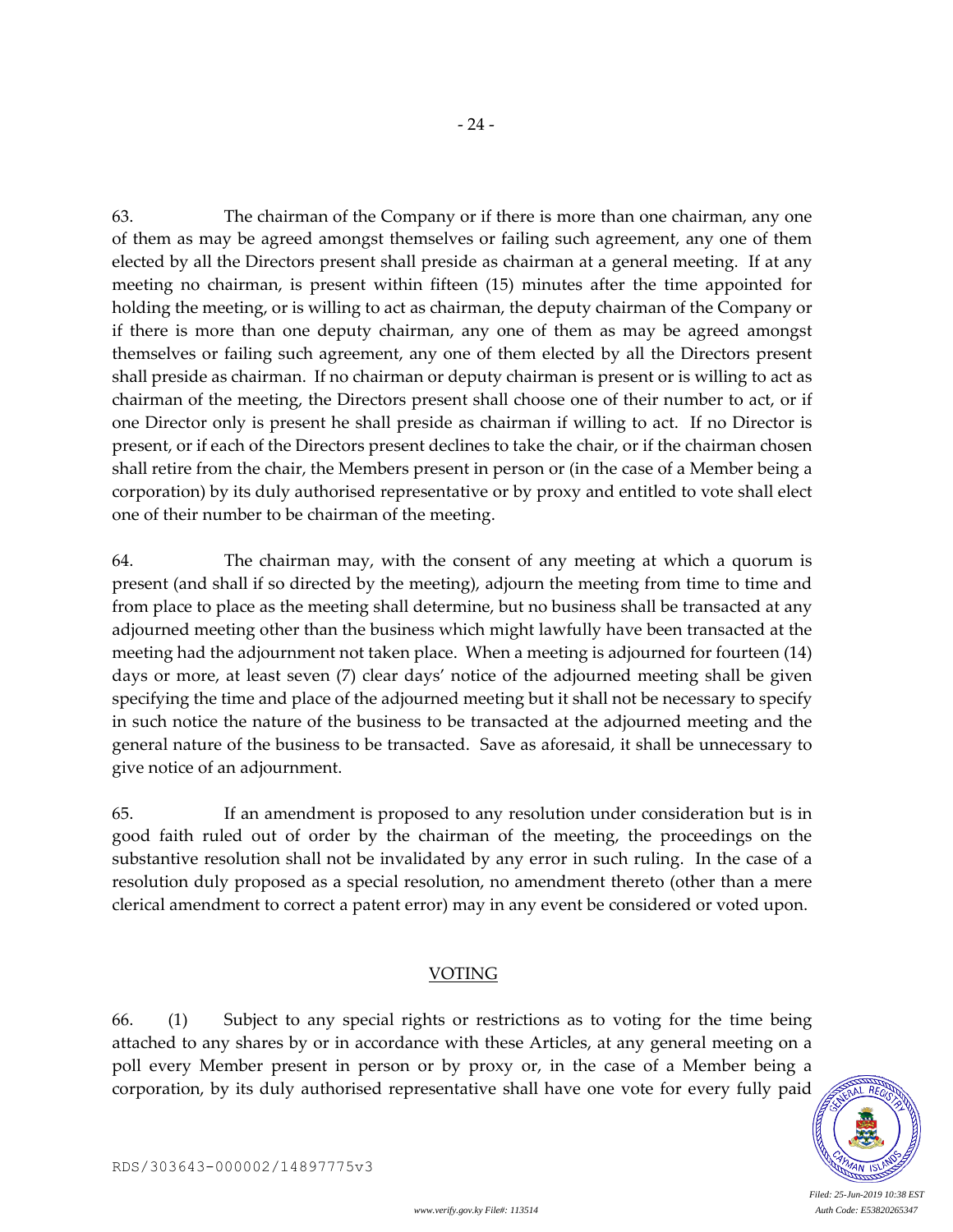share of which he is the holder but so that no amount paid up or credited as paid up on a share in advance of calls or instalments is treated for the foregoing purposes as paid up on the share. A resolution put to the vote of a meeting shall be decided by way of a poll save that the chairman of the meeting may in good faith, allow a resolution which relates purely to a procedural or administrative matter to be voted on by a show of hands in which case every Member present in person (or being a corporation, is present by a duly authorized representative), or by proxy(ies) shall have one vote provided that where more than one proxy is appointed by a Member which is a clearing house (or its nominee(s)), each such proxy shall have one vote on a show of hands. For purposes of this Article, procedural and administrative matters are those that (i) are not on the agenda of the general meeting or in any supplementary circular that may be issued by the Company to its Members; and (ii) relate to the chairman's duties to maintain the orderly conduct of the meeting and/or allow the business of the meeting to be properly and effectively dealt with, whilst allowing all Members a reasonable opportunity to express their views.

- 25 -

(2) Where a show of hands is allowed, before or on the declaration of the result of the show of hands, a poll may be demanded:

- (a) by at least three Members present in person or in the case of a Member being a corporation by its duly authorised representative or by proxy for the time being entitled to vote at the meeting; or
- (b) by a Member or Members present in person or in the case of a Member being a corporation by its duly authorised representative or by proxy and representing not less than one-tenth of the total voting rights of all Members having the right to vote at the meeting; or
- (c) by a Member or Members present in person or in the case of a Member being a corporation by its duly authorised representative or by proxy and holding shares in the Company conferring a right to vote at the meeting being shares on which an aggregate sum has been paid up equal to not less than one-tenth of the total sum paid up on all shares conferring that right.

A demand by a person as proxy for a Member or in the case of a Member being a corporation by its duly authorised representative shall be deemed to be the same as a demand by the Member.

67. Where a resolution is voted on by a show of hands, a declaration by the chairman that a resolution has been carried, or carried unanimously, or by a particular majority, or not carried by a particular majority, or lost, and an entry to that effect made in the

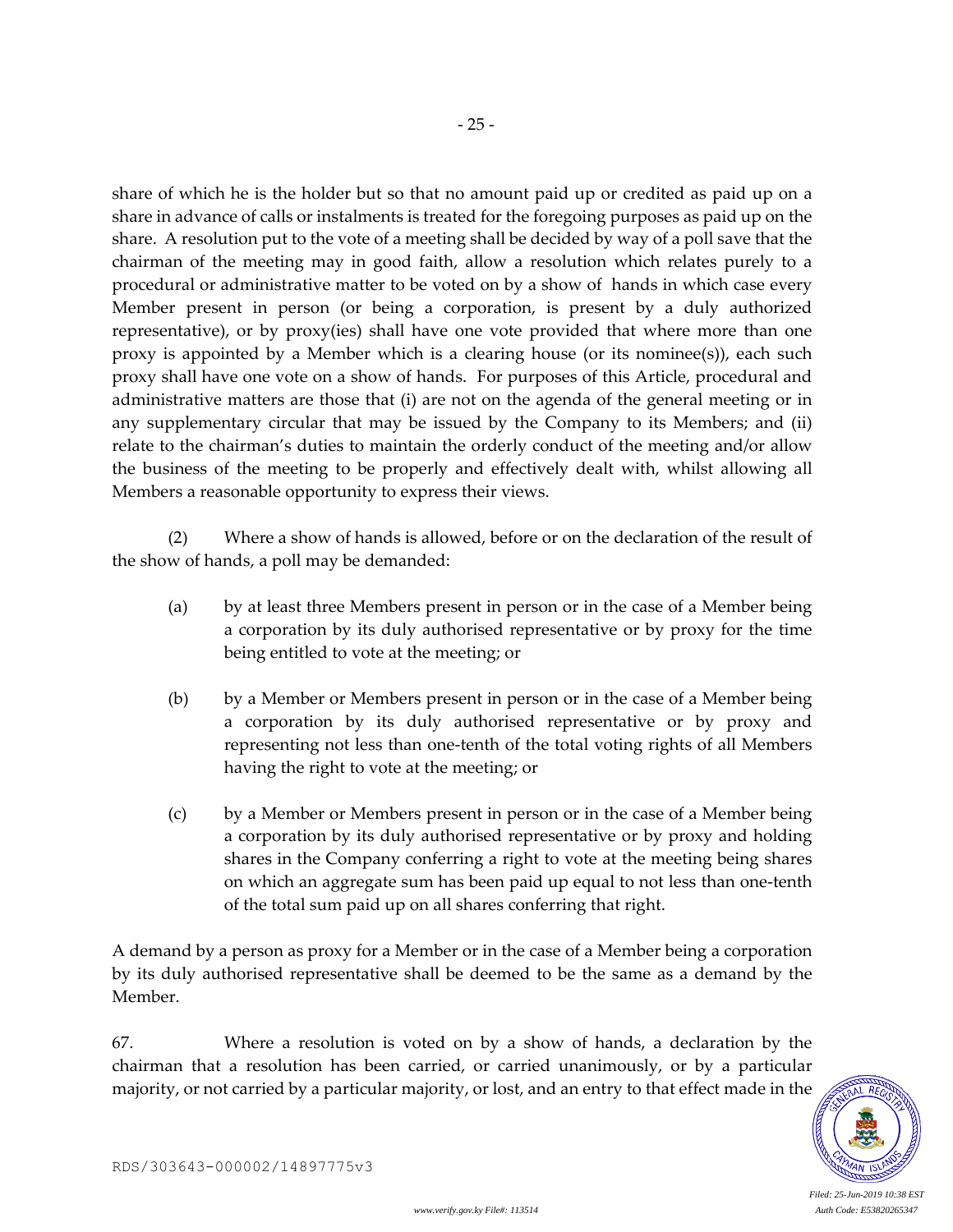minute book of the Company, shall be conclusive evidence of the facts without proof of the number or proportion of the votes recorded for or against the resolution. The result of the poll shall be deemed to be the resolution of the meeting. The Company shall only be required to disclose the voting figures on a poll if such disclosure is required by the rules of the Designated Stock Exchange.

- 26 -

68. On a poll votes may be given either personally or by proxy.

69. A person entitled to more than one vote on a poll need not use all his votes or cast all the votes he uses in the same way.

70. All questions submitted to a meeting shall be decided by a simple majority of votes except where a greater majority is required by these Articles or by the Law. In the case of an equality of votes, the chairman of such meeting shall be entitled to a second or casting vote in addition to any other vote he may have.

71. Where there are joint holders of any share any one of such joint holders may vote, either in person or by proxy, in respect of such share as if he were solely entitled thereto, but if more than one of such joint holders be present at any meeting the vote of the senior holder who tenders a vote, whether in person or by proxy, shall be accepted to the exclusion of the votes of the other joint holders, and for this purpose seniority shall be determined by the order in which the names stand in the Register in respect of the joint holding. Several executors or administrators of a deceased Member in whose name any share stands shall for the purposes of this Article be deemed joint holders thereof.

72. (1) A Member who is a patient for any purpose relating to mental health or in respect of whom an order has been made by any court having jurisdiction for the protection or management of the affairs of persons incapable of managing their own affairs may vote, by his receiver, committee, *curator bonis* or other person in the nature of a receiver, committee or *curator bonis* appointed by such court, and such receiver, committee, *curator bonis* or other person may vote by proxy, and may otherwise act and be treated as if he were the registered holder of such shares for the purposes of general meetings, provided that such evidence as the Board may require of the authority of the person claiming to vote shall have been deposited at the Office, head office or Registration Office, as appropriate, not less than forty-eight (48) hours before the time appointed for holding the meeting, or adjourned meeting, as the case may be.

(2) Any person entitled under Article 53 to be registered as the holder of any shares may vote at any general meeting in respect thereof in the same manner as if he were the registered holder of such shares, provided that forty-eight (48) hours at least before the

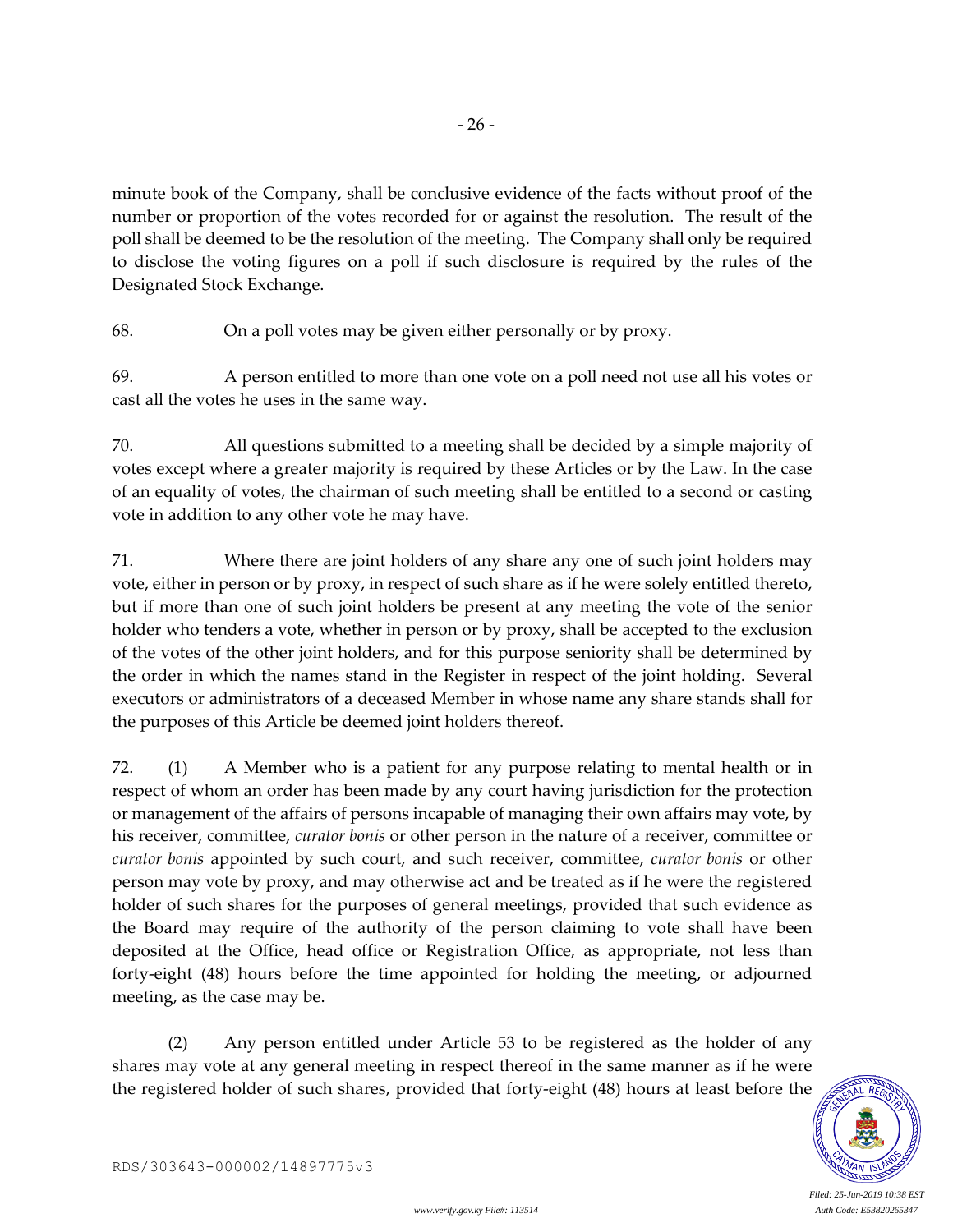time of the holding of the meeting or adjourned meeting, as the case may be, at which he proposes to vote, he shall satisfy the Board of his entitlement to such shares, or the Board shall have previously admitted his right to vote at such meeting in respect thereof.

73. (1) No Member shall, unless the Board otherwise determines, be entitled to attend and vote and to be reckoned in a quorum at any general meeting unless he is duly registered and all calls or other sums presently payable by him in respect of shares in the Company have been paid.

(2) Where the Company has knowledge that any Member is, under the rules of the Designated Stock Exchange, required to abstain from voting on any particular resolution of the Company or restricted to voting only for or only against any particular resolution of the Company, any votes cast by or on behalf of such Member in contravention of such requirement or restriction shall not be counted. App. 3 14

# 74. If:

- (a) any objection shall be raised to the qualification of any voter; or
- (b) any votes have been counted which ought not to have been counted or which might have been rejected; or
- (c) any votes are not counted which ought to have been counted;

the objection or error shall not vitiate the decision of the meeting or adjourned meeting on any resolution unless the same is raised or pointed out at the meeting or, as the case may be, the adjourned meeting at which the vote objected to is given or tendered or at which the error occurs. Any objection or error shall be referred to the chairman of the meeting and shall only vitiate the decision of the meeting on any resolution if the chairman decides that the same may have affected the decision of the meeting. The decision of the chairman on such matters shall be final and conclusive.

## PROXIES

75. Any Member entitled to attend and vote at a meeting of the Company shall be entitled to appoint another person as his proxy to attend and vote instead of him. A Member who is the holder of two or more shares may appoint more than one proxy to represent him and vote on his behalf at a general meeting of the Company or at a class meeting. A proxy need not be a Member. In addition, a proxy or proxies representing either a Member who is



AP\_Legal – 104005765.3 RDS/303643-000002/14897775v3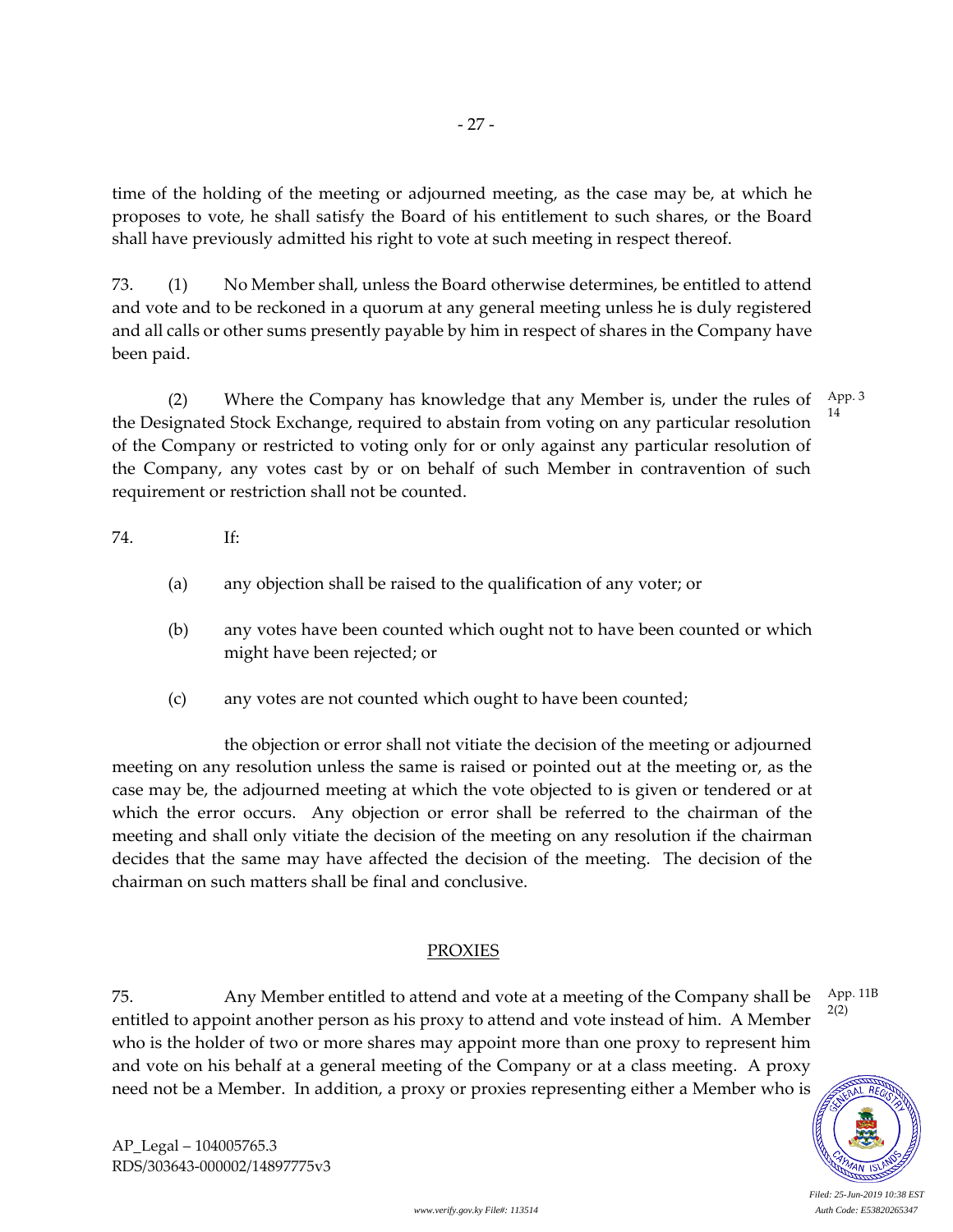an individual or a Member which is a corporation shall be entitled to exercise the same powers on behalf of the Member which he or they represent as such Member could exercise.

76. The instrument appointing a proxy shall be in writing under the hand of the appointor or of his attorney duly authorised in writing or, if the appointor is a corporation, either under its seal or under the hand of an officer, attorney or other person authorised to sign the same. In the case of an instrument of proxy purporting to be signed on behalf of a corporation by an officer thereof it shall be assumed, unless the contrary appears, that such officer was duly authorised to sign such instrument of proxy on behalf of the corporation without further evidence of the facts. App. 3 11(2)

77. The instrument appointing a proxy and (if required by the Board) the power of attorney or other authority (if any) under which it is signed, or a certified copy of such power or authority, shall be delivered to such place or one of such places (if any) as may be specified for that purpose in or by way of note to or in any document accompanying the notice convening the meeting (or, if no place is so specified at the Registration Office or the Office, as may be appropriate) not less than forty-eight (48) hours before the time appointed for holding the meeting or adjourned meeting at which the person named in the instrument proposes to vote. No instrument appointing a proxy shall be valid after the expiration of twelve (12) months from the date named in it as the date of its execution, except at an adjourned meeting in cases where the meeting was originally held within twelve (12) months from such date. Delivery of an instrument appointing a proxy shall not preclude a Member from attending and voting in person at the meeting convened and in such event, the instrument appointing a proxy shall be deemed to be revoked.

78. Instruments of proxy shall be in any common form or in such other form as the Board may approve (provided that this shall not preclude the use of the two-way form) and the Board may, if it thinks fit, send out with the notice of any meeting forms of instrument of proxy for use at the meeting. The instrument of proxy shall be deemed to confer authority to vote on any amendment of a resolution put to the meeting for which it is given as the proxy thinks fit. The instrument of proxy shall, unless the contrary is stated therein, be valid as well for any adjournment of the meeting as for the meeting to which it relates.

79. A vote given in accordance with the terms of an instrument of proxy shall be valid notwithstanding the previous death or insanity of the principal, or revocation of the instrument of proxy or of the authority under which it was executed, provided that no intimation in writing of such death, insanity or revocation shall have been received by the Company at the Office or the Registration Office (or such other place as may be specified for the delivery of instruments of proxy in the notice convening the meeting or other document

*Filed: 25-Jun-2019 10:38 EST www.verify.gov.ky File#: 113514 Auth Code: E53820265347*

App. 3 11(1)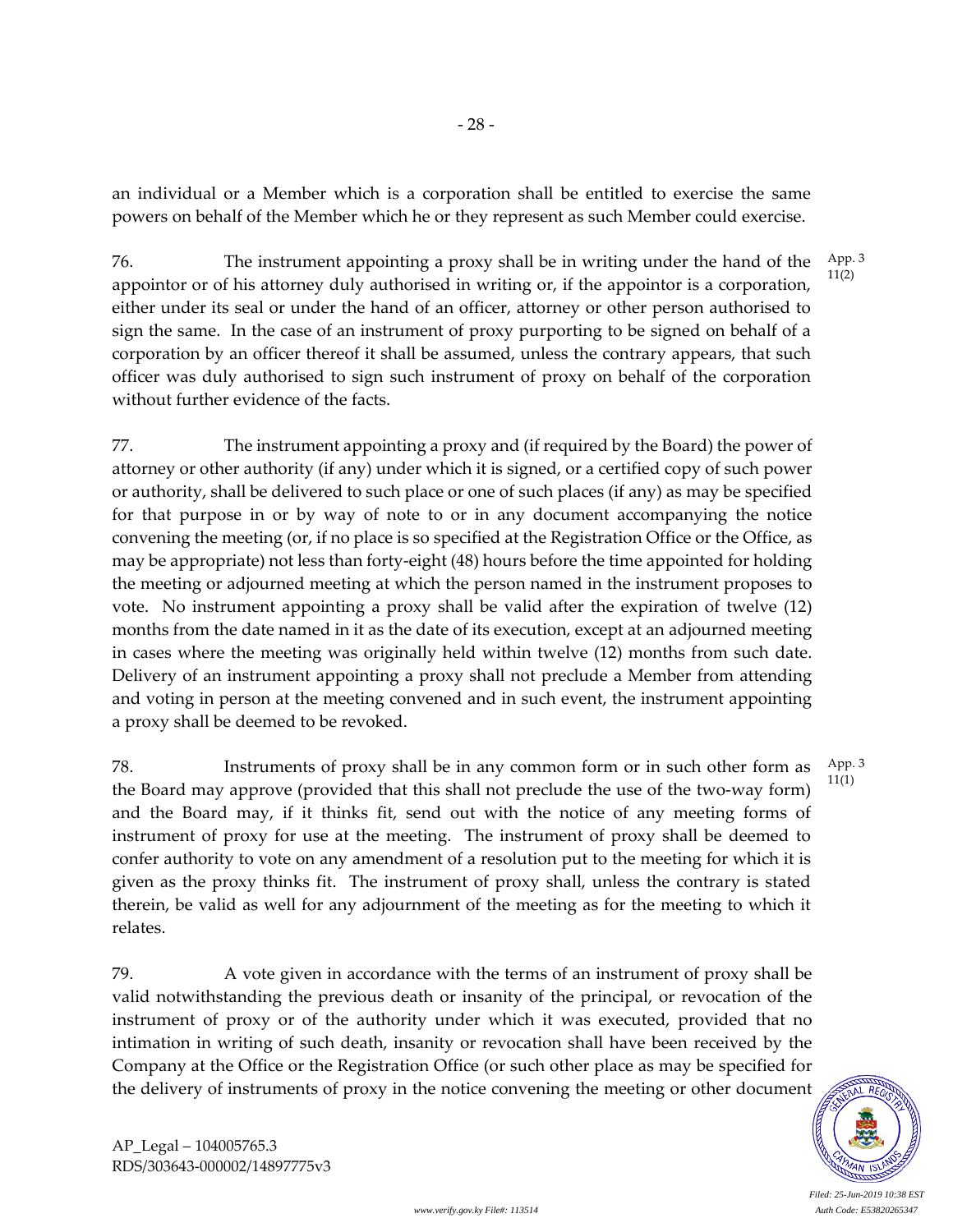sent therewith) two (2) hours at least before the commencement of the meeting or adjourned meeting, at which the instrument of proxy is used.

- 29 -

80. Anything which under these Articles a Member may do by proxy he may likewise do by his duly appointed attorney and the provisions of these Articles relating to proxies and instruments appointing proxies shall apply *mutatis mutandis* in relation to any such attorney and the instrument under which such attorney is appointed.

### CORPORATIONS ACTING BY REPRESENTATIVES

81. (1) Any corporation which is a Member may by resolution of its directors or other governing body authorise such person as it thinks fit to act as its representative at any meeting of the Company or at any meeting of any class of Members. The person so authorised shall be entitled to exercise the same powers on behalf of such corporation as the corporation could exercise if it were an individual Member and such corporation shall for the purposes of these Articles be deemed to be present in person at any such meeting if a person so authorised is present thereat. App. 11B 2(2)

(2) If a clearing house (or its nominee(s)), being a corporation, is a Member, it may authorise such persons as it thinks fit to act as its representatives at any meeting of the Company or at any meeting of any class of Members provided that, if more than one person is so authorised, the authorisation shall specify the number and class of shares in respect of which each such representative is so authorised. Each person so authorised under the provisions of this Article shall be deemed to have been duly authorised without further evidence of the facts and be entitled to exercise the same rights and powers on behalf of the clearing house (or its nominee(s)) as if such person was the registered holder of the shares of the Company held by the clearing house (or its nominee(s)) including, where a show of hands is allowed, the right to vote individually on a show of hands. App. 11B 6

(3) Any reference in these Articles to a duly authorised representative of a Member being a corporation shall mean a representative authorised under the provisions of this Article.

#### WRITTEN RESOLUTIONS OF MEMBERS

82. A resolution in writing signed (in such manner as to indicate, expressly or impliedly, unconditional approval) by or on behalf of all persons for the time being entitled to receive notice of and to attend and vote at general meetings of the Company shall, for the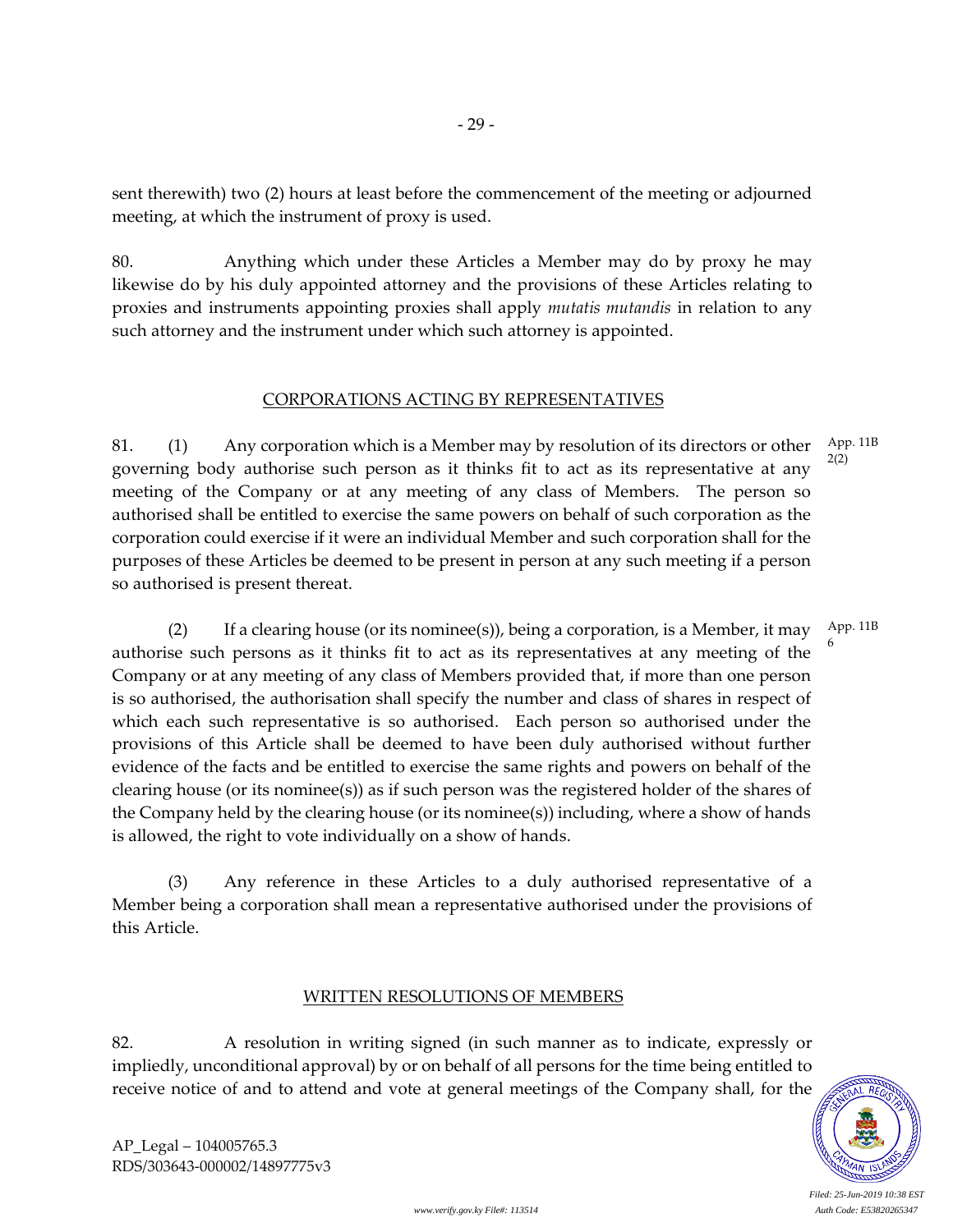purposes of these Articles, be treated as a resolution duly passed at a general meeting of the Company and, where relevant, as a special resolution so passed. Any such resolution shall be deemed to have been passed at a meeting held on the date on which it was signed by the last Member to sign, and where the resolution states a date as being the date of his signature thereof by any Member the statement shall be prima facie evidence that it was signed by him on that date. Such a resolution may consist of several documents in the like form, each signed by one or more relevant Members.

- 30 -

#### BOARD OF DIRECTORS

83. (1) Unless otherwise determined by the Company in general meeting, the number of Directors shall not be less than two (2). There shall be no maximum number of Directors unless otherwise determined from time to time by the Members in general meeting. The Directors shall be elected or appointed in the first place by the subscribers to the Memorandum of Association or by a majority of them and thereafter in accordance with Article 84 called for such purpose and who shall hold office for such term as the Members may determine or, in the absence of such determination, in accordance with Article 84 or until their successors are elected or appointed or their office is otherwise vacated.

(2) Subject to the Articles and the Law, the Company may by ordinary resolution elect any person to be a Director either to fill a casual vacancy on the Board, or as an addition to the existing Board. App. 3 4(2)

(3) The Directors shall have the power from time to time and at any time to appoint any person as a Director either to fill a casual vacancy on the Board or as an addition to the existing Board. Any Director appointed by the Board to fill a casual vacancy shall hold office until the first general meeting of Members after his appointment and be subject to re-election at such meeting and any Director appointed by the Board as an addition to the existing Board shall hold office only until the next following annual general meeting of the Company and shall then be eligible for re-election. App. 3 4(2)

(4) Neither a Director nor an alternate Director shall be required to hold any shares of the Company by way of qualification and a Director or alternate Director (as the case may be) who is not a Member shall be entitled to receive notice of and to attend and speak at any general meeting of the Company and of all classes of shares of the Company.

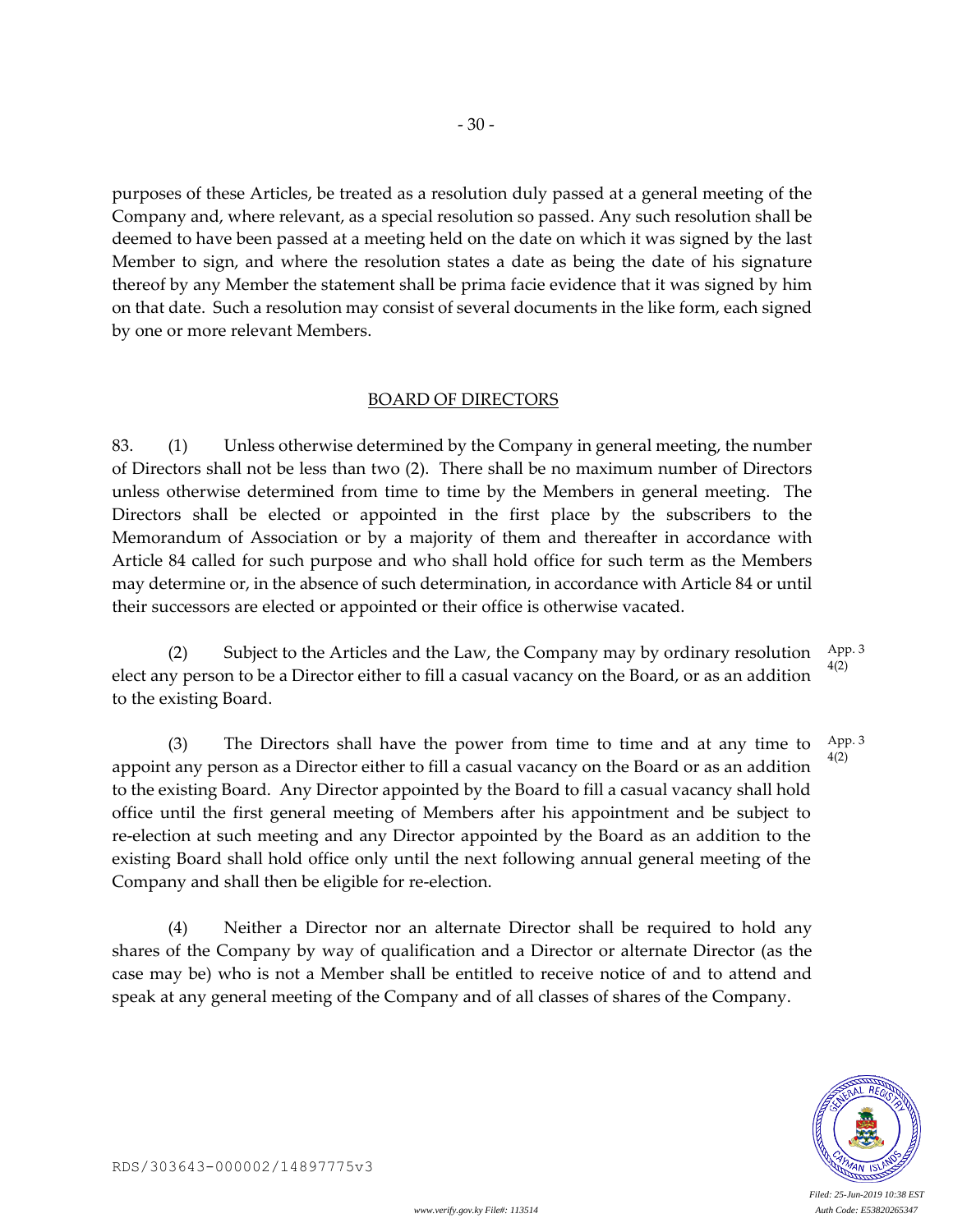with these Articles, by ordinary resolution remove a Director at any time before the expiration of his period of office notwithstanding anything to the contrary in these Articles or in any agreement between the Company and such Director (but without prejudice to any claim for damages under any such agreement). App. 11B 5(1)

- 31 -

(6) A vacancy on the Board created by the removal of a Director under the provisions of subparagraph (5) above may be filled by the election or appointment by ordinary resolution the Members at the meeting at which such Director is removed.

(7) The Company may from time to time in general meeting by ordinary resolution increase or reduce the number of Directors but so that the number of Directors shall never be less than two (2).

# RETIREMENT OF DIRECTORS

84. (1) Notwithstanding any other provisions in the Articles, at each annual general meeting one-third of the Directors for the time being (or, if their number is not a multiple of three (3), the number nearest to but not less than one-third) shall retire from office by rotation provided that every Director shall be subject to retirement at an annual general meeting at least once every three years.

(2) A retiring Director shall be eligible for re-election and shall continue to act as a Director throughout the meeting at which he retires. The Directors to retire by rotation shall include (so far as necessary to ascertain the number of directors to retire by rotation) any Director who wishes to retire and not to offer himself for re-election. Any further Directors so to retire shall be those of the other Directors subject to retirement by rotation who have been longest in office since their last re-election or appointment and so that as between persons who became or were last re-elected Directors on the same day those to retire shall (unless they otherwise agree among themselves) be determined by lot. Any Director appointed by the Board pursuant to Article 83(3) shall not be taken into account in determining which particular Directors or the number of Directors who are to retire by rotation.

85. No person other than a Director retiring at the meeting shall, unless recommended by the Directors for election, be eligible for election as a Director at any general meeting unless a Notice signed by a Member (other than the person to be proposed) duly qualified to attend and vote at the meeting for which such notice is given of his intention to propose such person for election and also a Notice signed by the person to be proposed of his

 $AL$   $RE$ 

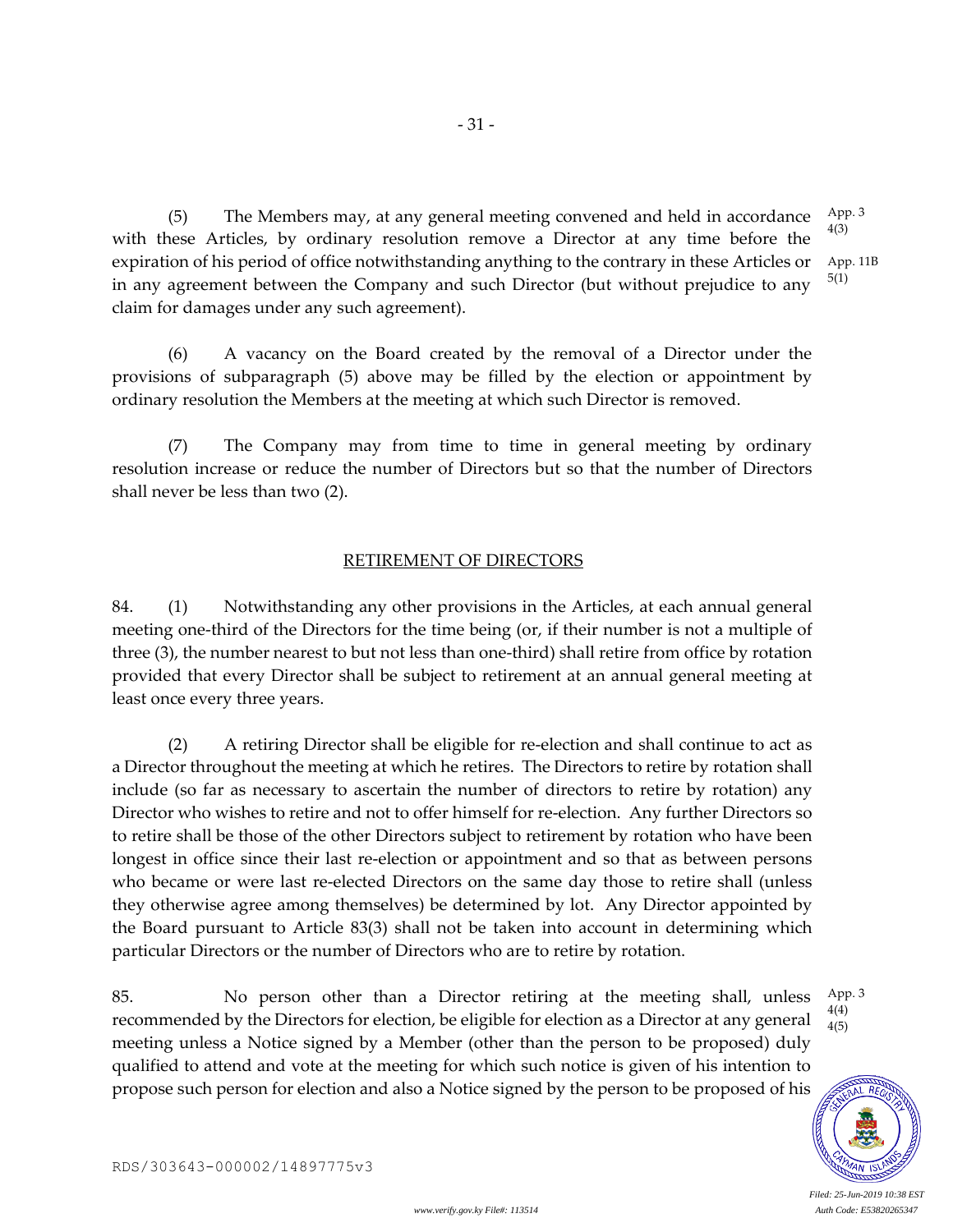willingness to be elected shall have been lodged at the head office or at the Registration Office provided that the minimum length of the period, during which such Notice(s) are given, shall be at least seven (7) days and that (if the Notices are submitted after the despatch of the notice of the general meeting appointed for such election) the period for lodgment of such Notice(s) shall commence on the day after the despatch of the notice of the general meeting appointed for such election and end no later than seven (7) days prior to the date of such general meeting.

### DISQUALIFICATION OF DIRECTORS

86. The office of a Director shall be vacated if the Director:

(1) resigns his office by notice in writing delivered to the Company at the Office or tendered at a meeting of the Board;

(2) becomes of unsound mind or dies;

(3) without special leave of absence from the Board, is absent from meetings of the Board for six consecutive months, and his alternate Director, if any, shall not during such period have attended in his stead and the Board resolves that his office be vacated;

(4) becomes bankrupt or has a receiving order made against him or suspends payment or compounds with his creditors;

(5) is prohibited by law from being a Director; or

(6) ceases to be a Director by virtue of any provision of the Statutes or is removed from office pursuant to these Articles.

#### EXECUTIVE DIRECTORS

87. The Board may from time to time appoint any one or more of its body to be a managing director, joint managing director or deputy managing director or to hold any other employment or executive office with the Company for such period (subject to their continuance as Directors) and upon such terms as the Board may determine and the Board may revoke or terminate any of such appointments. Any such revocation or termination as aforesaid shall be without prejudice to any claim for damages that such Director may have against the Company or the Company may have against such Director. A Director appointed

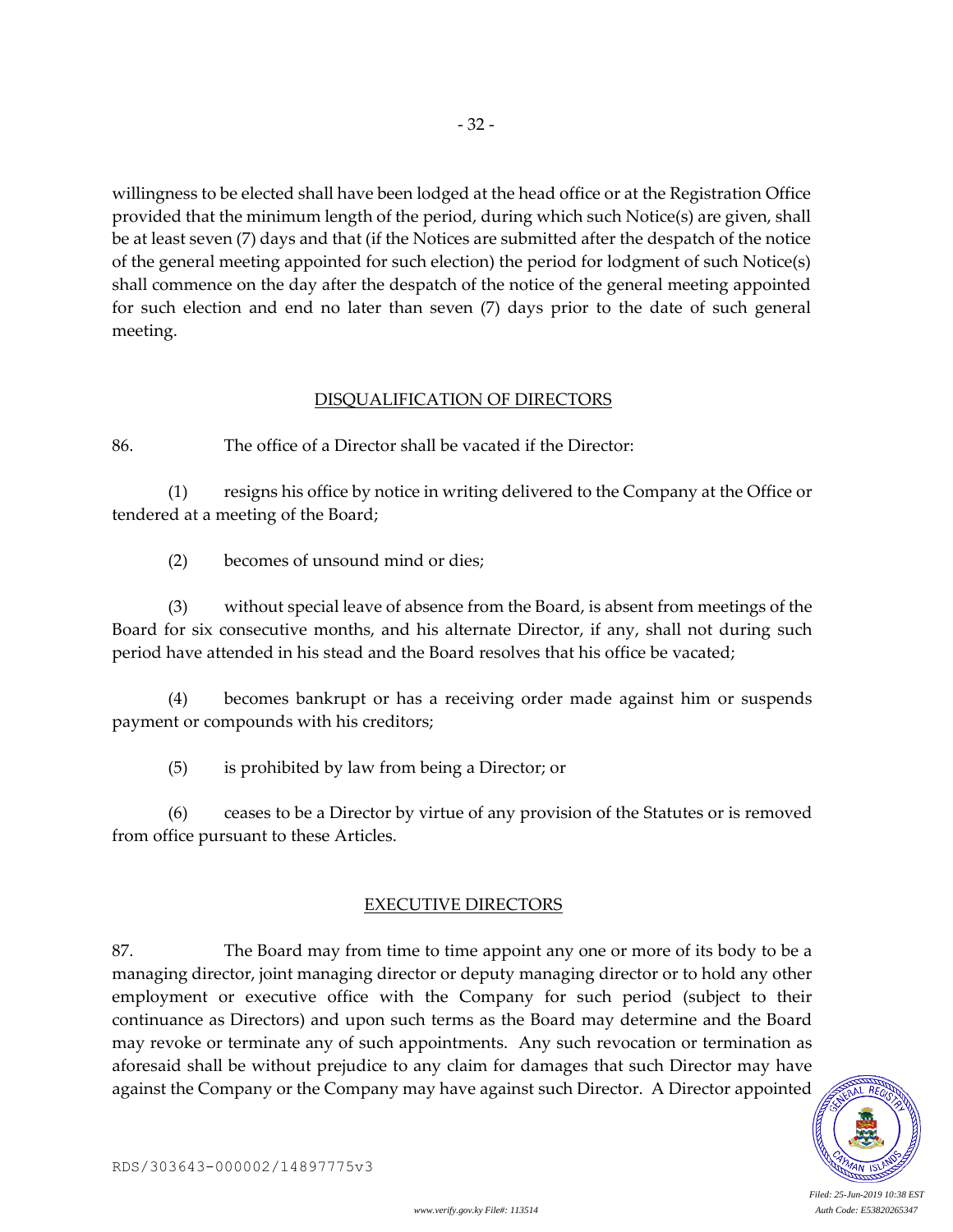to an office under this Article shall be subject to the same provisions as to removal as the other Directors of the Company, and he shall (subject to the provisions of any contract between him and the Company) ipso facto and immediately cease to hold such office if he shall cease to hold the office of Director for any cause.

88. Notwithstanding Articles 93, 94, 95 and 96, an executive director appointed to an office under Article 87 hereof shall receive such remuneration (whether by way of salary, commission, participation in profits or otherwise or by all or any of those modes) and such other benefits (including pension and/or gratuity and/or other benefits on retirement) and allowances as the Board may from time to time determine, and either in addition to or in lieu of his remuneration as a Director.

### ALTERNATE DIRECTORS

89. Any Director may at any time by Notice delivered to the Office or head office or at a meeting of the Directors appoint any person (including another Director) to be his alternate Director. Any person so appointed shall have all the rights and powers of the Director or Directors for whom such person is appointed in the alternative provided that such person shall not be counted more than once in determining whether or not a quorum is present. An alternate Director may be removed at any time by the body which appointed him and, subject thereto, the office of alternate Director shall continue until the happening of any event which, if he were a Director, would cause him to vacate such office or if his appointer ceases for any reason to be a Director. Any appointment or removal of an alternate Director shall be effected by Notice signed by the appointor and delivered to the Office or head office or tendered at a meeting of the Board. An alternate Director may also be a Director in his own right and may act as alternate to more than one Director. An alternate Director shall, if his appointor so requests, be entitled to receive notices of meetings of the Board or of committees of the Board to the same extent as, but in lieu of, the Director appointing him and shall be entitled to such extent to attend and vote as a Director at any such meeting at which the Director appointing him is not personally present and generally at such meeting to exercise and discharge all the functions, powers and duties of his appointor as a Director and for the purposes of the proceedings at such meeting the provisions of these Articles shall apply as if he were a Director save that as an alternate for more than one Director his voting rights shall be cumulative.

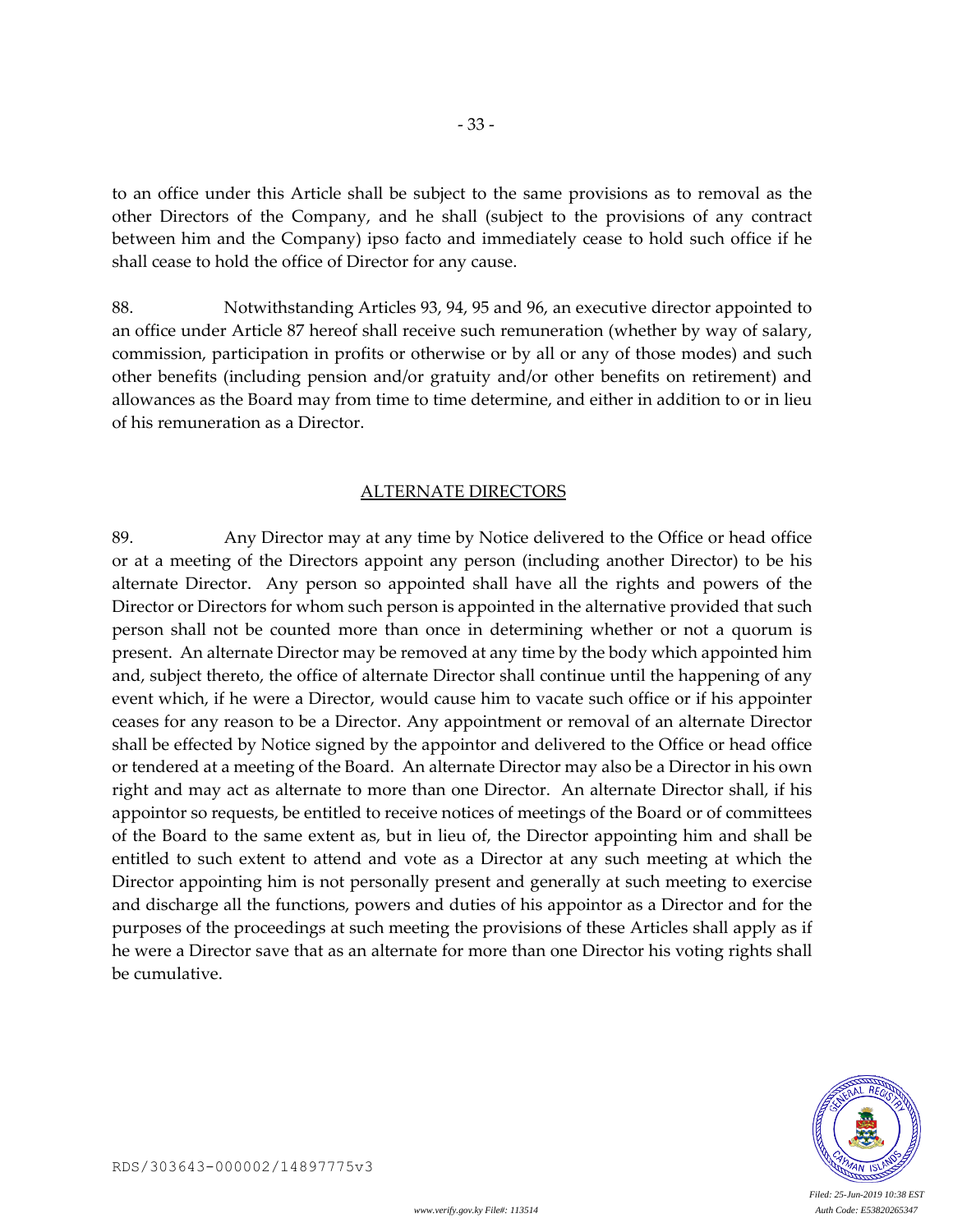90. An alternate Director shall only be a Director for the purposes of the Law and shall only be subject to the provisions of the Law insofar as they relate to the duties and obligations of a Director when performing the functions of the Director for whom he is appointed in the alternative and shall alone be responsible to the Company for his acts and defaults and shall not be deemed to be the agent of or for the Director appointing him. An alternate Director shall be entitled to contract and be interested in and benefit from contracts or arrangements or transactions and to be repaid expenses and to be indemnified by the Company to the same extent *mutatis mutandis* as if he were a Director but he shall not be entitled to receive from the Company any fee in his capacity as an alternate Director except only such part, if any, of the remuneration otherwise payable to his appointor as such appointor may by Notice to the Company from time to time direct.

91. Every person acting as an alternate Director shall have one vote for each Director for whom he acts as alternate (in addition to his own vote if he is also a Director). If his appointor is for the time being absent from Hong Kong or otherwise not available or unable to act, the signature of an alternate Director to any resolution in writing of the Board or a committee of the Board of which his appointor is a member shall, unless the notice of his appointment provides to the contrary, be as effective as the signature of his appointor.

92. An alternate Director shall ipso facto cease to be an alternate Director if his appointor ceases for any reason to be a Director, however, such alternate Director or any other person may be re-appointed by the Directors to serve as an alternate Director PROVIDED always that, if at any meeting any Director retires but is re-elected at the same meeting, any appointment of such alternate Director pursuant to these Articles which was in force immediately before his retirement shall remain in force as though he had not retired.

#### DIRECTORS' FEES AND EXPENSES

93. The ordinary remuneration of the Directors shall from time to time be determined by the Company in general meeting and shall (unless otherwise directed by the resolution by which it is voted) be divided amongst the Board in such proportions and in such manner as the Board may agree or, failing agreement, equally, except that any Director who shall hold office for part only of the period in respect of which such remuneration is payable shall be entitled only to rank in such division for a proportion of remuneration related to the period during which he has held office. Such remuneration shall be deemed to accrue from day to day.



RDS/303643-000002/14897775v3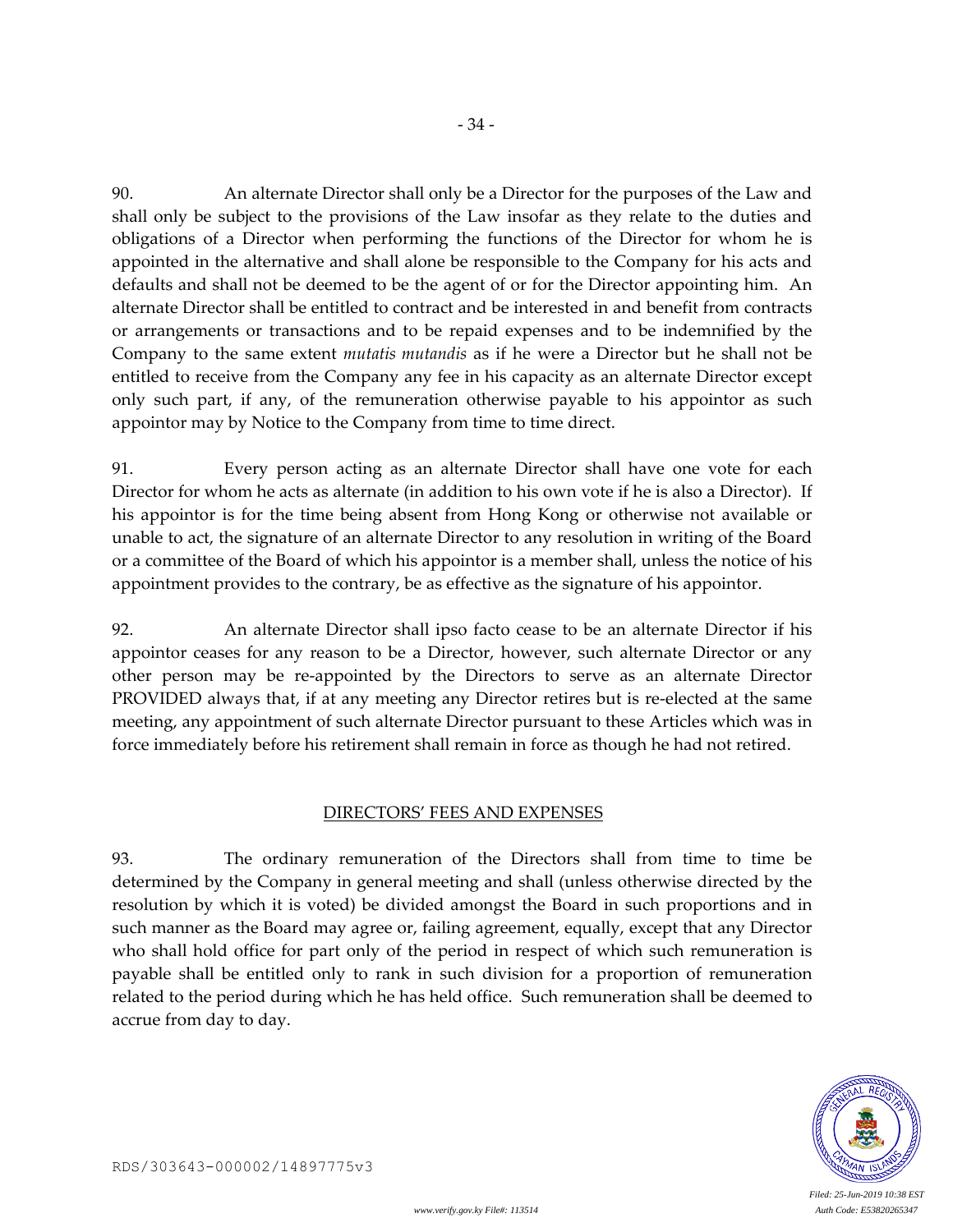94. Each Director shall be entitled to be repaid or prepaid all travelling, hotel and incidental expenses reasonably incurred or expected to be incurred by him in attending meetings of the Board or committees of the Board or general meetings or separate meetings of any class of shares or of debentures of the Company or otherwise in connection with the discharge of his duties as a Director.

- 35 -

95. Any Director who, by request, goes or resides abroad for any purpose of the Company or who performs services which in the opinion of the Board go beyond the ordinary duties of a Director may be paid such extra remuneration (whether by way of salary, commission, participation in profits or otherwise) as the Board may determine and such extra remuneration shall be in addition to or in substitution for any ordinary remuneration provided for by or pursuant to any other Article.

96. The Board shall obtain the approval of the Company in general meeting before making any payment to any Director or past Director of the Company by way of compensation for loss of office, or as consideration for or in connection with his retirement from office (not being payment to which the Director is contractually entitled). App. 11B 5(4)

# DIRECTORS' INTERESTS

# 97. A Director may:

- (a) hold any other office or place of profit with the Company (except that of Auditor) in conjunction with his office of Director for such period and upon such terms as the Board may determine. Any remuneration (whether by way of salary, commission, participation in profits or otherwise) paid to any Director in respect of any such other office or place of profit shall be in addition to any remuneration provided for by or pursuant to any other Article;
- (b) act by himself or his firm in a professional capacity for the Company (otherwise than as Auditor) and he or his firm may be remunerated for professional services as if he were not a Director;
- (c) continue to be or become a director, managing director, joint managing director, deputy managing director, executive director, manager or other officer or member of any other company promoted by the Company or in which the Company may be interested as a vendor, shareholder or otherwise and (unless otherwise agreed) no such Director shall be accountable for any

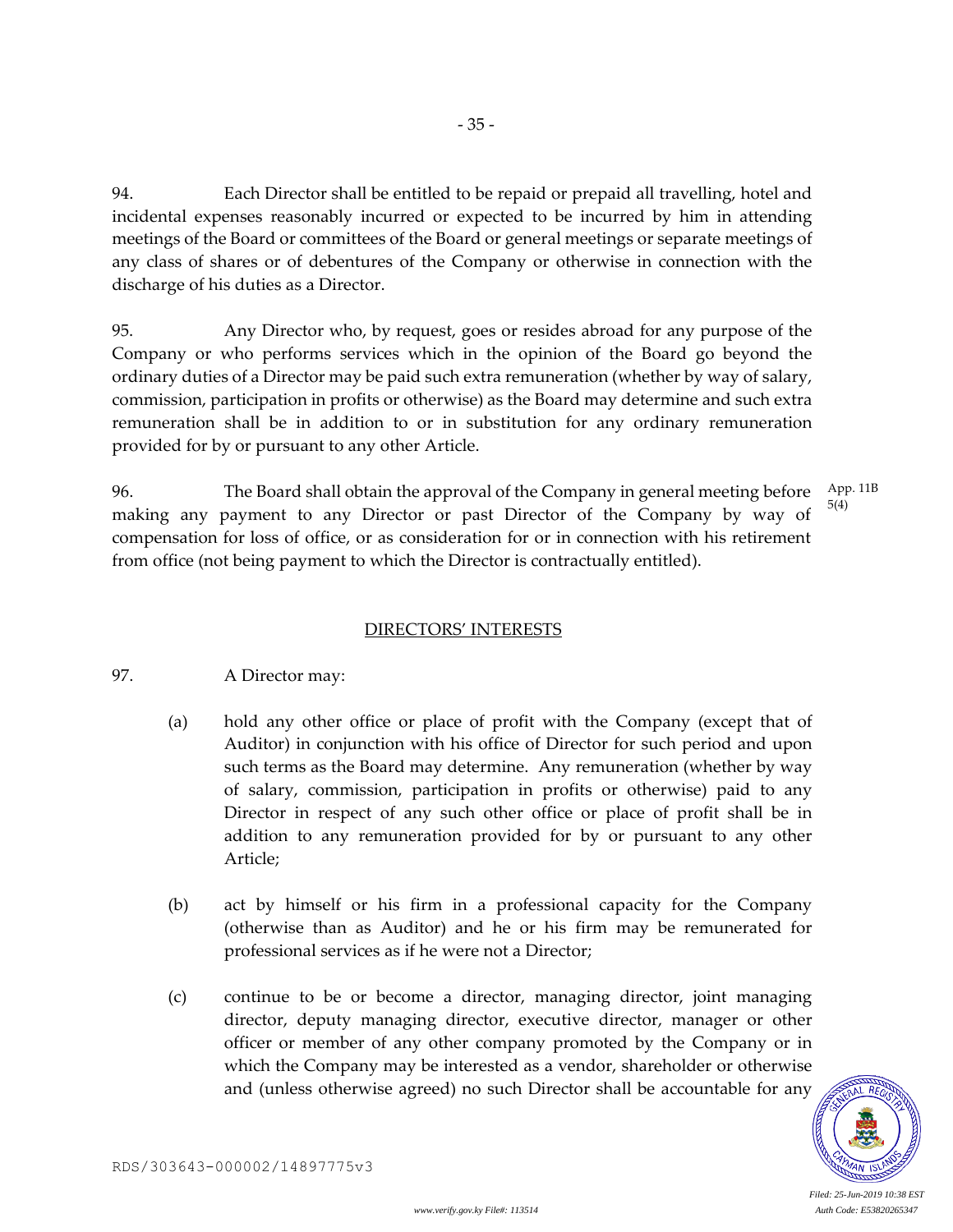remuneration, profits or other benefits received by him as a director, managing director, joint managing director, deputy managing director, executive director, manager or other officer or member of or from his interests in any such other company. Subject as otherwise provided by these Articles the Directors may exercise or cause to be exercised the voting powers conferred by the shares in any other company held or owned by the Company, or exercisable by them as Directors of such other company in such manner in all respects as they think fit (including the exercise thereof in favour of any resolution appointing themselves or any of them directors, managing directors, joint managing directors, deputy managing directors, executive directors, managers or other officers of such company) or voting or providing for the payment of remuneration to the director, managing director, joint managing director, deputy managing director, executive director, manager or other officers of such other company and any Director may vote in favour of the exercise of such voting rights in manner aforesaid notwithstanding that he may be, or about to be, appointed a director, managing director, joint managing director, deputy managing director, executive director, manager or other officer of such a company, and that as such he is or may become interested in the exercise of such voting rights in manner aforesaid.

98. Subject to the Law and to these Articles, no Director or proposed or intending Director shall be disqualified by his office from contracting with the Company, either with regard to his tenure of any office or place of profit or as vendor, purchaser or in any other manner whatsoever, nor shall any such contract or any other contract or arrangement in which any Director is in any way interested be liable to be avoided, nor shall any Director so contracting or being so interested be liable to account to the Company or the Members for any remuneration, profit or other benefits realised by any such contract or arrangement by reason of such Director holding that office or of the fiduciary relationship thereby established provided that such Director shall disclose the nature of his interest in any contract or arrangement in which he is interested in accordance with Article 99 herein.

99. A Director who to his knowledge is in any way, whether directly or indirectly, interested in a contract or arrangement or proposed contract or arrangement with the Company shall declare the nature of his interest at the meeting of the Board at which the question of entering into the contract or arrangement is first considered, if he knows his interest then exists, or in any other case at the first meeting of the Board after he knows that he is or has become so interested. For the purposes of this Article, a general Notice to the Board by a Director to the effect that: App. 11B 5(3)

(a) he is a member or officer of a specified company or firm and is to be regarded

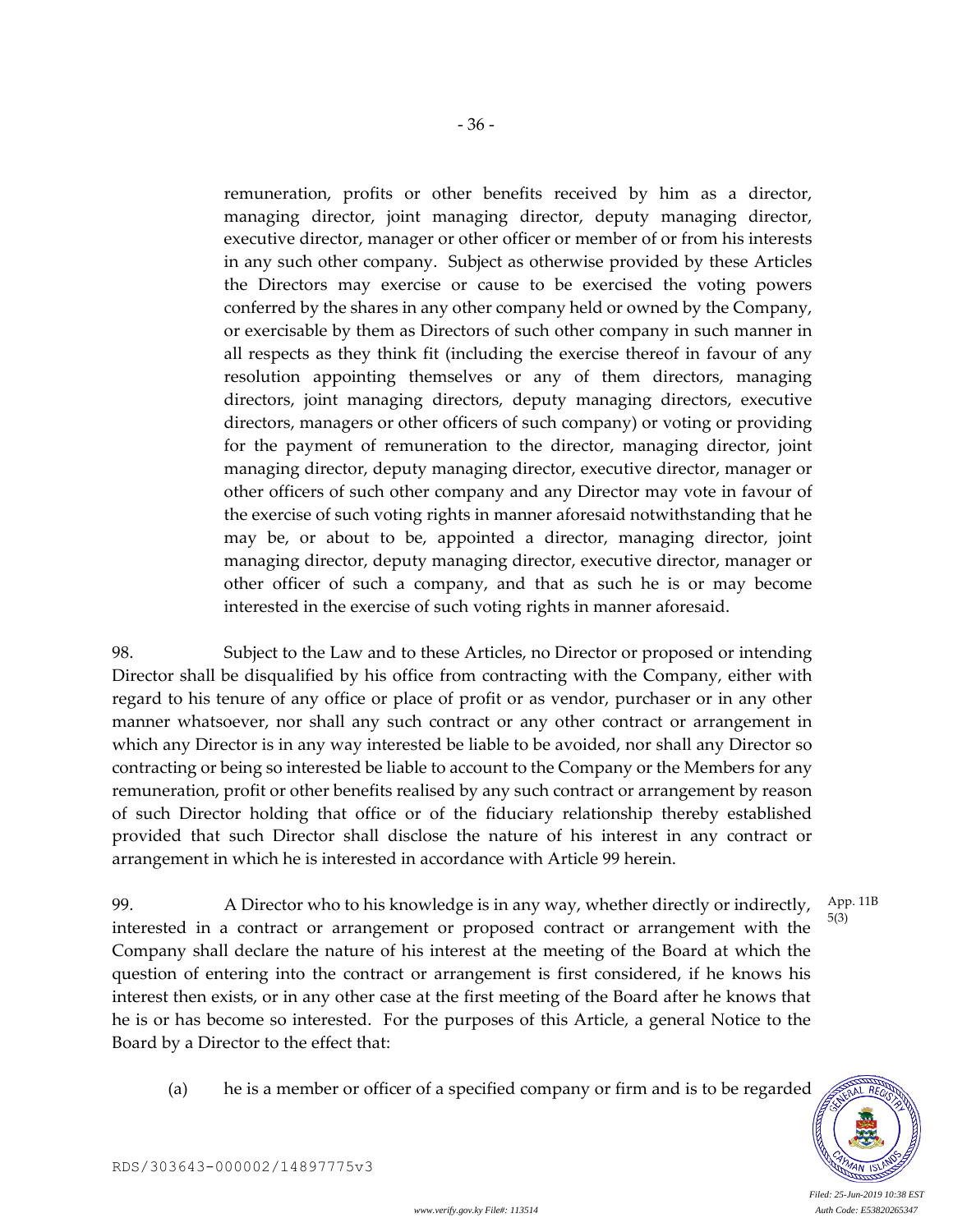as interested in any contract or arrangement which may after the date of the Notice be made with that company or firm; or

(b) he is to be regarded as interested in any contract or arrangement which may after the date of the Notice be made with a specified person who is connected with him;

- 37 -

shall be deemed to be a sufficient declaration of interest under this Article in relation to any such contract or arrangement, provided that no such Notice shall be effective unless either it is given at a meeting of the Board or the Director takes reasonable steps to secure that it is brought up and read at the next Board meeting after it is given.

100. (1) A Director shall not vote (nor be counted in the quorum) on any resolution of the Board approving any contract or arrangement or any other proposal in which he or any of his close associates is materially interested, but this prohibition shall not apply to any of the following matters namely: App. 3 4(1)

- (i) any contract or arrangement for the giving to such Director or his close associate(s) any security or indemnity in respect of money lent by him or any of his close associate(s) or obligations incurred or undertaken by him or any of his close associate(s) at the request of or for the benefit of the Company or any of its subsidiaries;
- (ii) any contract or arrangement for the giving of any security or indemnity to a third party in respect of a debt or obligation of the Company or any of its subsidiaries for which the Director or his close associate(s) has himself/themselves assumed responsibility in whole or in part whether alone or jointly under a guarantee or indemnity or by the giving of security;
- (iii) any contract or arrangement concerning an offer of shares or debentures or other securities of or by the Company or any other company which the Company may promote or be interested in for subscription or purchase, where the Director or his close associate(s) is/are or is/are to be interested as a participant in the underwriting or sub-underwriting of the offer;
- (iv) any contract or arrangement in which the Director or his close associate(s) is/are interested in the same manner as other holders of shares or debentures or other securities of the Company by virtue only of his/their interest in shares or debentures or other securities of the Company; or

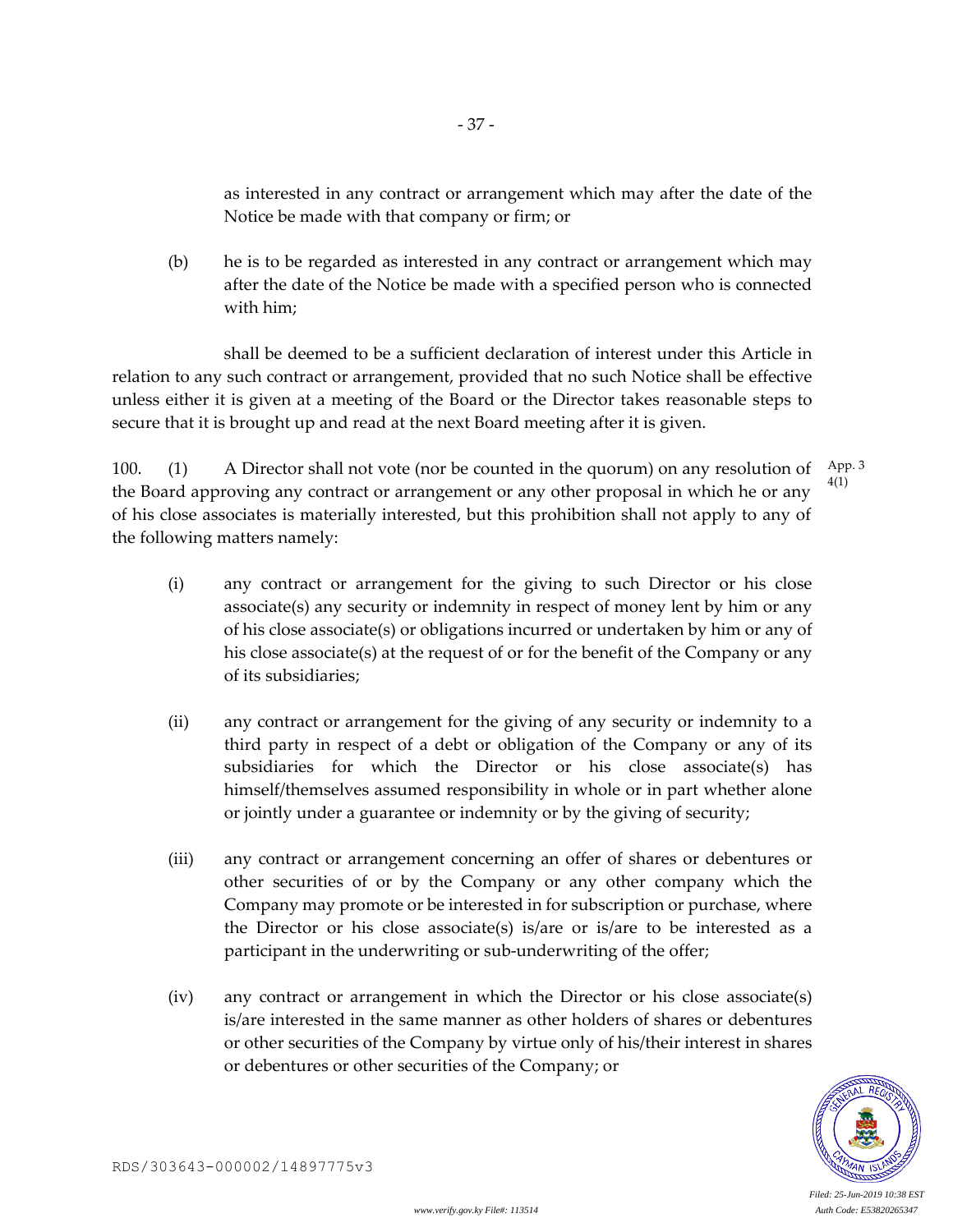(v) any proposal or arrangement concerning the adoption, modification or operation of a share option scheme, a pension fund or retirement, death or disability benefits scheme or other arrangement which relates both to Directors or his close associate(s) and to employees of the Company or of any of its subsidiaries and does not provide in respect of any Director, or his close associate(s), as such any privilege or advantage not accorded generally to the class of persons to which such scheme or fund relates.

- 38 -

(2) If any question shall arise at any meeting of the Board as to the materiality of the interest of a Director (other than the chairman of the meeting) or as to the entitlement of any Director (other than such chairman) to vote and such question is not resolved by his voluntarily agreeing to abstain from voting, such question shall be referred to the chairman of the meeting and his ruling in relation to such other Director shall be final and conclusive except in a case where the nature or extent of the interest of the Director concerned as known to such Director has not been fairly disclosed to the Board. If any question as aforesaid shall arise in respect of the chairman of the meeting such question shall be decided by a resolution of the Board (for which purpose such chairman shall not vote thereon) and such resolution shall be final and conclusive except in a case where the nature or extent of the interest of such chairman as known to such chairman has not been fairly disclosed to the Board.

## GENERAL POWERS OF THE DIRECTORS

101. (1) The business of the Company shall be managed and conducted by the Board, which may pay all expenses incurred in forming and registering the Company and may exercise all powers of the Company (whether relating to the management of the business of the Company or otherwise) which are not by the Statutes or by these Articles required to be exercised by the Company in general meeting, subject nevertheless to the provisions of the Statutes and of these Articles and to such regulations being not inconsistent with such provisions, as may be prescribed by the Company in general meeting, but no regulations made by the Company in general meeting shall invalidate any prior act of the Board which would have been valid if such regulations had not been made. The general powers given by this Article shall not be limited or restricted by any special authority or power given to the Board by any other Article.

(2) Any person contracting or dealing with the Company in the ordinary course of business shall be entitled to rely on any written or oral contract or agreement or deed, document or instrument entered into or executed as the case may be by any two of the Directors acting jointly on behalf of the Company and the same shall be deemed to be validly entered into or executed by the Company as the case may be and shall, subject to any rule of

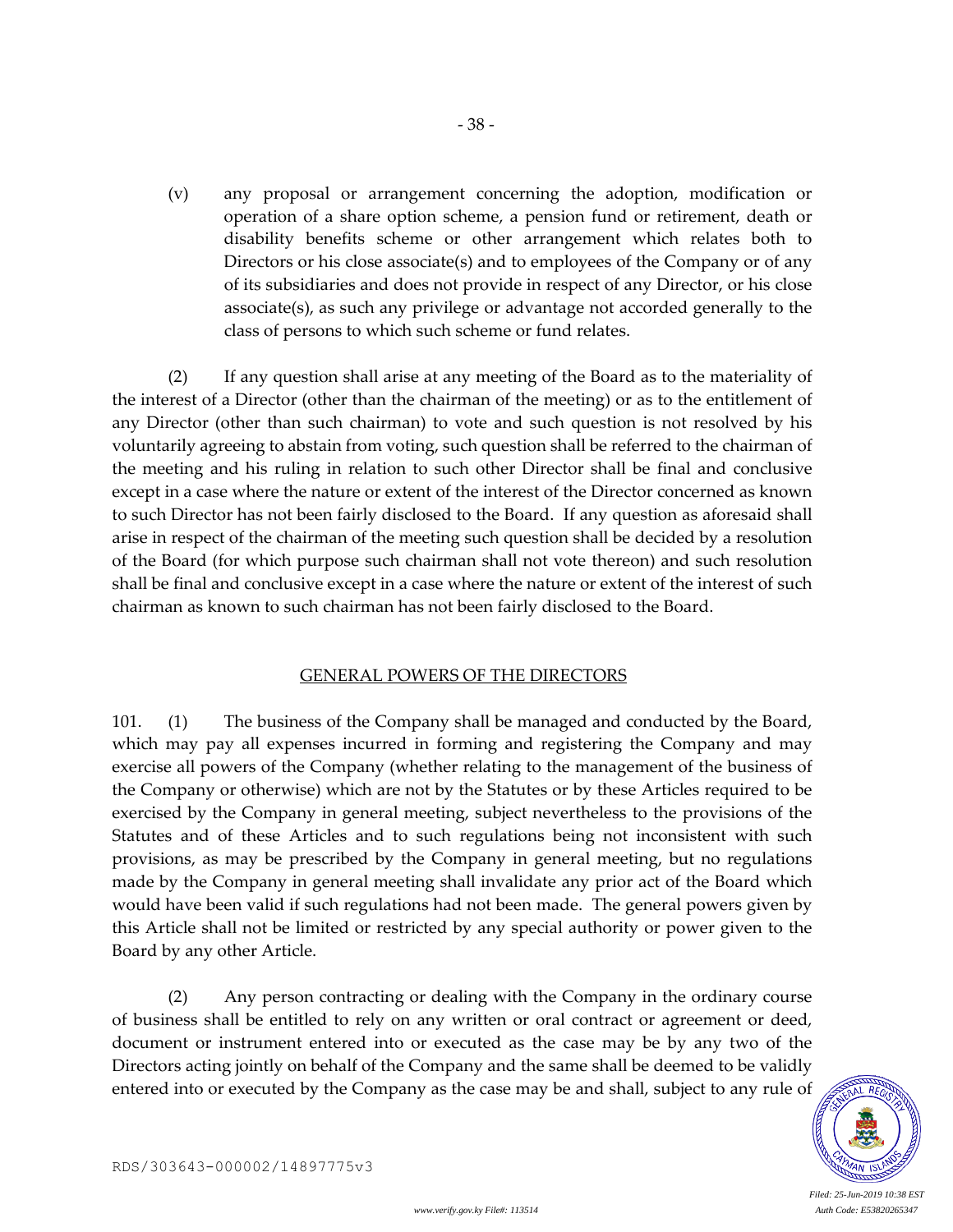law, be binding on the Company.

(3) Without prejudice to the general powers conferred by these Articles it is hereby expressly declared that the Board shall have the following powers:

- (a) to give to any person the right or option of requiring at a future date that an allotment shall be made to him of any share at par or at such premium as may be agreed;
- (b) to give to any Directors, officers or servants of the Company an interest in any particular business or transaction or participation in the profits thereof or in the general profits of the Company either in addition to or in substitution for a salary or other remuneration; and
- (c) to resolve that the Company be deregistered in the Cayman Islands and continued in a named jurisdiction outside the Cayman Islands subject to the provisions of the Law.

(4) The Company shall not make any loan, directly or indirectly, to a Director or his close associate(s) if and to the extent it would be prohibited by the Companies Ordinance (Chapter 622 of the laws of Hong Kong) as if the Company were a company incorporated in Hong Kong. App. 11B 5(2)

Article 101(4) shall only have effect for so long as the shares of the Company are listed on The Stock Exchange of Hong Kong Limited.

102. The Board may establish any regional or local boards or agencies for managing any of the affairs of the Company in any place, and may appoint any persons to be members of such local boards, or any managers or agents, and may fix their remuneration (either by way of salary or by commission or by conferring the right to participation in the profits of the Company or by a combination of two or more of these modes) and pay the working expenses of any staff employed by them upon the business of the Company. The Board may delegate to any regional or local board, manager or agent any of the powers, authorities and discretions vested in or exercisable by the Board (other than its powers to make calls and forfeit shares), with power to sub-delegate, and may authorise the members of any of them to fill any vacancies therein and to act notwithstanding vacancies. Any such appointment or delegation may be made upon such terms and subject to such conditions as the Board may think fit, and the Board may remove any person appointed as aforesaid, and may revoke or vary such delegation, but no person dealing in good faith and without notice of any such revocation or variation shall be affected thereby.



RDS/303643-000002/14897775v3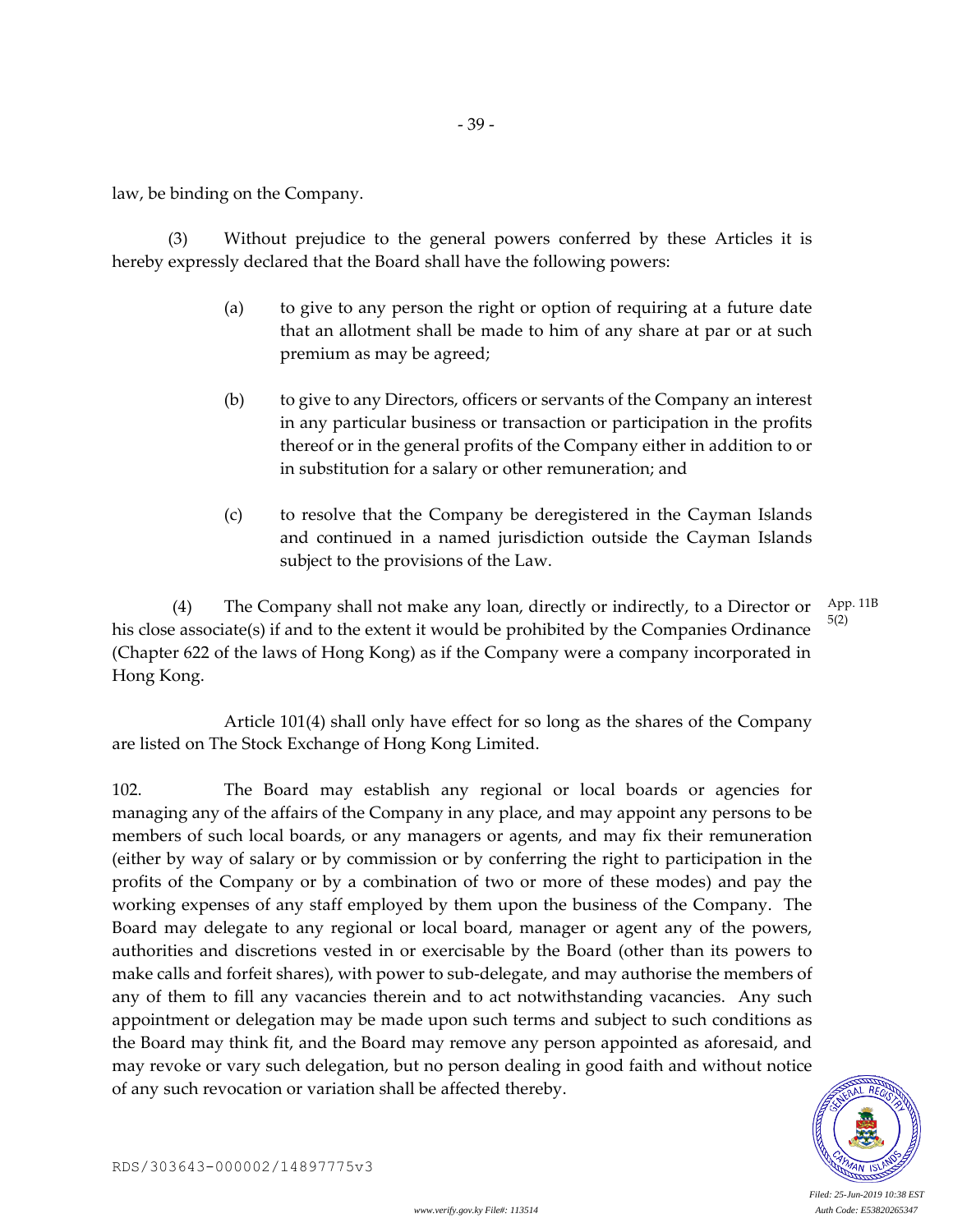103. The Board may by power of attorney appoint under the Seal any company, firm or person or any fluctuating body of persons, whether nominated directly or indirectly by the Board, to be the attorney or attorneys of the Company for such purposes and with such powers, authorities and discretions (not exceeding those vested in or exercisable by the Board under these Articles) and for such period and subject to such conditions as it may think fit, and any such power of attorney may contain such provisions for the protection and convenience of persons dealing with any such attorney as the Board may think fit, and may also authorise any such attorney to sub-delegate all or any of the powers, authorities and discretions vested in him. Such attorney or attorneys may, if so authorised under the Seal of the Company, execute any deed or instrument under their personal seal with the same effect as the affixation of the Company's Seal.

 $-40-$ 

104. The Board may entrust to and confer upon a managing director, joint managing director, deputy managing director, an executive director or any Director any of the powers exercisable by it upon such terms and conditions and with such restrictions as it thinks fit, and either collaterally with, or to the exclusion of, its own powers, and may from time to time revoke or vary all or any of such powers but no person dealing in good faith and without notice of such revocation or variation shall be affected thereby.

105. All cheques, promissory notes, drafts, bills of exchange and other instruments, whether negotiable or transferable or not, and all receipts for moneys paid to the Company shall be signed, drawn, accepted, endorsed or otherwise executed, as the case may be, in such manner as the Board shall from time to time by resolution determine. The Company's banking accounts shall be kept with such banker or bankers as the Board shall from time to time determine.

106. (1) The Board may establish or concur or join with other companies (being subsidiary companies of the Company or companies with which it is associated in business) in establishing and making contributions out of the Company's moneys to any schemes or funds for providing pensions, sickness or compassionate allowances, life assurance or other benefits for employees (which expression as used in this and the following paragraph shall include any Director or ex-Director who may hold or have held any executive office or any office of profit under the Company or any of its subsidiary companies) and ex-employees of the Company and their dependants or any class or classes of such person.

(2) The Board may pay, enter into agreements to pay or make grants of revocable or irrevocable, and either subject or not subject to any terms or conditions, pensions or other benefits to employees and ex-employees and their dependants, or to any of such persons, including pensions or benefits additional to those, if any, to which such employees or

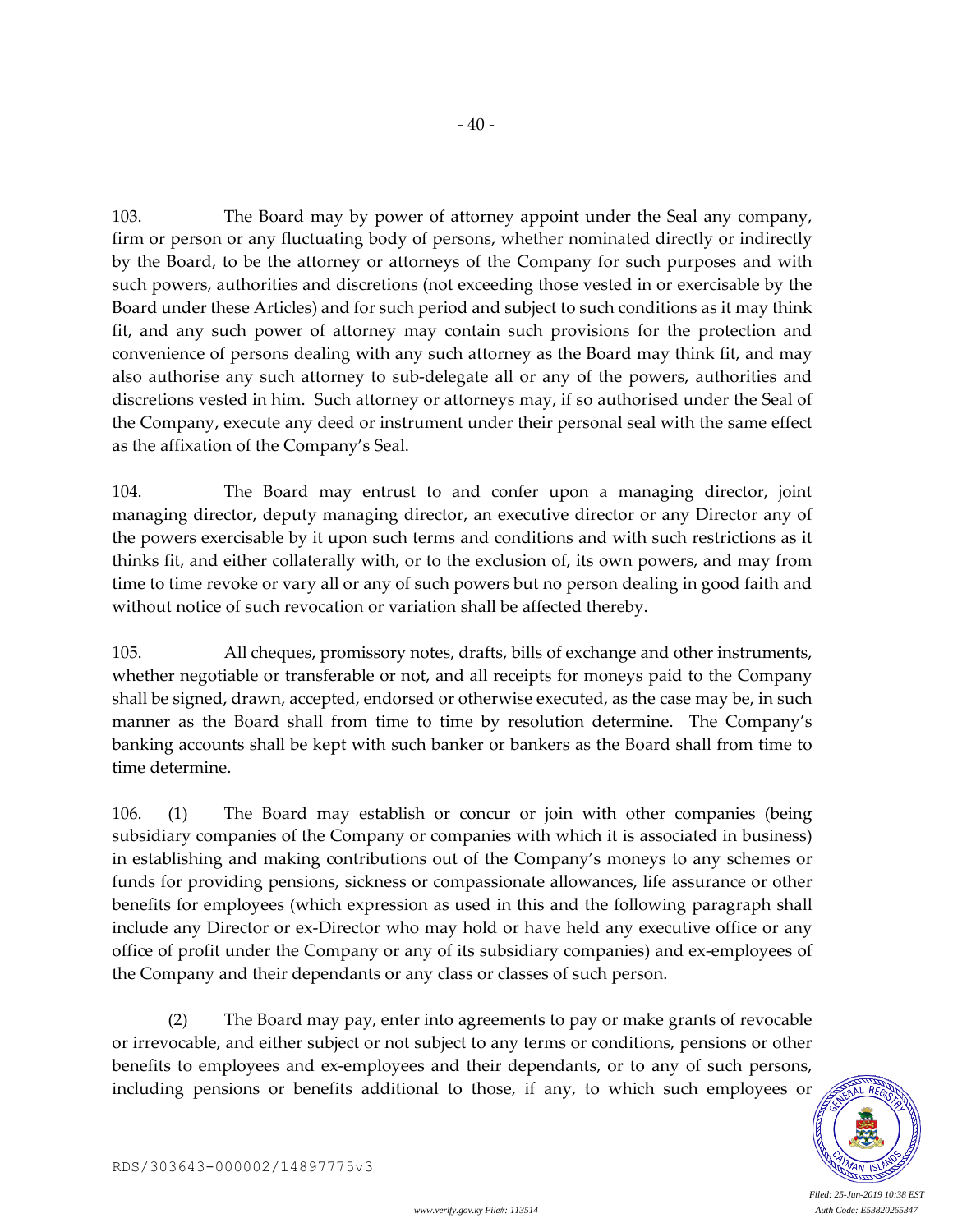ex-employees or their dependants are or may become entitled under any such scheme or fund as mentioned in the last preceding paragraph. Any such pension or benefit may, as the Board considers desirable, be granted to an employee either before and in anticipation of or upon or at any time after his actual retirement.

- 41 -

## BORROWING POWERS

107. The Board may exercise all the powers of the Company to raise or borrow money and to mortgage or charge all or any part of the undertaking, property and assets (present and future) and uncalled capital of the Company and, subject to the Law, to issue debentures, bonds and other securities, whether outright or as collateral security for any debt, liability or obligation of the Company or of any third party.

108. Debentures, bonds and other securities may be made assignable free from any equities between the Company and the person to whom the same may be issued.

109. Any debentures, bonds or other securities may be issued at a discount (other than shares), premium or otherwise and with any special privileges as to redemption, surrender, drawings, allotment of shares, attending and voting at general meetings of the Company, appointment of Directors and otherwise.

110. (1) Where any uncalled capital of the Company is charged, all persons taking any subsequent charge thereon shall take the same subject to such prior charge, and shall not be entitled, by notice to the Members or otherwise, to obtain priority over such prior charge.

(2) The Board shall cause a proper register to be kept, in accordance with the provisions of the Law, of all charges specifically affecting the property of the Company and of any series of debentures issued by the Company and shall duly comply with the requirements of the Law in regard to the registration of charges and debentures therein specified and otherwise.

#### PROCEEDINGS OF THE DIRECTORS

111. The Board may meet for the despatch of business, adjourn and otherwise regulate its meetings as it considers appropriate. Questions arising at any meeting shall be determined by a majority of votes. In the case of any equality of votes the chairman of the meeting shall have an additional or casting vote.

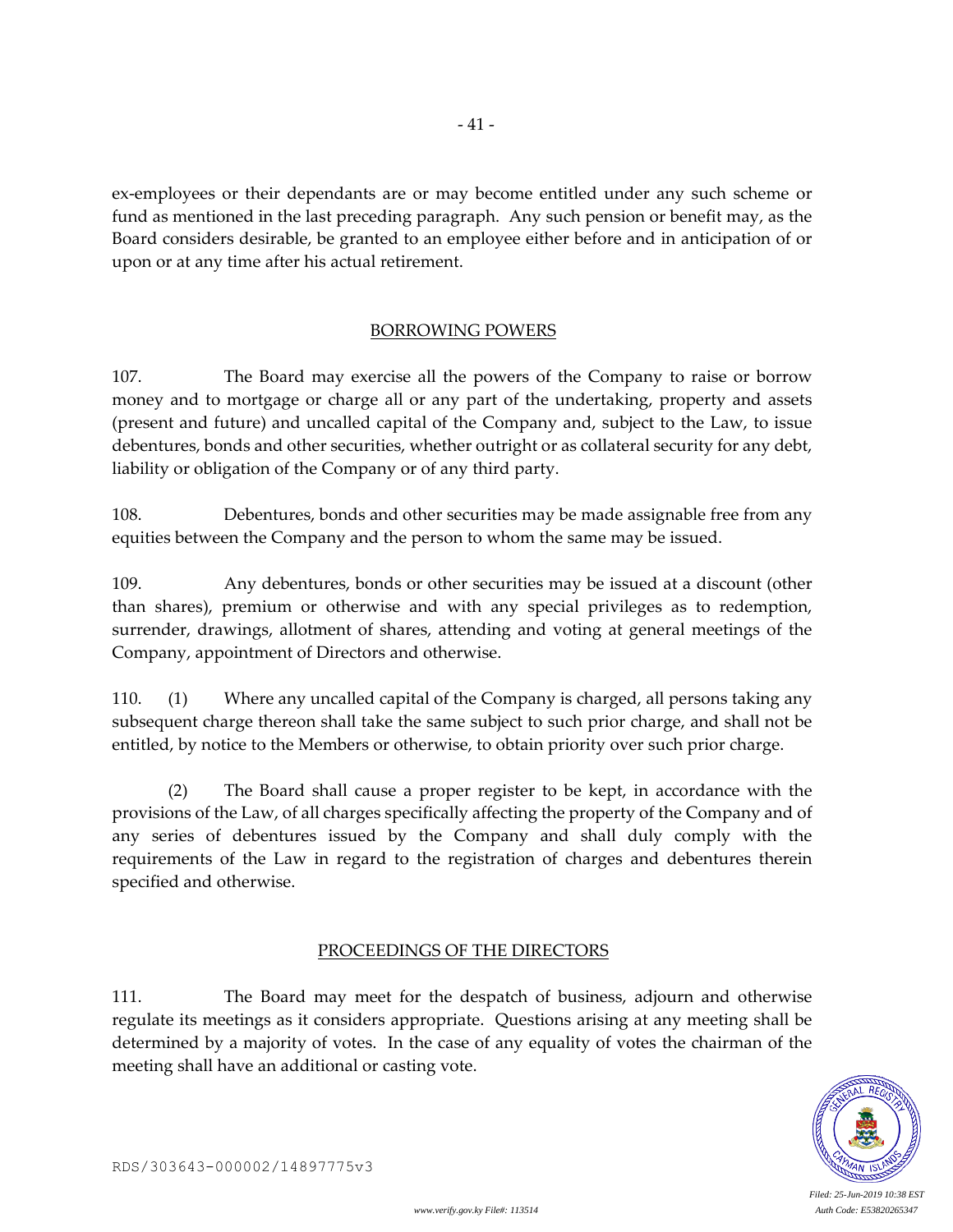112. A meeting of the Board may be convened by the Secretary on request of a Director or by any Director. The Secretary shall convene a meeting of the Board whenever he shall be required so to do by any Director. Notice of a meeting of the Board shall be deemed to be duly given to a Director if it is given to such Director in writing or verbally (including in person or by telephone) or via electronic mail or by telephone or in such other manner as the Board may from time to time determine.

113. (1) The quorum necessary for the transaction of the business of the Board may be fixed by the Board and, unless so fixed at any other number, shall be two (2). An alternate Director shall be counted in a quorum in the case of the absence of a Director for whom he is the alternate provided that he shall not be counted more than once for the purpose of determining whether or not a quorum is present.

(2) Directors may participate in any meeting of the Board by means of a conference telephone, electronic or other communications equipment through which all persons participating in the meeting can communicate with each other simultaneously and instantaneously and, for the purpose of counting a quorum, such participation shall constitute presence at a meeting as if those participating were present in person.

(3) Any Director who ceases to be a Director at a Board meeting may continue to be present and to act as a Director and be counted in the quorum until the termination of such Board meeting if no other Director objects and if otherwise a quorum of Directors would not be present.

114. The continuing Directors or a sole continuing Director may act notwithstanding any vacancy in the Board but, if and so long as the number of Directors is reduced below the minimum number fixed by or in accordance with these Articles, the continuing Directors or Director, notwithstanding that the number of Directors is below the number fixed by or in accordance with these Articles as the quorum or that there is only one continuing Director, may act for the purpose of filling vacancies in the Board or of summoning general meetings of the Company but not for any other purpose.

115. The Board may elect one or more chairman and one or more deputy chairman of its meetings and determine the period for which they are respectively to hold such office. If no chairman or deputy chairman is elected, or if at any meeting no chairman or deputy chairman is present within five (5) minutes after the time appointed for holding the same, the Directors present may choose one of their number to be chairman of the meeting.

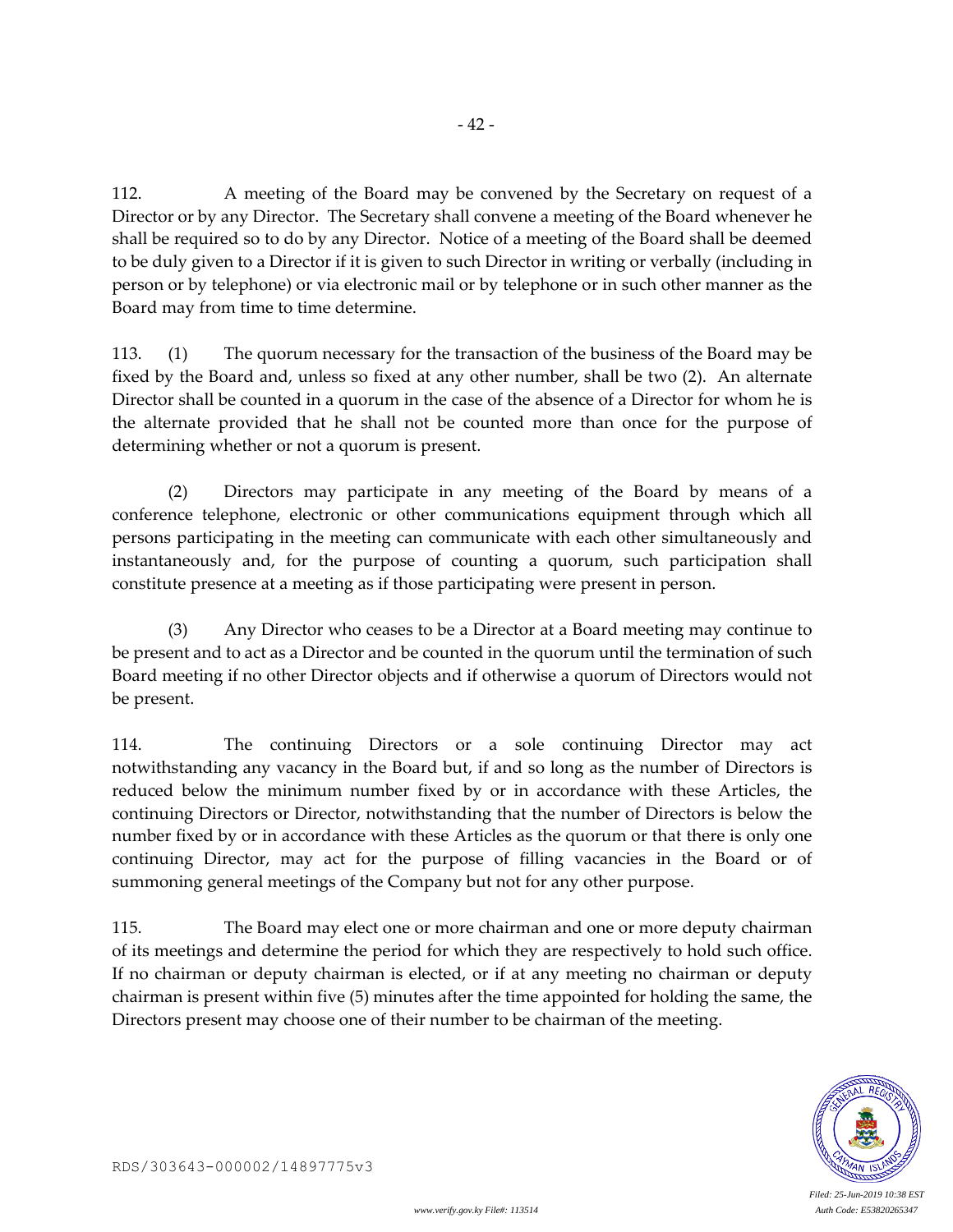116. A meeting of the Board at which a quorum is present shall be competent to exercise all the powers, authorities and discretions for the time being vested in or exercisable by the Board.

- 43 -

117. (1) The Board may delegate any of its powers, authorities and discretions to committees, consisting of such Director or Directors and other persons as it thinks fit, and they may, from time to time, revoke such delegation or revoke the appointment of and discharge any such committees either wholly or in part, and either as to persons or purposes. Any committee so formed shall, in the exercise of the powers, authorities and discretions so delegated, conform to any regulations which may be imposed on it by the Board.

(2) All acts done by any such committee in conformity with such regulations, and in fulfilment of the purposes for which it was appointed, but not otherwise, shall have like force and effect as if done by the Board, and the Board shall have power, with the consent of the Company in general meeting, to remunerate the members of any such committee, and charge such remuneration to the current expenses of the Company.

118. The meetings and proceedings of any committee consisting of two or more members shall be governed by the provisions contained in these Articles for regulating the meetings and proceedings of the Board so far as the same are applicable and are not superseded by any regulations imposed by the Board under the last preceding Article.

119. A resolution in writing signed by all the Directors except such as are temporarily unable to act through ill-health or disability, and all the alternate Directors, if appropriate, whose appointors are temporarily unable to act as aforesaid shall (provided that such number is sufficient to constitute a quorum and further provided that a copy of such resolution has been given or the contents thereof communicated to all the Directors for the time being entitled to receive notices of Board meetings in the same manner as notices of meetings are required to be given by these Articles) be as valid and effectual as if a resolution had been passed at a meeting of the Board duly convened and held. Such resolution may be contained in one document or in several documents in like form each signed by one or more of the Directors or alternate Directors and for this purpose a facsimile signature of a Director or an alternate Director shall be treated as valid. Notwithstanding the foregoing, a resolution in writing shall not be passed in lieu of a meeting of the Board for the purposes of considering any matter or business in which a substantial shareholder of the Company or a Director has a conflict of interest and the Board has determined that such conflict of interest to be material.

120. All acts bona fide done by the Board or by any committee or by any person acting as a Director or members of a committee, shall, notwithstanding that it is afterwards discovered that there was some defect in the appointment of any member of the Board or

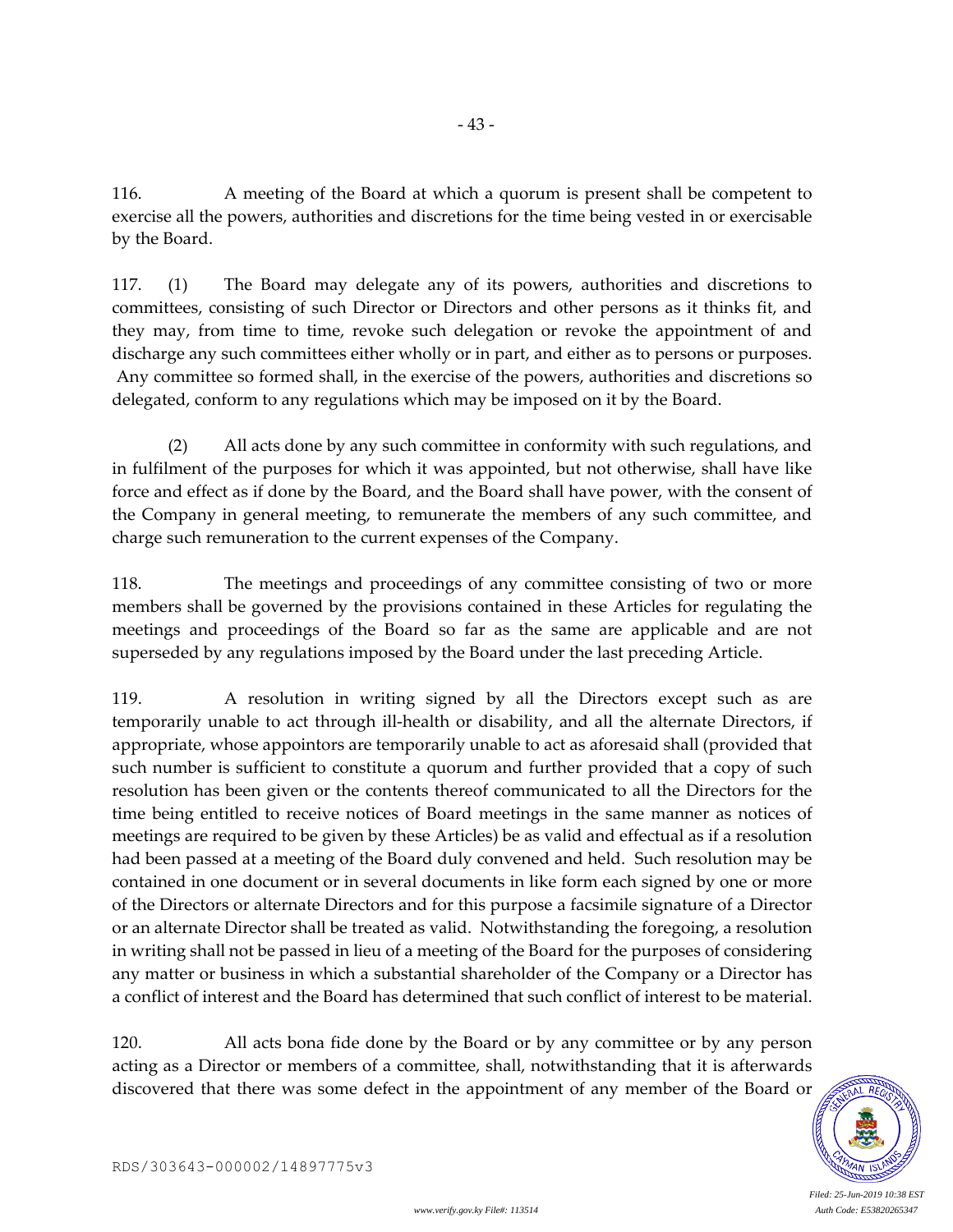such committee or person acting as aforesaid or that they or any of them were disqualified or had vacated office, be as valid as if every such person had been duly appointed and was qualified and had continued to be a Director or member of such committee.

- 44 -

## MANAGERS

121. The Board may from time to time appoint a general manager, a manager or managers of the Company and may fix his or their remuneration either by way of salary or commission or by conferring the right to participation in the profits of the Company or by a combination of two or more of these modes and pay the working expenses of any of the staff of the general manager, manager or managers who may be employed by him or them upon the business of the Company.

122. The appointment of such general manager, manager or managers may be for such period as the Board may decide, and the Board may confer upon him or them all or any of the powers of the Board as they may think fit.

123. The Board may enter into such agreement or agreements with any such general manager, manager or managers upon such terms and conditions in all respects as the Board may in their absolute discretion think fit, including a power for such general manager, manager or managers to appoint an assistant manager or managers or other employees whatsoever under them for the purpose of carrying on the business of the Company.

## **OFFICERS**

124. (1) The officers of the Company shall consist of at least one chairman, the Directors and Secretary and such additional officers (who may or may not be Directors) as the Board may from time to time determine, all of whom shall be deemed to be officers for the purposes of the Law and these Articles.

(2) The Directors shall, as soon as may be after each appointment or election of Directors, elect amongst the Directors a chairman and if more than one (1) Director is proposed for this office, the Directors may elect more than one chairman in such manner as the Directors may determine.

(3) The officers shall receive such remuneration as the Directors may from time to time determine.

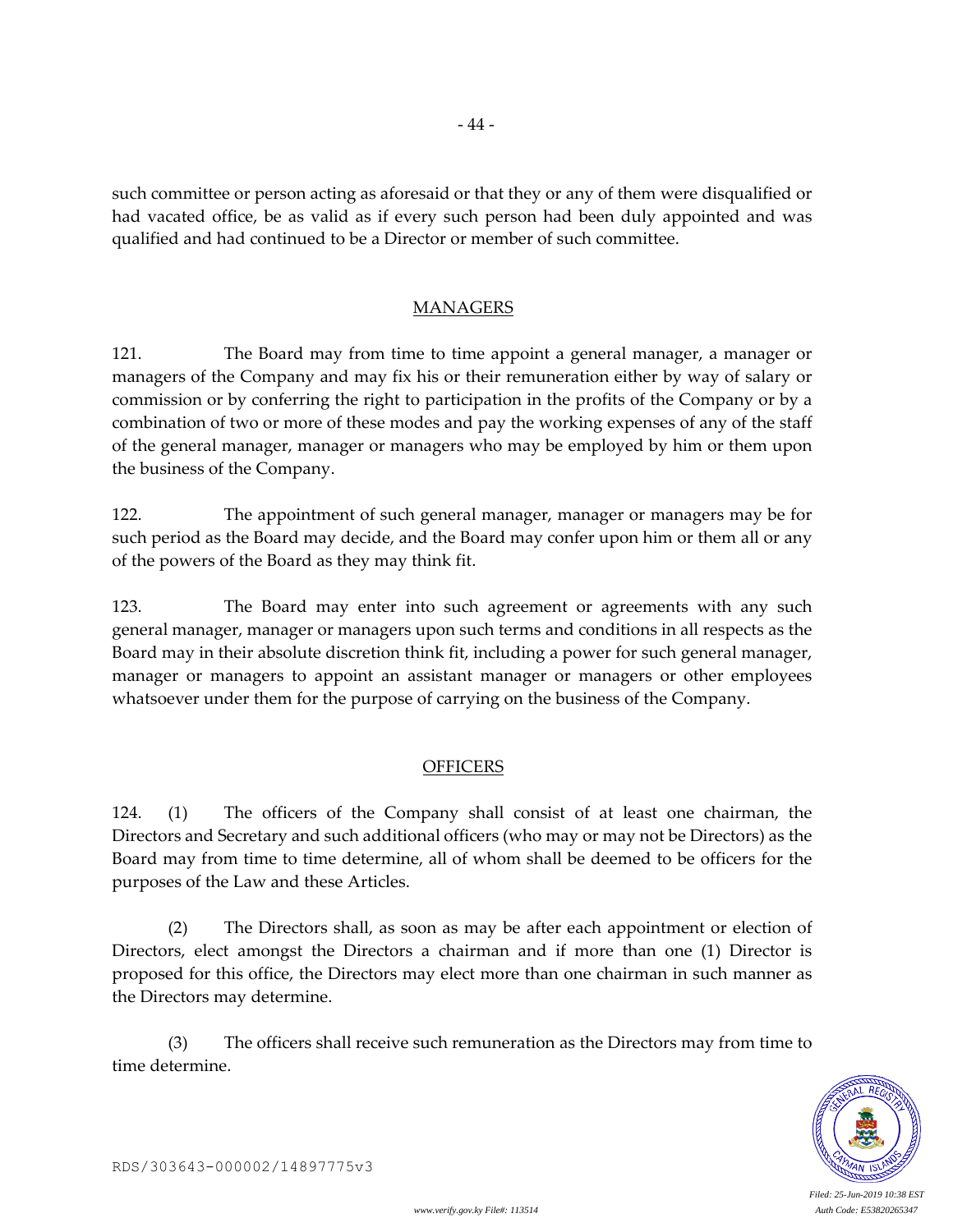125. (1) The Secretary and additional officers, if any, shall be appointed by the Board and shall hold office on such terms and for such period as the Board may determine. If thought fit, two (2) or more persons may be appointed as joint Secretaries. The Board may also appoint from time to time on such terms as it thinks fit one or more assistant or deputy Secretaries.

(2) The Secretary shall attend all meetings of the Members and shall keep correct minutes of such meetings and enter the same in the proper books provided for the purpose. He shall perform such other duties as are prescribed by the Law or these Articles or as may be prescribed by the Board.

126. The officers of the Company shall have such powers and perform such duties in the management, business and affairs of the Company as may be delegated to them by the Directors from time to time.

127. A provision of the Law or of these Articles requiring or authorising a thing to be done by or to a Director and the Secretary shall not be satisfied by its being done by or to the same person acting both as Director and as or in place of the Secretary.

# REGISTER OF DIRECTORS AND OFFICERS

128. The Company shall cause to be kept in one or more books at its Office a Register of Directors and Officers in which there shall be entered the full names and addresses of the Directors and Officers and such other particulars as required by the Law or as the Directors may determine. The Company shall send to the Registrar of Companies in the Cayman Islands a copy of such register, and shall from time to time notify to the said Registrar of any change that takes place in relation to such Directors and Officers as required by the Law.

# MINUTES

129. (1) The Board shall cause minutes to be duly entered in books provided for the purpose:

- (a) of all elections and appointments of officers;
- (b) of the names of the Directors present at each meeting of the Directors and of any committee of the Directors;



AP\_Legal – 104005765.3 RDS/303643-000002/14897775v3 - 45 -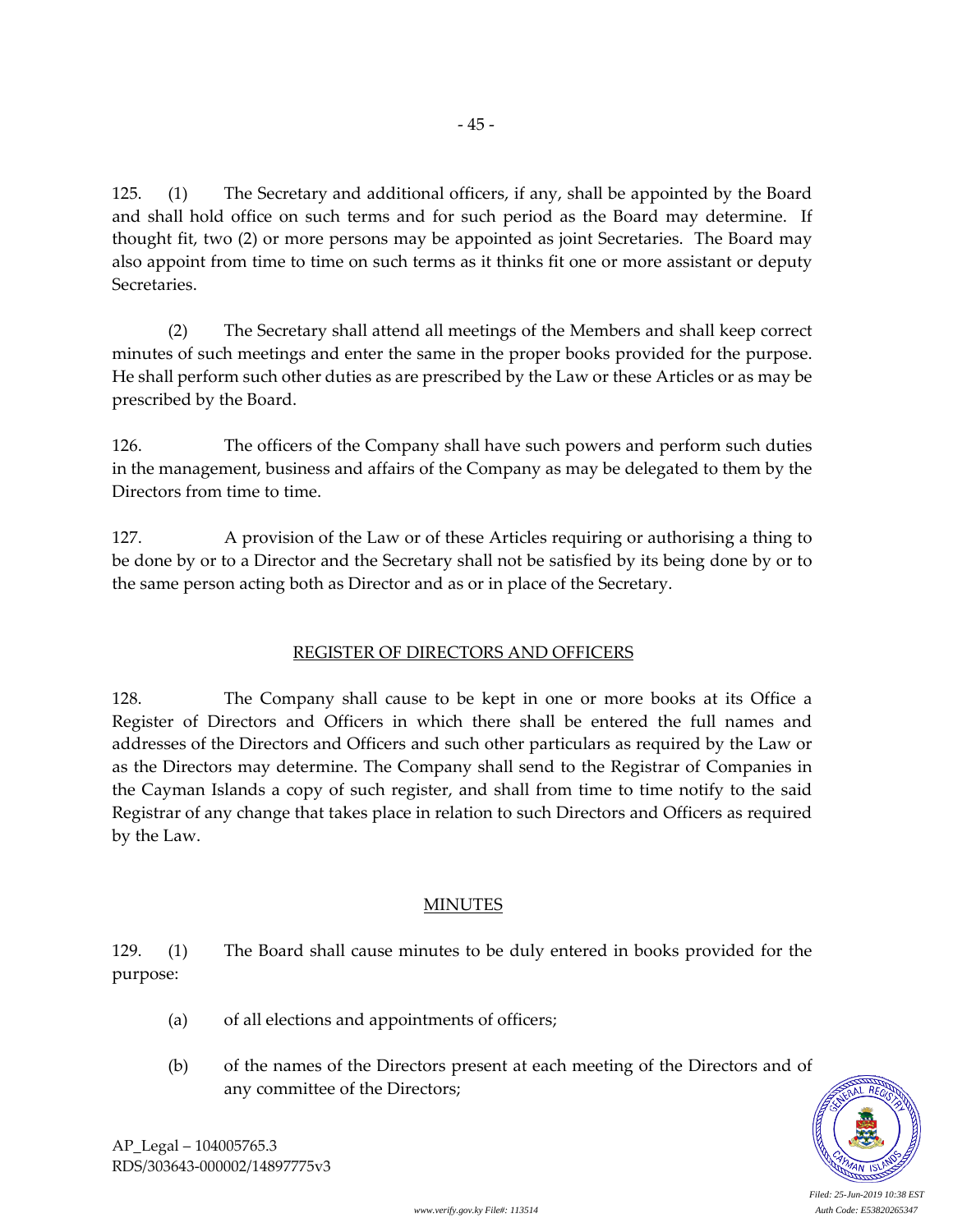- (c) of all resolutions and proceedings of each general meeting of the Members, meetings of the Board and meetings of committees of the Board and where there are managers, of all proceedings of meetings of the managers.
- (2) Minutes shall be kept by the Secretary at the head office.

## SEAL

130. (1) The Company shall have one or more Seals, as the Board may determine. For the purpose of sealing documents creating or evidencing securities issued by the Company, the Company may have a securities seal which is a facsimile of the Seal of the Company with the addition of the word "Securities" on its face or in such other form as the Board may approve. The Board shall provide for the custody of each Seal and no Seal shall be used without the authority of the Board or of a committee of the Board authorised by the Board in that behalf. Subject as otherwise provided in these Articles, any instrument to which a Seal is affixed shall be signed autographically by one Director and the Secretary or by two Directors or by such other person (including a Director) or persons as the Board may appoint, either generally or in any particular case, save that as regards any certificates for shares or debentures or other securities of the Company the Board may by resolution determine that such signatures or either of them shall be dispensed with or affixed by some method or system of mechanical signature. Every instrument executed in manner provided by this Article shall be deemed to be sealed and executed with the authority of the Board previously given. App. 3 2(1)

(2) Where the Company has a Seal for use abroad, the Board may by writing under the Seal appoint any agent or committee abroad to be the duly authorised agent of the Company for the purpose of affixing and using such Seal and the Board may impose restrictions on the use thereof as may be thought fit. Wherever in these Articles reference is made to the Seal, the reference shall, when and so far as may be applicable, be deemed to include any such other Seal as aforesaid.

## AUTHENTICATION OF DOCUMENTS

131. Any Director or the Secretary or any person appointed by the Board for the purpose may authenticate any documents affecting the constitution of the Company and any resolution passed by the Company or the Board or any committee, and any books, records, documents and accounts relating to the business of the Company, and to certify copies



AP\_Legal – 104005765.3 RDS/303643-000002/14897775v3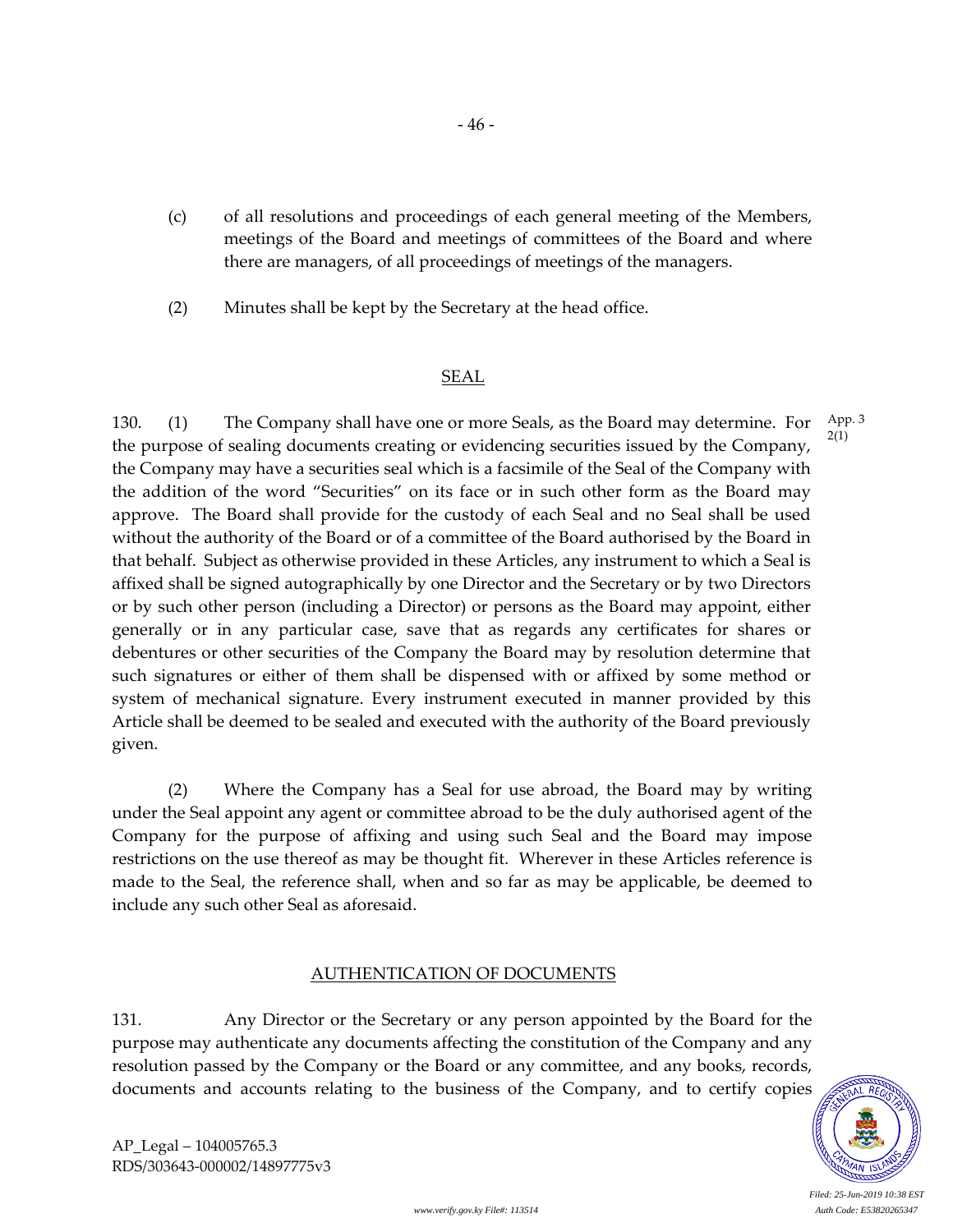thereof or extracts therefrom as true copies or extracts, and if any books, records, documents or accounts are elsewhere than at the Office or the head office the local manager or other officer of the Company having the custody thereof shall be deemed to be a person so appointed by the Board. A document purporting to be a copy of a resolution, or an extract from the minutes of a meeting, of the Company or of the Board or any committee which is so certified shall be conclusive evidence in favour of all persons dealing with the Company upon the faith thereof that such resolution has been duly passed or, as the case may be, that such minutes or extract is a true and accurate record of proceedings at a duly constituted meeting.

### DESTRUCTION OF DOCUMENTS

132. (1) The Company shall be entitled to destroy the following documents at the following times:

- (a) any share certificate which has been cancelled at any time after the expiry of one (1) year from the date of such cancellation;
- (b) any dividend mandate or any variation or cancellation thereof or any notification of change of name or address at any time after the expiry of two (2) years from the date such mandate variation cancellation or notification was recorded by the Company;
- (c) any instrument of transfer of shares which has been registered at any time after the expiry of seven (7) years from the date of registration;
- (d) any allotment letters after the expiry of seven (7) years from the date of issue thereof; and
- (e) copies of powers of attorney, grants of probate and letters of administration at any time after the expiry of seven (7) years after the account to which the relevant power of attorney, grant of probate or letters of administration related has been closed;

and it shall conclusively be presumed in favour of the Company that every entry in the Register purporting to be made on the basis of any such documents so destroyed was duly and properly made and every share certificate so destroyed was a valid certificate duly and properly cancelled and that every instrument of transfer so destroyed was a valid and effective instrument duly and properly registered and that every other document destroyed hereunder was a valid and effective document in accordance with the recorded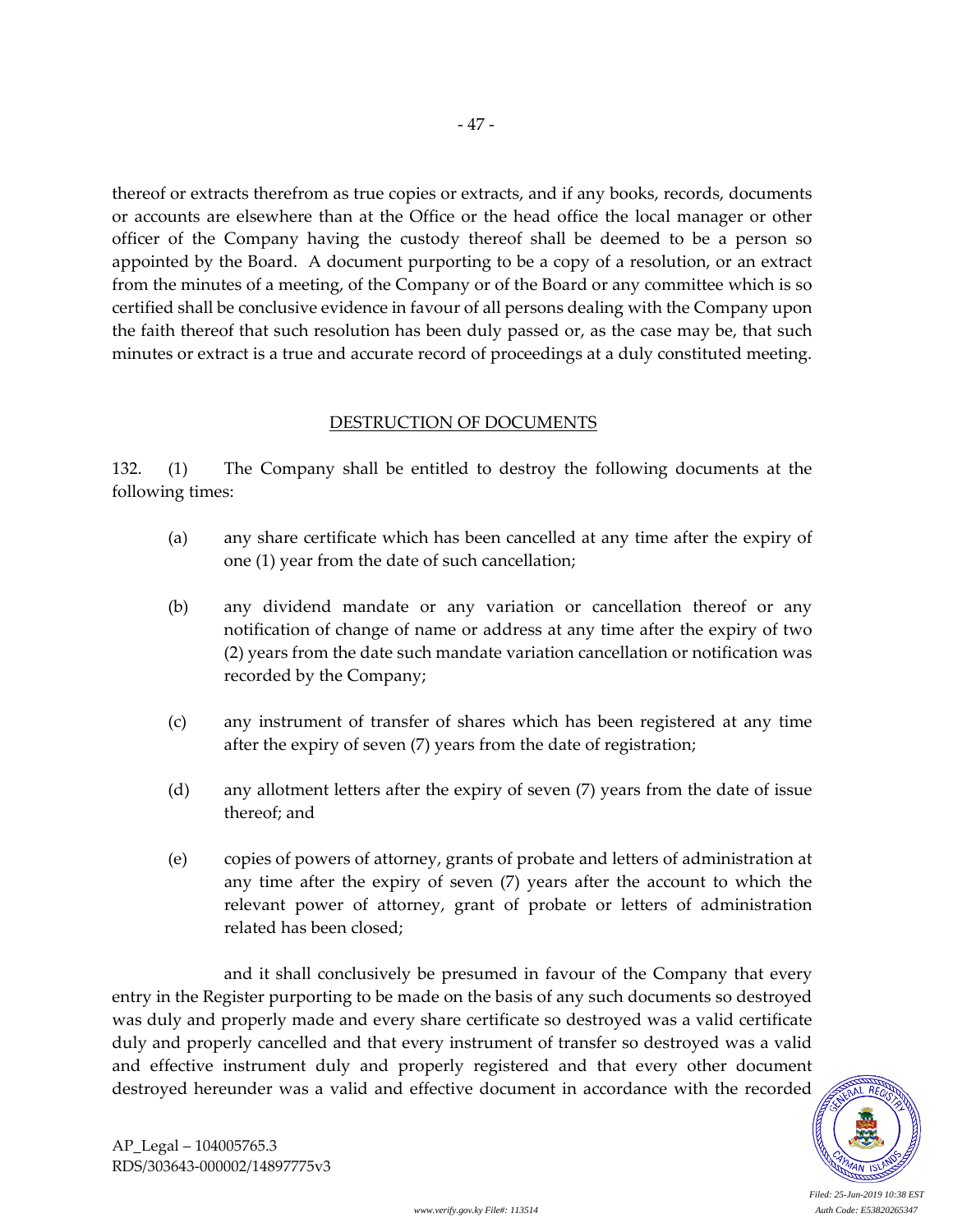particulars thereof in the books or records of the Company. Provided always that: (1) the foregoing provisions of this Article shall apply only to the destruction of a document in good faith and without express notice to the Company that the preservation of such document was relevant to a claim; (2) nothing contained in this Article shall be construed as imposing upon the Company any liability in respect of the destruction of any such document earlier than as aforesaid or in any case where the conditions of proviso (1) above are not fulfilled; and (3) references in this Article to the destruction of any document include references to its disposal in any manner.

(2) Notwithstanding any provision contained in these Articles, the Directors may, if permitted by applicable law, authorise the destruction of documents set out in sub-paragraphs (a) to (e) of paragraph (1) of this Article and any other documents in relation to share registration which have been microfilmed or electronically stored by the Company or by the share registrar on its behalf provided always that this Article shall apply only to the destruction of a document in good faith and without express notice to the Company and its share registrar that the preservation of such document was relevant to a claim.

## DIVIDENDS AND OTHER PAYMENTS

133. Subject to the Law, the Company in general meeting may from time to time declare dividends in any currency to be paid to the Members but no dividend shall be declared in excess of the amount recommended by the Board.

134. Dividends may be declared and paid out of the profits of the Company, realised or unrealised, or from any reserve set aside from profits which the Directors determine is no longer needed. With the sanction of an ordinary resolution dividends may also be declared and paid out of share premium account or any other fund or account which can be authorised for this purpose in accordance with the Law.

135. Except in so far as the rights attaching to, or the terms of issue of, any share otherwise provide:

(a) all dividends shall be declared and paid according to the amounts paid up on the shares in respect of which the dividend is paid, but no amount paid up on a share in advance of calls shall be treated for the purposes of this Article as paid up on the share; and App. 3 3(1)

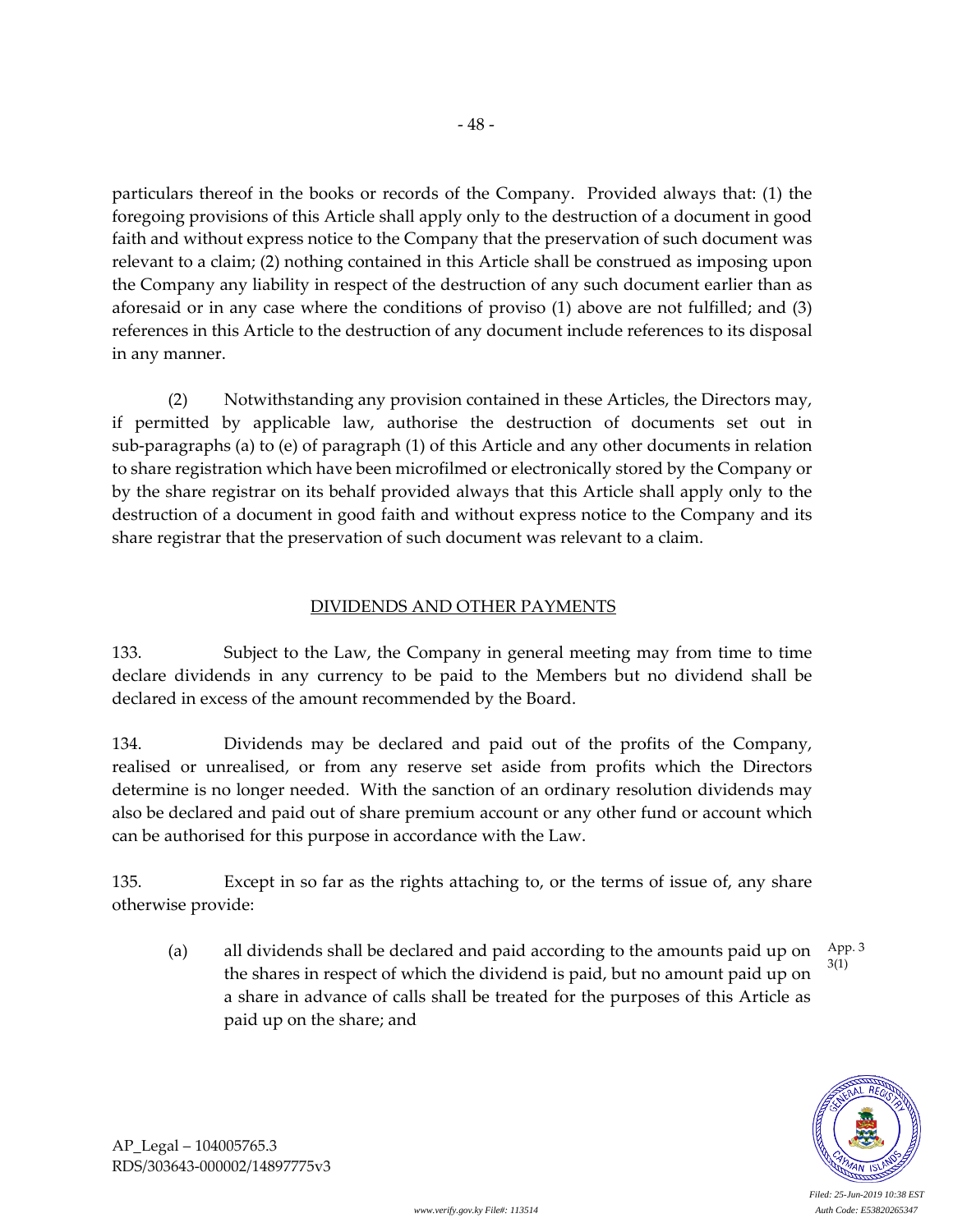(b) all dividends shall be apportioned and paid pro rata according to the amounts paid up on the shares during any portion or portions of the period in respect of which the dividend is paid.

136. The Board may from time to time pay to the Members such interim dividends as appear to the Board to be justified by the profits of the Company and in particular (but without prejudice to the generality of the foregoing) if at any time the share capital of the Company is divided into different classes, the Board may pay such interim dividends in respect of those shares in the capital of the Company which confer on the holders thereof deferred or non-preferential rights as well as in respect of those shares which confer on the holders thereof preferential rights with regard to dividend and provided that the Board acts bona fide the Board shall not incur any responsibility to the holders of shares conferring any preference for any damage that they may suffer by reason of the payment of an interim dividend on any shares having deferred or non-preferential rights and may also pay any fixed dividend which is payable on any shares of the Company half-yearly or on any other dates, whenever such profits, in the opinion of the Board, justifies such payment.

137. The Board may deduct from any dividend or other moneys payable to a Member by the Company on or in respect of any shares all sums of money (if any) presently payable by him to the Company on account of calls or otherwise.

138. No dividend or other moneys payable by the Company on or in respect of any share shall bear interest against the Company.

139. Any dividend, interest or other sum payable in cash to the holder of shares may be paid by cheque or warrant sent through the post addressed to the holder at his registered address or, in the case of joint holders, addressed to the holder whose name stands first in the Register in respect of the shares at his address as appearing in the Register or addressed to such person and at such address as the holder or joint holders may in writing direct. Every such cheque or warrant shall, unless the holder or joint holders otherwise direct, be made payable to the order of the holder or, in the case of joint holders, to the order of the holder whose name stands first on the Register in respect of such shares, and shall be sent at his or their risk and payment of the cheque or warrant by the bank on which it is drawn shall constitute a good discharge to the Company notwithstanding that it may subsequently appear that the same has been stolen or that any endorsement thereon has been forged. Any one of two or more joint holders may give effectual receipts for any dividends or other moneys payable or property distributable in respect of the shares held by such joint holders.



AP\_Legal – 104005765.3 RDS/303643-000002/14897775v3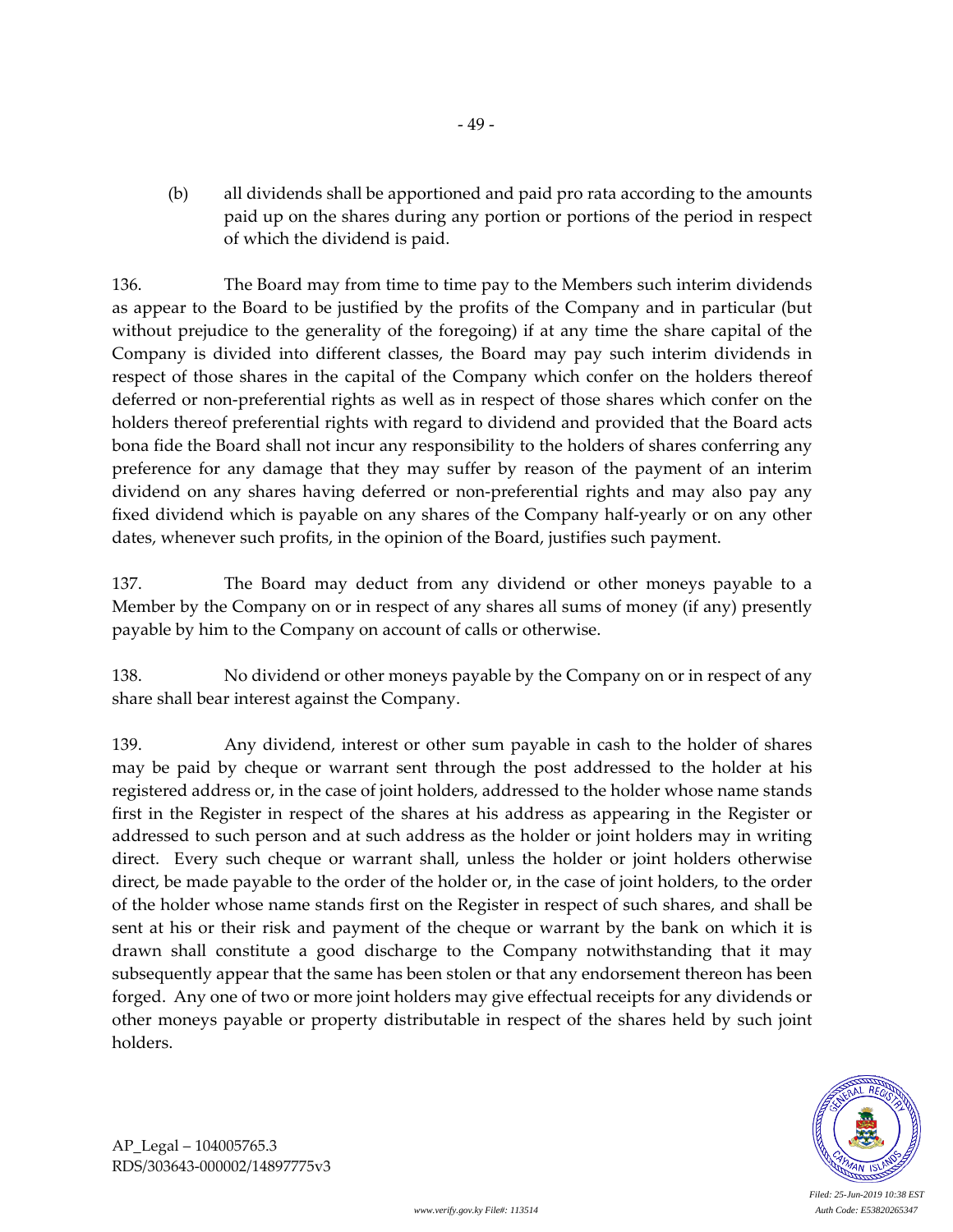140. All dividends or bonuses unclaimed for one (1) year after having been declared may be invested or otherwise made use of by the Board for the benefit of the Company until claimed. Any dividend or bonuses unclaimed after a period of six (6) years from the date of declaration shall be forfeited and shall revert to the Company. The payment by the Board of any unclaimed dividend or other sums payable on or in respect of a share into a separate account shall not constitute the Company a trustee in respect thereof. App. 3 3(2)

141. Whenever the Board or the Company in general meeting has resolved that a dividend be paid or declared, the Board may further resolve that such dividend be satisfied wholly or in part by the distribution of specific assets of any kind and in particular of paid up shares, debentures or warrants to subscribe securities of the Company or any other company, or in any one or more of such ways, and where any difficulty arises in regard to the distribution the Board may settle the same as it thinks expedient, and in particular may issue certificates in respect of fractions of shares, disregard fractional entitlements or round the same up or down, and may fix the value for distribution of such specific assets, or any part thereof, and may determine that cash payments shall be made to any Members upon the footing of the value so fixed in order to adjust the rights of all parties, and may vest any such specific assets in trustees as may seem expedient to the Board and may appoint any person to sign any requisite instruments of transfer and other documents on behalf of the persons entitled to the dividend, and such appointment shall be effective and binding on the Members. The Board may resolve that no such assets shall be made available to Members with registered addresses in any particular territory or territories where, in the absence of a registration statement or other special formalities, such distribution of assets would or might, in the opinion of the Board, be unlawful or impracticable and in such event the only entitlement of the Members aforesaid shall be to receive cash payments as aforesaid. Members affected as a result of the foregoing sentence shall not be or be deemed to be a separate class of Members for any purpose whatsoever.

142. (1) Whenever the Board or the Company in general meeting has resolved that a dividend be paid or declared on any class of the share capital of the Company, the Board may further resolve either:

- (a) that such dividend be satisfied wholly or in part in the form of an allotment of shares credited as fully paid up, provided that the Members entitled thereto will be entitled to elect to receive such dividend (or part thereof if the Board so determines) in cash in lieu of such allotment. In such case, the following provisions shall apply:
	- (i) the basis of any such allotment shall be determined by the Board;



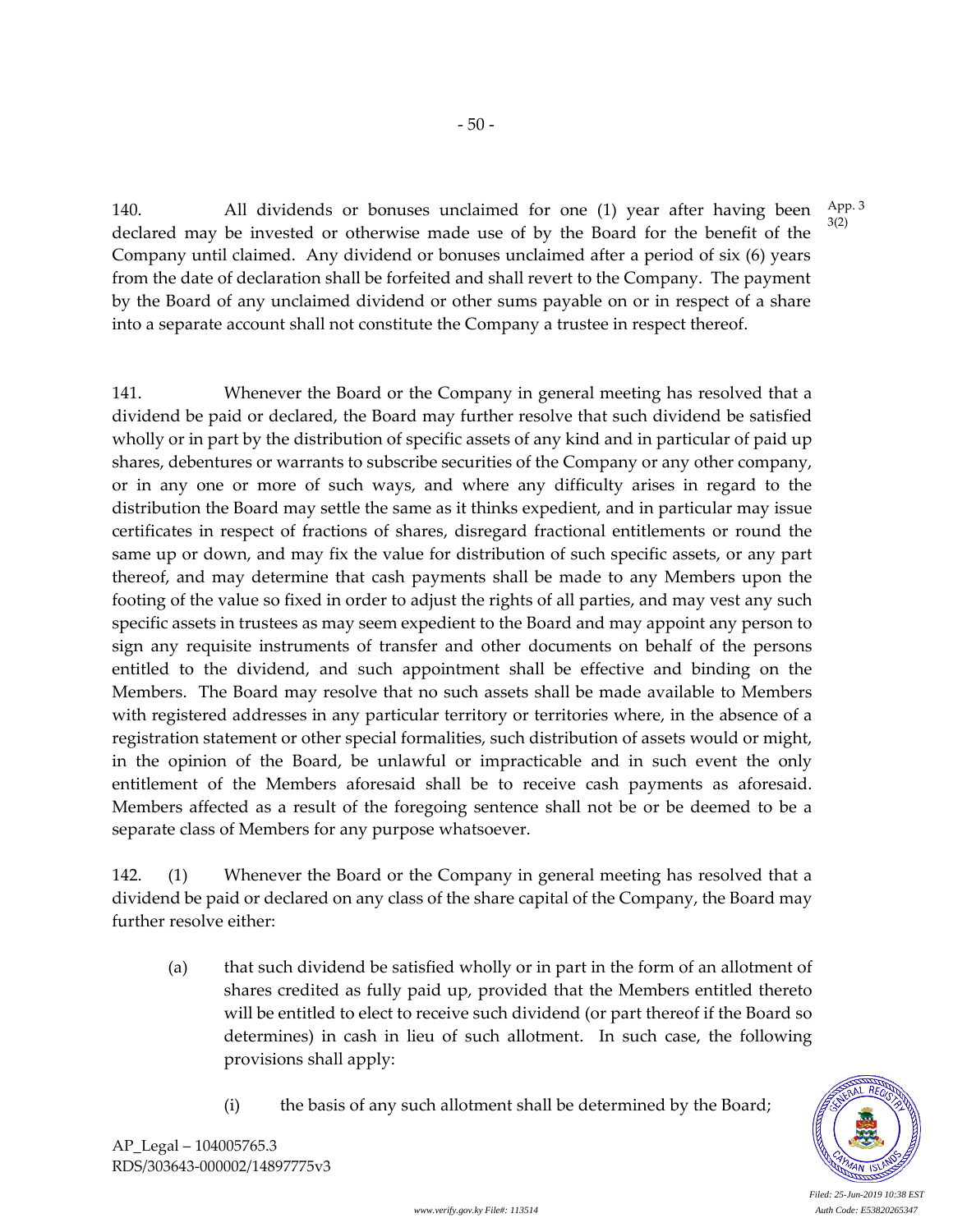(ii) the Board, after determining the basis of allotment, shall give not less than two (2) weeks' Notice to the holders of the relevant shares of the right of election accorded to them and shall send with such notice forms of election and specify the procedure to be followed and the place at which and the latest date and time by which duly completed forms of election must be lodged in order to be effective;

- 51 -

- (iii) the right of election may be exercised in respect of the whole or part of that portion of the dividend in respect of which the right of election has been accorded; and
- (iv) the dividend (or that part of the dividend to be satisfied by the allotment of shares as aforesaid) shall not be payable in cash on shares in respect whereof the cash election has not been duly exercised ("the non-elected shares") and in satisfaction thereof shares of the relevant class shall be allotted credited as fully paid up to the holders of the non-elected shares on the basis of allotment determined as aforesaid and for such purpose the Board shall capitalise and apply out of any part of the undivided profits of the Company (including profits carried and standing to the credit of any reserves or other special account, share premium account, capital redemption reserve other than the Subscription Rights Reserve (as defined below)) as the Board may determine, such sum as may be required to pay up in full the appropriate number of shares of the relevant class for allotment and distribution to and amongst the holders of the non-elected shares on such basis; or
- (b) that the Members entitled to such dividend shall be entitled to elect to receive an allotment of shares credited as fully paid up in lieu of the whole or such part of the dividend as the Board may think fit. In such case, the following provisions shall apply:
	- (i) the basis of any such allotment shall be determined by the Board;
	- (ii) the Board, after determining the basis of allotment, shall give not less than two (2) weeks' Notice to the holders of the relevant shares of the right of election accorded to them and shall send with such notice forms of election and specify the procedure to be followed and the place at which and the latest date and time by which duly completed

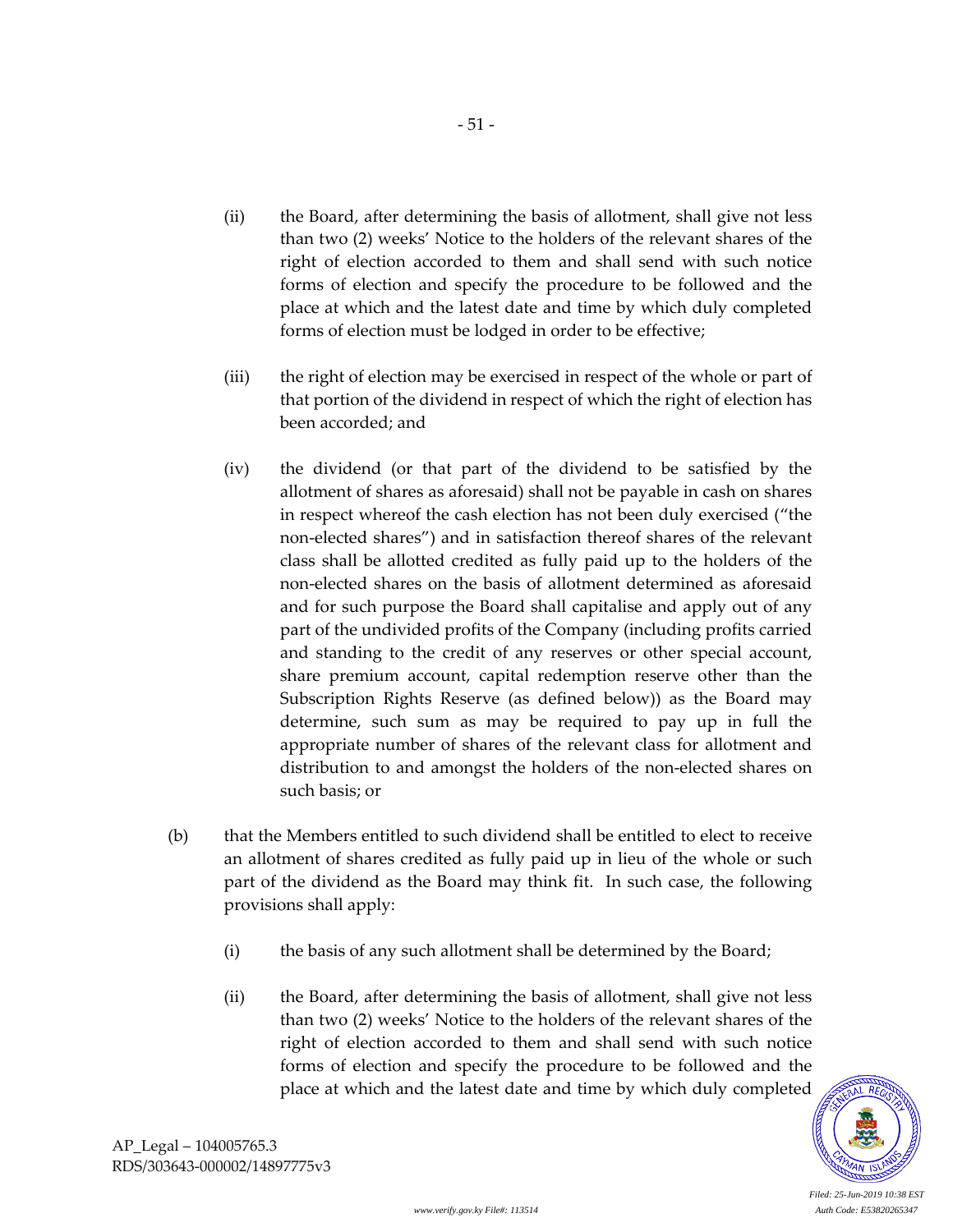forms of election must be lodged in order to be effective;

- 52 -

- (iii) the right of election may be exercised in respect of the whole or part of that portion of the dividend in respect of which the right of election has been accorded; and
- (iv) the dividend (or that part of the dividend in respect of which a right of election has been accorded) shall not be payable in cash on shares in respect whereof the share election has been duly exercised ("the elected shares") and in lieu thereof shares of the relevant class shall be allotted credited as fully paid up to the holders of the elected shares on the basis of allotment determined as aforesaid and for such purpose the Board shall capitalise and apply out of any part of the undivided profits of the Company (including profits carried and standing to the credit of any reserves or other special account, share premium account, capital redemption reserve other than the Subscription Rights Reserve (as defined below)) as the Board may determine, such sum as may be required to pay up in full the appropriate number of shares of the relevant class for allotment and distribution to and amongst the holders of the elected shares on such basis.
- (2) (a) The shares allotted pursuant to the provisions of paragraph (1) of this Article shall rank *pari passu* in all respects with shares of the same class (if any) then in issue save only as regards participation in the relevant dividend or in any other distributions, bonuses or rights paid, made, declared or announced prior to or contemporaneously with the payment or declaration of the relevant dividend unless, contemporaneously with the announcement by the Board of their proposal to apply the provisions of sub-paragraph (a) or (b) of paragraph (1) of this Article in relation to the relevant dividend or contemporaneously with their announcement of the distribution, bonus or rights in question, the Board shall specify that the shares to be allotted pursuant to the provisions of paragraph (1) of this Article shall rank for participation in such distribution, bonus or rights.
	- (b) The Board may do all acts and things considered necessary or expedient to give effect to any capitalisation pursuant to the provisions of paragraph (1) of this Article, with full power to the Board to make such provisions as it thinks fit in the case of shares becoming distributable in fractions (including provisions whereby, in whole or in

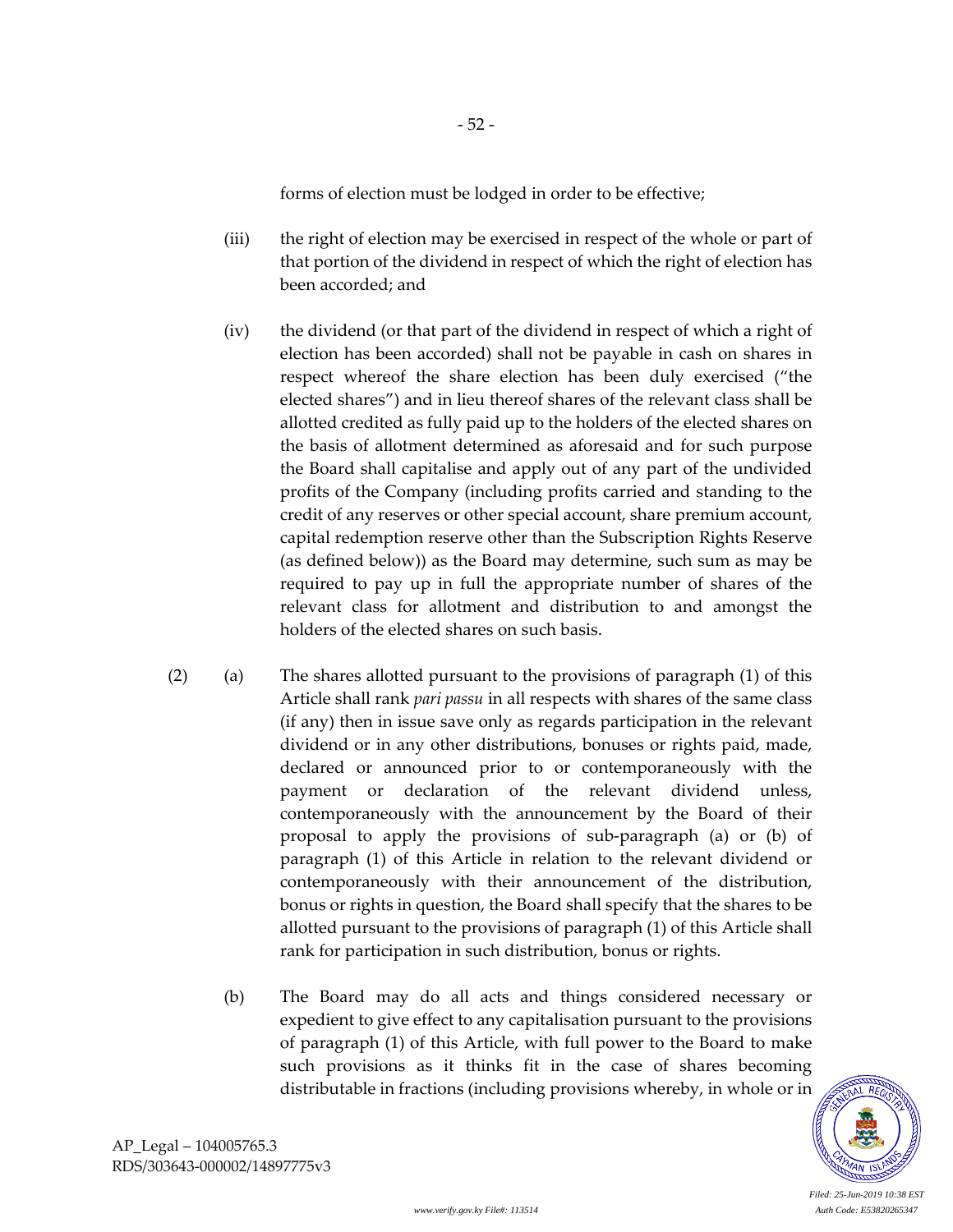part, fractional entitlements are aggregated and sold and the net proceeds distributed to those entitled, or are disregarded or rounded up or down or whereby the benefit of fractional entitlements accrues to the Company rather than to the Members concerned). The Board may authorise any person to enter into on behalf of all Members interested, an agreement with the Company providing for such capitalisation and matters incidental thereto and any agreement made pursuant to such authority shall be effective and binding on all concerned.

(3) The Company may upon the recommendation of the Board by ordinary resolution resolve in respect of any one particular dividend of the Company that notwithstanding the provisions of paragraph (1) of this Article a dividend may be satisfied wholly in the form of an allotment of shares credited as fully paid up without offering any right to shareholders to elect to receive such dividend in cash in lieu of such allotment.

- 53 -

(4) The Board may on any occasion determine that rights of election and the allotment of shares under paragraph (1) of this Article shall not be made available or made to any shareholders with registered addresses in any territory where, in the absence of a registration statement or other special formalities, the circulation of an offer of such rights of election or the allotment of shares would or might, in the opinion of the Board, be unlawful or impracticable, and in such event the provisions aforesaid shall be read and construed subject to such determination. Members affected as a result of the foregoing sentence shall not be or be deemed to be a separate class of Members for any purpose whatsoever.

(5) Any resolution declaring a dividend on shares of any class, whether a resolution of the Company in general meeting or a resolution of the Board, may specify that the same shall be payable or distributable to the persons registered as the holders of such shares at the close of business on a particular date, notwithstanding that it may be a date prior to that on which the resolution is passed, and thereupon the dividend shall be payable or distributable to them in accordance with their respective holdings so registered, but without prejudice to the rights inter se in respect of such dividend of transferors and transferees of any such shares. The provisions of this Article shall *mutatis mutandis* apply to bonuses, capitalisation issues, distributions of realised capital profits or offers or grants made by the Company to the Members.

#### RESERVES

143. (1) The Board shall establish an account to be called the share premium account and shall carry to the credit of such account from time to time a sum equal to the amount or

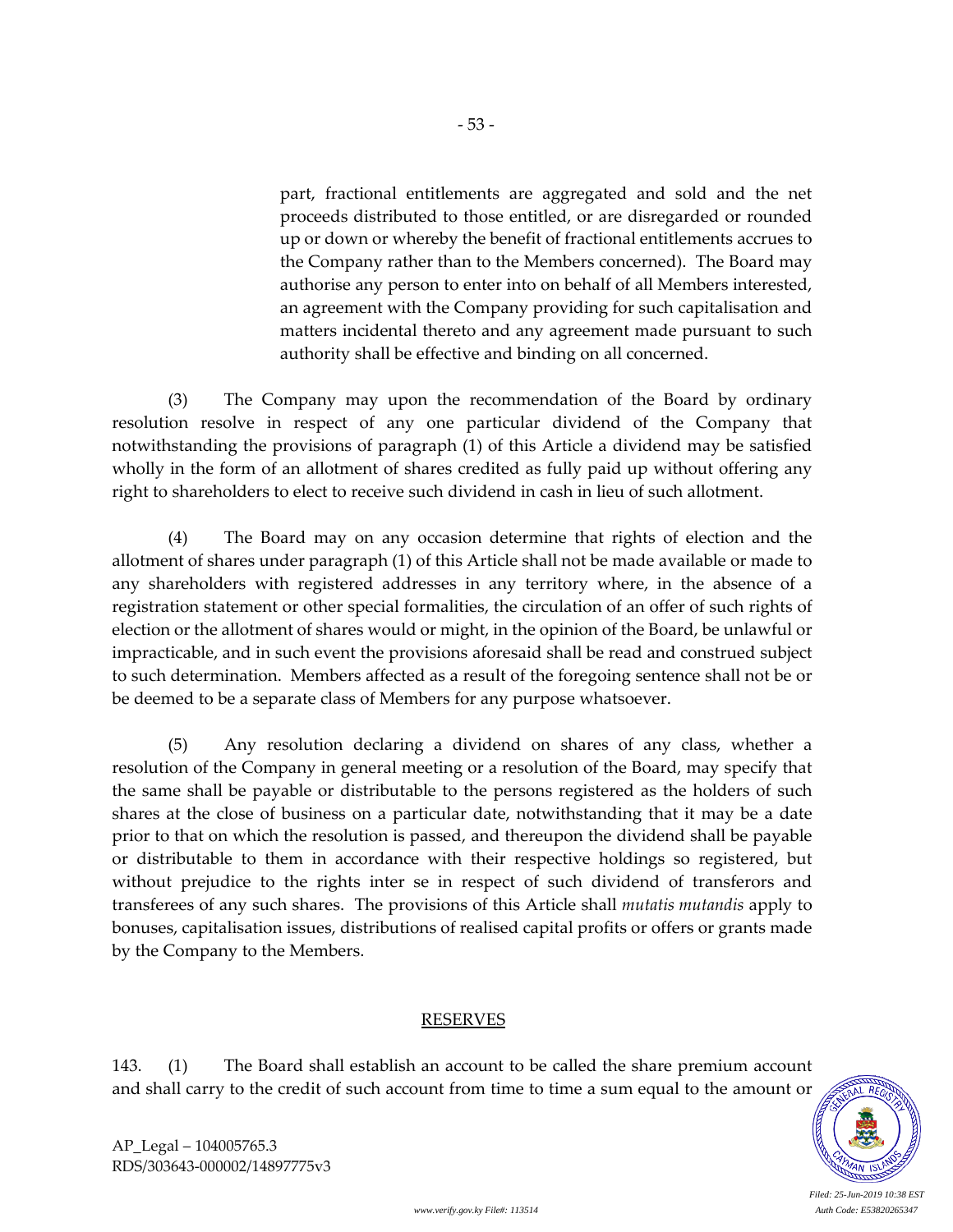value of the premium paid on the issue of any share in the Company. Unless otherwise provided by the provisions of these Articles, the Board may apply the share premium account in any manner permitted by the Law. The Company shall at all times comply with the provisions of the Law in relation to the share premium account.

- 54 -

(2) Before recommending any dividend, the Board may set aside out of the profits of the Company such sums as it determines as reserves which shall, at the discretion of the Board, be applicable for any purpose to which the profits of the Company may be properly applied and pending such application may, also at such discretion, either be employed in the business of the Company or be invested in such investments as the Board may from time to time think fit and so that it shall not be necessary to keep any investments constituting the reserve or reserves separate or distinct from any other investments of the Company. The Board may also without placing the same to reserve carry forward any profits which it may think prudent not to distribute.

## CAPITALISATION

144. (1) The Company may, upon the recommendation of the Board, at any time and from time to time pass an ordinary resolution to the effect that it is desirable to capitalise all or any part of any amount for the time being standing to the credit of any reserve or fund (including a share premium account and capital redemption reserve and the profit and loss account) whether or not the same is available for distribution and accordingly that such amount be set free for distribution among the Members or any class of Members who would be entitled thereto if it were distributed by way of dividend and in the same proportions, on the footing that the same is not paid in cash but is applied either in or towards paying up the amounts for the time being unpaid on any shares in the Company held by such Members respectively or in paying up in full unissued shares, debentures or other obligations of the Company, to be allotted and distributed credited as fully paid up among such Members, or partly in one way and partly in the other, and the Board shall give effect to such resolution provided that, for the purposes of this Article, a share premium account and any capital redemption reserve or fund representing unrealised profits, may be applied only in paying up in full unissued shares of the Company to be allotted to such Members credited as fully paid.

(2) Notwithstanding any provisions in these Articles, the Board may resolve to capitalise all or any part of any amount for the time being standing to the credit of any reserve or fund (including a share premium account and the profit and loss account) whether or not the same is available for distribution by applying such sum in paying up unissued shares to be allotted to (i) employees (including directors) of the Company and/or its affiliates



AP\_Legal – 104005765.3 RDS/303643-000002/14897775v3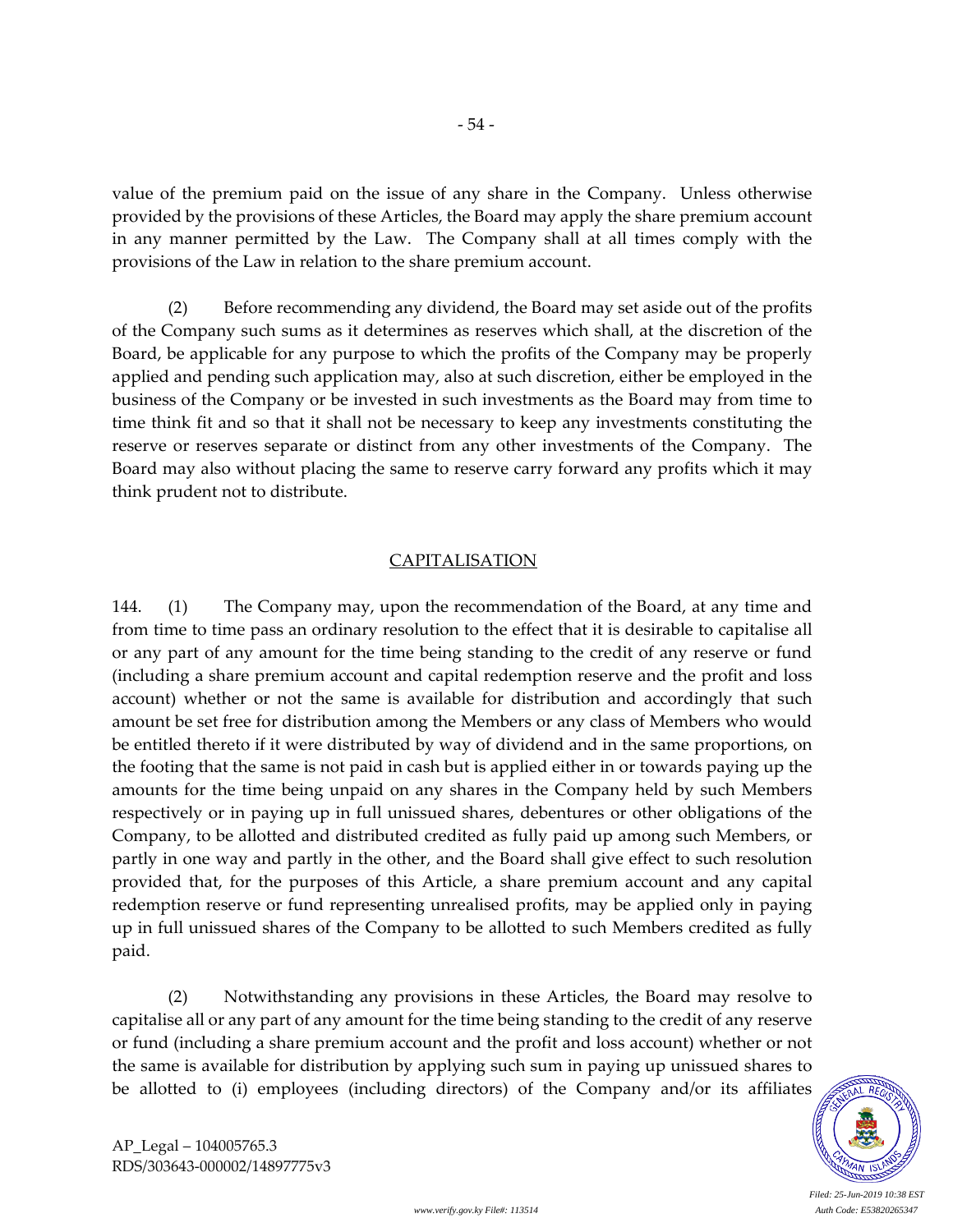(meaning any individual, corporation, partnership, association, joint stock company, trust, unincorporated association or other entity (other than the Company) that directly, or indirectly through one or more intermediaries, controls, is controlled by or is under common control with, the Company) upon exercise or vesting of any options or awards granted under any share incentive scheme or employee benefit scheme or other arrangement which relates to such persons that has been adopted or approved by the Members at a general meeting, or (ii) any trustee of any trust to whom shares are to be allotted and issued by the Company in connection with the operation of any share incentive scheme or employee benefit scheme or other arrangement which relates to such persons that has been adopted or approved by the Members at a general meeting.

- 55 -

145. The Board may settle, as it considers appropriate, any difficulty arising in regard to any distribution under the last preceding Article and in particular may issue certificates in respect of fractions of shares or authorise any person to sell and transfer any fractions or may resolve that the distribution should be as nearly as may be practicable in the correct proportion but not exactly so or may ignore fractions altogether, and may determine that cash payments shall be made to any Members in order to adjust the rights of all parties, as may seem expedient to the Board. The Board may appoint any person to sign on behalf of the persons entitled to participate in the distribution any contract necessary or desirable for giving effect thereto and such appointment shall be effective and binding upon the Members.

# SUBSCRIPTION RIGHTS RESERVE

146. The following provisions shall have effect to the extent that they are not prohibited by and are in compliance with the Law:

(1) If, so long as any of the rights attached to any warrants issued by the Company to subscribe for shares of the Company shall remain exercisable, the Company does any act or engages in any transaction which, as a result of any adjustments to the subscription price in accordance with the provisions of the conditions of the warrants, would reduce the subscription price to below the par value of a share, then the following provisions shall apply:

(a) as from the date of such act or transaction the Company shall establish and thereafter (subject as provided in this Article) maintain in accordance with the provisions of this Article a reserve (the "Subscription Rights Reserve") the amount of which shall at no time be less than the sum which for the time being would be required to be capitalised and applied in paying up in full the nominal amount of the additional shares required to be issued and allotted

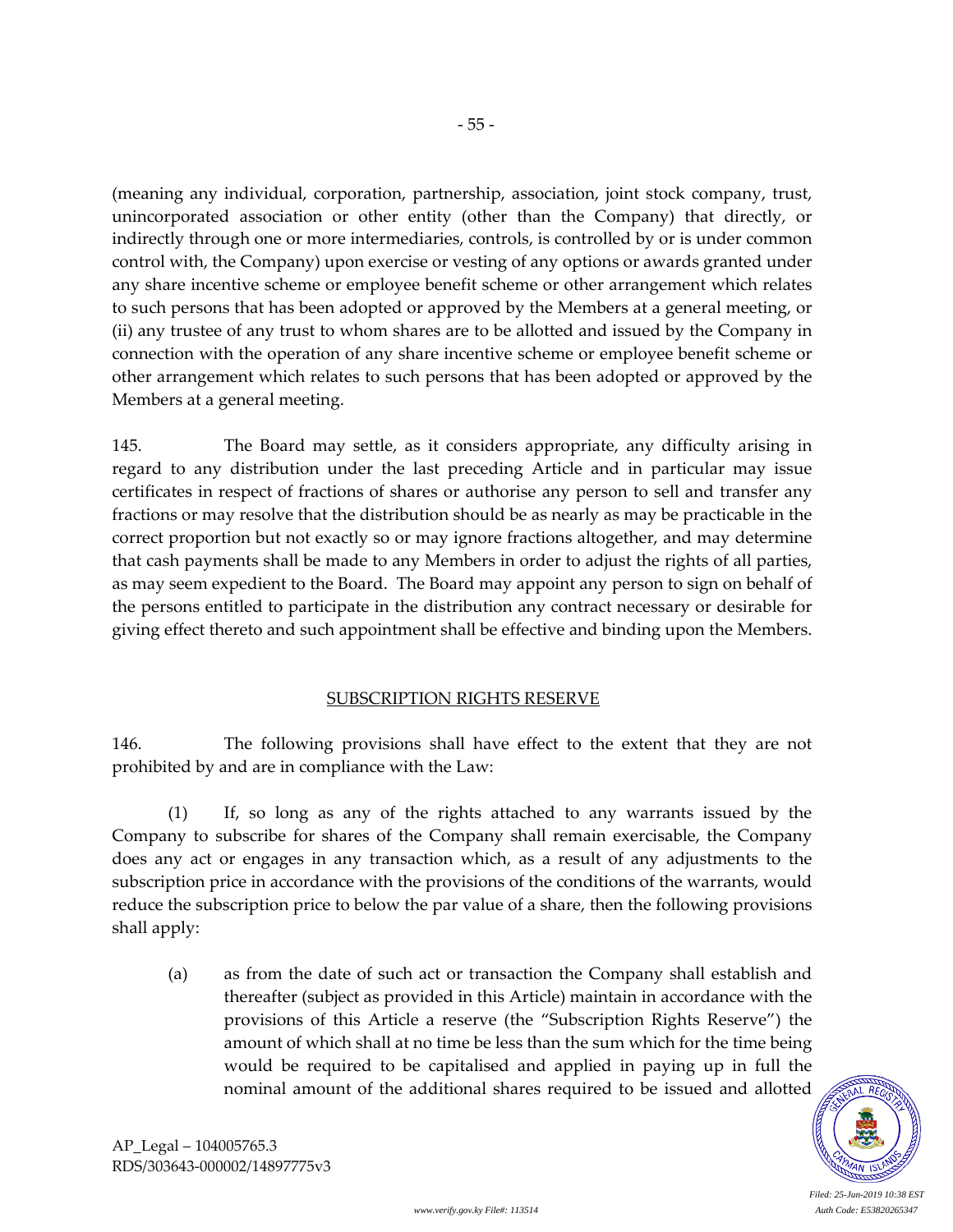credited as fully paid pursuant to sub- paragraph (c) below on the exercise in full of all the subscription rights outstanding and shall apply the Subscription Rights Reserve in paying up such additional shares in full as and when the same are allotted;

- (b) the Subscription Rights Reserve shall not be used for any purpose other than that specified above unless all other reserves of the Company (other than share premium account) have been extinguished and will then only be used to make good losses of the Company if and so far as is required by law;
- (c) upon the exercise of all or any of the subscription rights represented by any warrant, the relevant subscription rights shall be exercisable in respect of a nominal amount of shares equal to the amount in cash which the holder of such warrant is required to pay on exercise of the subscription rights represented thereby (or, as the case may be the relevant portion thereof in the event of a partial exercise of the subscription rights) and, in addition, there shall be allotted in respect of such subscription rights to the exercising warrantholder, credited as fully paid, such additional nominal amount of shares as is equal to the difference between:
	- (i) the said amount in cash which the holder of such warrant is required to pay on exercise of the subscription rights represented thereby (or, as the case may be, the relevant portion thereof in the event of a partial exercise of the subscription rights); and
	- (ii) the nominal amount of shares in respect of which such subscription rights would have been exercisable having regard to the provisions of the conditions of the warrants, had it been possible for such subscription rights to represent the right to subscribe for shares at less than par and immediately upon such exercise so much of the sum standing to the credit of the Subscription Rights Reserve as is required to pay up in full such additional nominal amount of shares shall be capitalised and applied in paying up in full such additional nominal amount of shares which shall forthwith be allotted credited as fully paid to the exercising warrantholders; and
- (d) if, upon the exercise of the subscription rights represented by any warrant, the amount standing to the credit of the Subscription Rights Reserve is not sufficient to pay up in full such additional nominal amount of shares equal to such difference as aforesaid to which the exercising warrantholder is entitled,

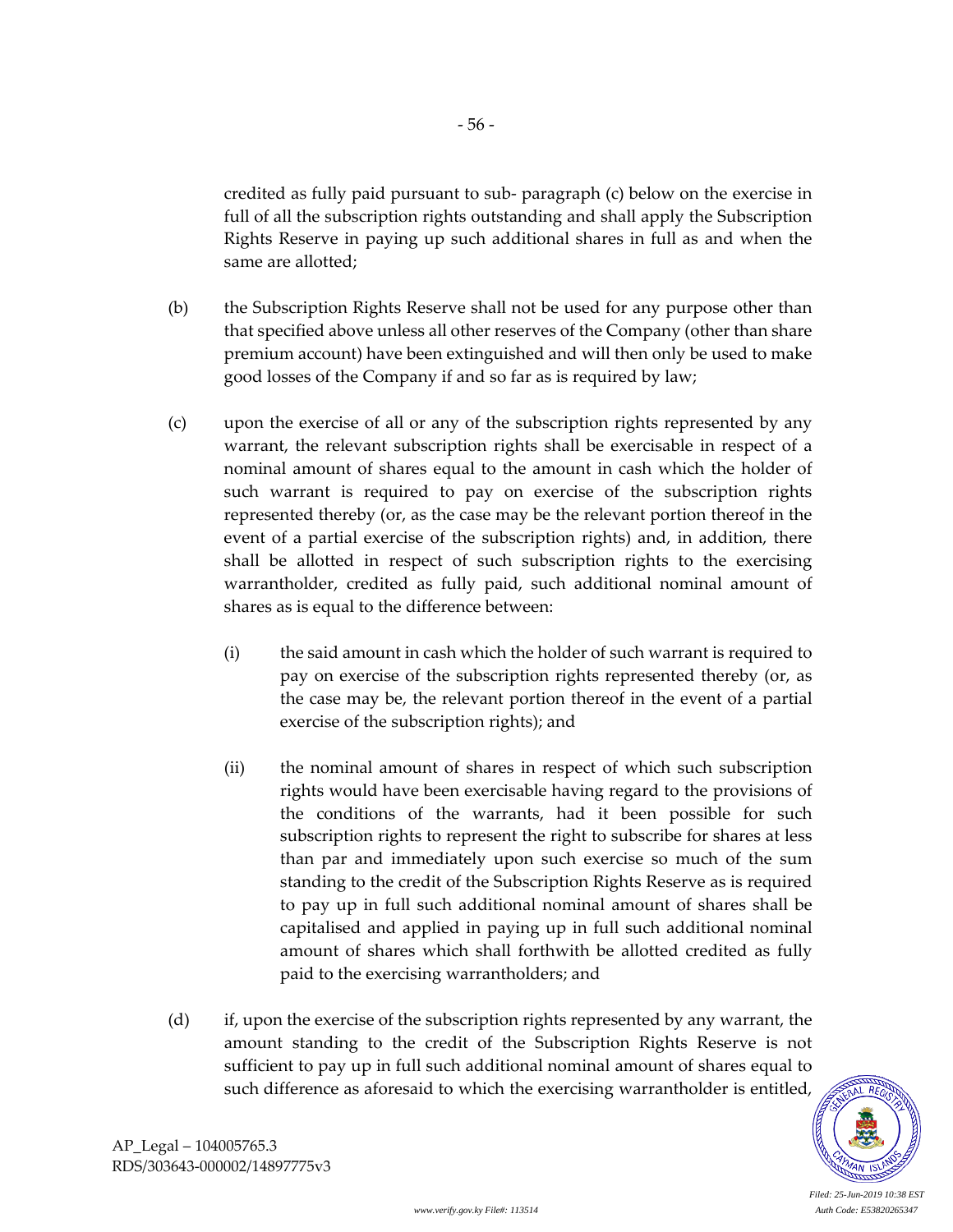the Board shall apply any profits or reserves then or thereafter becoming available (including, to the extent permitted by law, share premium account) for such purpose until such additional nominal amount of shares is paid up and allotted as aforesaid and until then no dividend or other distribution shall be paid or made on the fully paid shares of the Company then in issue. Pending such payment and allotment, the exercising warrantholder shall be issued by the Company with a certificate evidencing his right to the allotment of such additional nominal amount of shares. The rights represented by any such certificate shall be in registered form and shall be transferable in whole or in part in units of one share in the like manner as the shares for the time being are transferable, and the Company shall make such arrangements in relation to the maintenance of a register therefor and other matters in relation thereto as the Board may think fit and adequate particulars thereof shall be made known to each relevant exercising warrantholder upon the issue of such certificate.

(2) Shares allotted pursuant to the provisions of this Article shall rank *pari passu* in all respects with the other shares allotted on the relevant exercise of the subscription rights represented by the warrant concerned. Notwithstanding anything contained in paragraph (1) of this Article, no fraction of any share shall be allotted on exercise of the subscription rights.

(3) The provision of this Article as to the establishment and maintenance of the Subscription Rights Reserve shall not be altered or added to in any way which would vary or abrogate, or which would have the effect of varying or abrogating the provisions for the benefit of any warrantholder or class of warrantholders under this Article without the sanction of a special resolution of such warrantholders or class of warrantholders.

(4) A certificate or report by the auditors for the time being of the Company as to whether or not the Subscription Rights Reserve is required to be established and maintained and if so the amount thereof so required to be established and maintained, as to the purposes for which the Subscription Rights Reserve has been used, as to the extent to which it has been used to make good losses of the Company, as to the additional nominal amount of shares required to be allotted to exercising warrantholders credited as fully paid, and as to any other matter concerning the Subscription Rights Reserve shall (in the absence of manifest error) be conclusive and binding upon the Company and all warrantholders and shareholders.



AP\_Legal – 104005765.3 RDS/303643-000002/14897775v3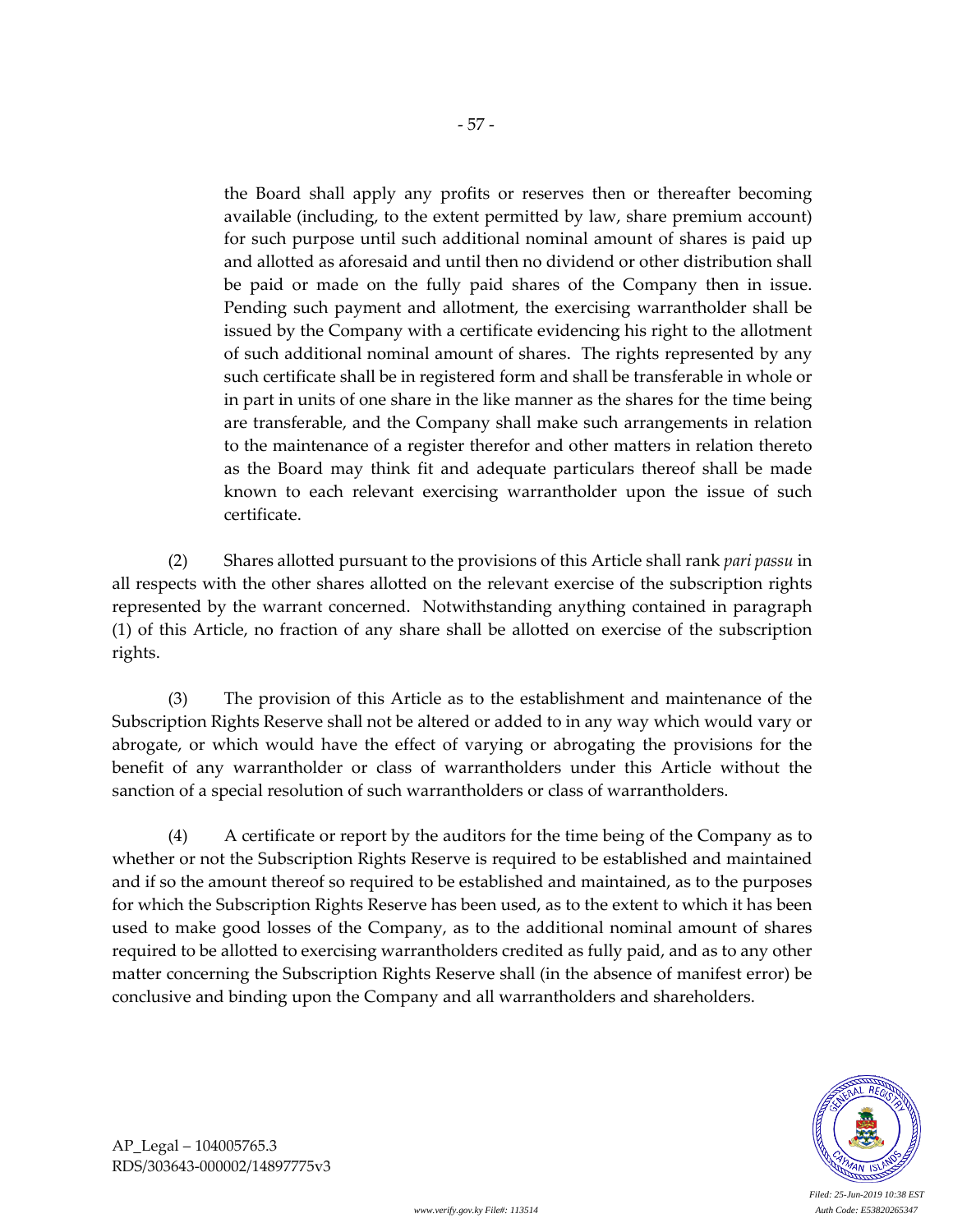## ACCOUNTING RECORDS

147. The Board shall cause true accounts to be kept of the sums of money received and expended by the Company, and the matters in respect of which such receipt and expenditure take place, and of the property, assets, credits and liabilities of the Company and of all other matters required by the Law or necessary to give a true and fair view of the Company's affairs and to explain its transactions. 4(1)

148. The accounting records shall be kept at the Office or, at such other place or places as the Board decides and shall always be open to inspection by the Directors. No Member (other than a Director) shall have any right of inspecting any accounting record or book or document of the Company except as conferred by law or authorised by the Board or the Company in general meeting.

149. Subject to Article 150, a printed copy of the Directors' report, accompanied by the balance sheet and profit and loss account, including every document required by law to be annexed thereto, made up to the end of the applicable financial year and containing a summary of the assets and liabilities of the Company under convenient heads and a statement of income and expenditure, together with a copy of the Auditors' report, shall be sent to each person entitled thereto at least twenty-one (21) days before the date of the general meeting and at the same time as the notice of annual general meeting and laid before the Company at the annual general meeting held in accordance with Article 56 provided that this Article shall not require a copy of those documents to be sent to any person whose address the Company is not aware or to more than one of the joint holders of any shares or debentures. App. 3 5 App. 11B 3(3) 4(2)

150. Subject to due compliance with all applicable Statutes, rules and regulations, including, without limitation, the rules of the Designated Stock Exchange, and to obtaining all necessary consents, if any, required thereunder, the requirements of Article 149 shall be deemed satisfied in relation to any person by sending to the person in any manner not prohibited by the Statutes, summarised financial statements derived from the Company's annual accounts and the directors' report which shall be in the form and containing the information required by applicable laws and regulations, provided that any person who is otherwise entitled to the annual financial statements of the Company and the directors' report thereon may, if he so requires by notice in writing served on the Company, demand that the Company sends to him, in addition to summarised financial statements, a complete printed copy of the Company's annual financial statement and the directors' report thereon.

151. The requirement to send to a person referred to in Article 149 the documents referred to in that article or a summary financial report in accordance with Article 150 shall be deemed satisfied where, in accordance with all applicable Statutes, rules and regulations,

App. 11B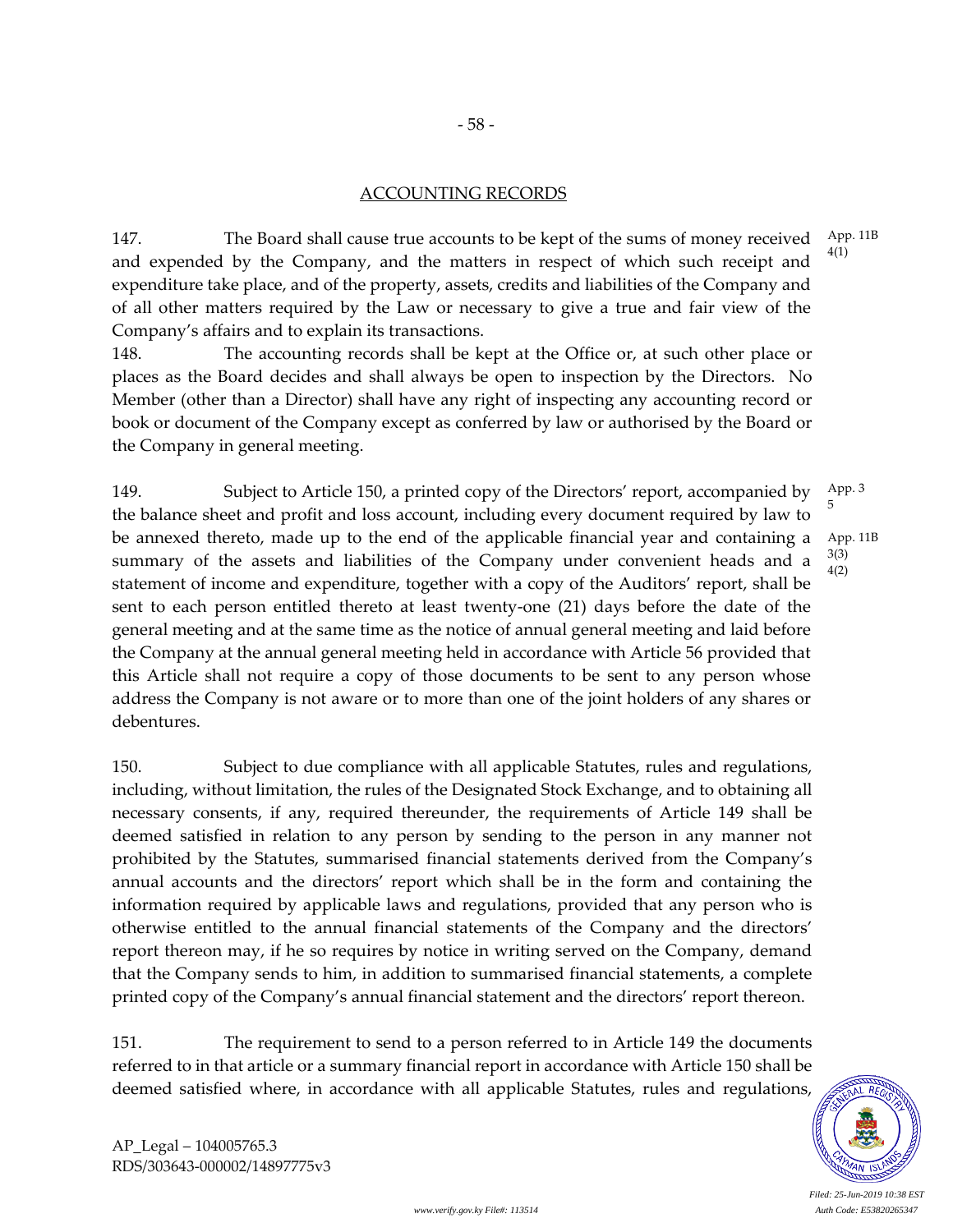including, without limitation, the rules of the Designated Stock Exchange, the Company publishes copies of the documents referred to in Article 149 and, if applicable, a summary financial report complying with Article 150, on the Company's computer network or in any other permitted manner (including by sending any form of electronic communication), and that person has agreed or is deemed to have agreed to treat the publication or receipt of such documents in such manner as discharging the Company's obligation to send to him a copy of such documents.

### AUDIT

152. (1) At the annual general meeting or at a subsequent extraordinary general meeting in each year, the Members shall appoint an auditor to audit the accounts of the Company and such auditor shall hold office until the next annual general meeting. Such auditor may be a Member but no Director or officer or employee of the Company shall, during his continuance in office, be eligible to act as an auditor of the Company. App. 11B 4(2)

(2) The Members may, at any general meeting convened and held in accordance with these Articles, by special resolution remove the Auditor at any time before the expiration of his term of office and shall by ordinary resolution at that meeting appoint another Auditor in his stead for the remainder of his term.

153. Subject to the Law the accounts of the Company shall be audited at least once in every year. App. 11B 4(2)

154. The remuneration of the Auditor shall be fixed by the Company in general meeting or in such manner as the Members may determine.

155. If the office of auditor becomes vacant by the resignation or death of the Auditor, or by his becoming incapable of acting by reason of illness or other disability at a time when his services are required, the Directors shall fill the vacancy and fix the remuneration of the Auditor so appointed.

156. The Auditor shall at all reasonable times have access to all books kept by the Company and to all accounts and vouchers relating thereto; and he may call on the Directors or officers of the Company for any information in their possession relating to the books or affairs of the Company.

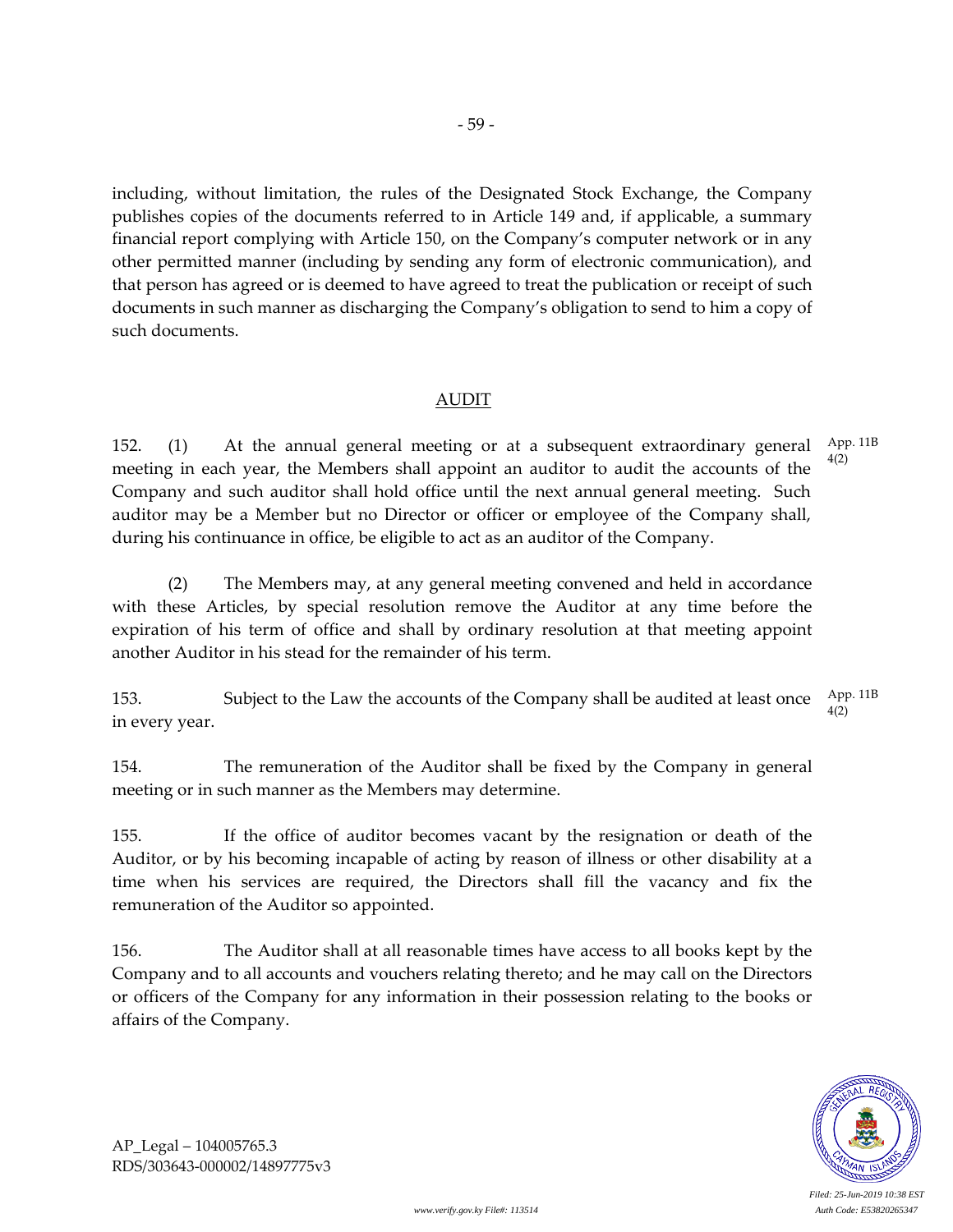157. The statement of income and expenditure and the balance sheet provided for by these Articles shall be examined by the Auditor and compared by him with the books, accounts and vouchers relating thereto; and he shall make a written report thereon stating whether such statement and balance sheet are drawn up so as to present fairly the financial position of the Company and the results of its operations for the period under review and, in case information shall have been called for from Directors or officers of the Company, whether the same has been furnished and has been satisfactory. The financial statements of the Company shall be audited by the Auditor in accordance with generally accepted auditing standards. The Auditor shall make a written report thereon in accordance with generally accepted auditing standards and the report of the Auditor shall be submitted to the Members in general meeting. The generally accepted auditing standards referred to herein may be those of a country or jurisdiction other than the Cayman Islands. If so, the financial statements and the report of the Auditor should disclose this fact and name such country or jurisdiction.

#### **NOTICES**

158. Any Notice or document (including any "corporate communication" within the meaning ascribed thereto under the rules of the Designated Stock Exchange), whether or not, to be given or issued under these Articles from the Company to a Member shall be in writing or by cable, telex or facsimile transmission message or other form of electronic transmission or communication and any such Notice and document may be served or delivered by the Company on or to any Member either personally or by sending it through the post in a prepaid envelope addressed to such Member at his registered address as appearing in the Register or at any other address supplied by him to the Company for the purpose or, as the case may be, by transmitting it to any such address or transmitting it to any telex or facsimile transmission number or electronic number or address or website supplied by him to the Company for the giving of Notice to him or which the person transmitting the notice reasonably and bona fide believes at the relevant time will result in the Notice being duly received by the Member or may also be served by advertisement in appropriate newspapers in accordance with the requirements of the Designated Stock Exchange or, to the extent permitted by the applicable laws, by placing it on the Company's website or the website of the Designated Stock Exchange, and giving to the member a notice stating that the notice or other document is available there (a "notice of availability"). The notice of availability may be given to the Member by any of the means set out above other than by posting it on a website. In the case of joint holders of a share all notices shall be given to that one of the joint holders whose name stands first in the Register and notice so given shall be deemed a sufficient service on or delivery to all the joint holders. App. 3 7(1) 7(2) 7(3)

*www.verify.gov.ky File#: 113514 Auth Code: E53820265347*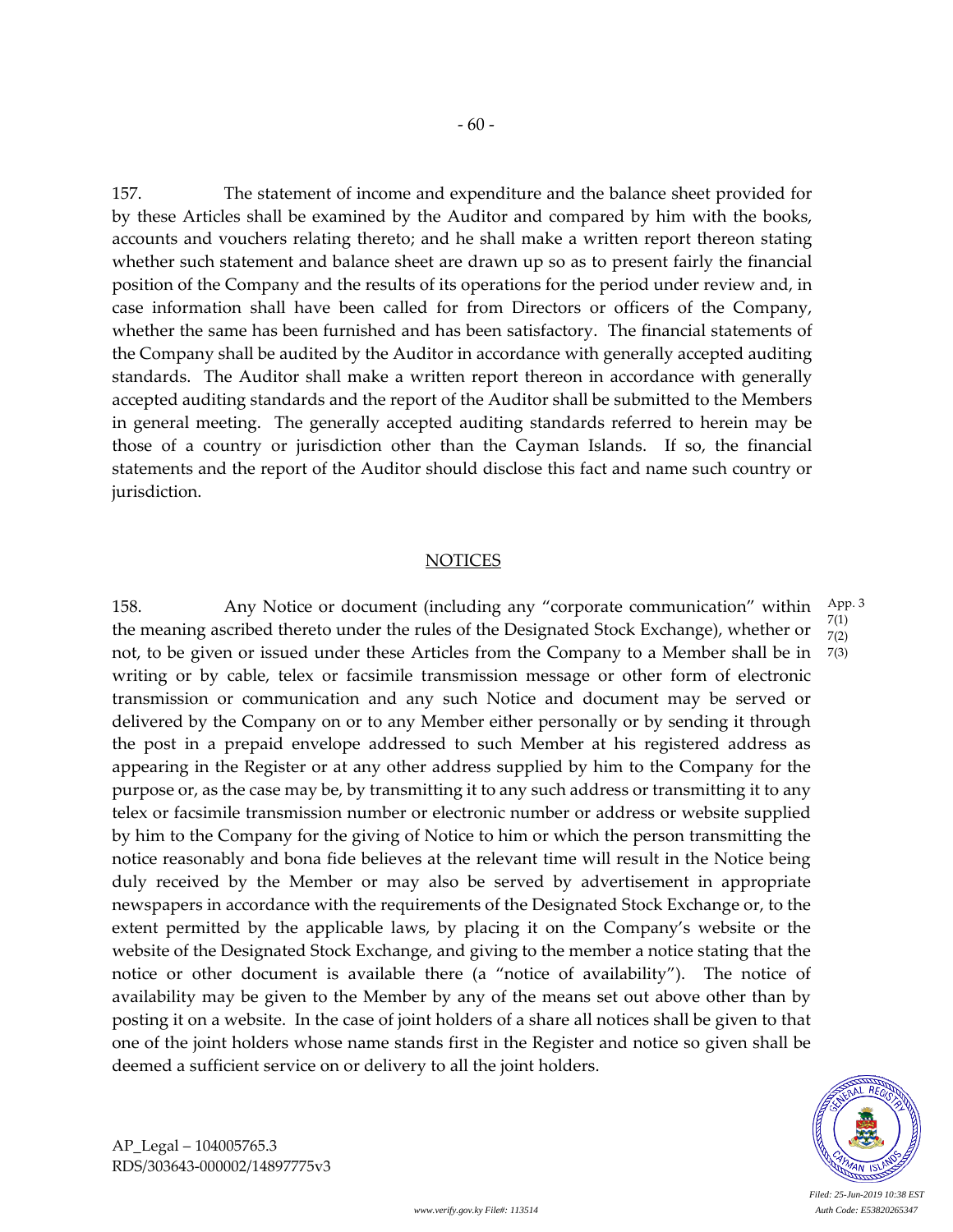## 159. Any Notice or other document:

(a) if served or delivered by post, shall where appropriate be sent by airmail and shall be deemed to have been served or delivered on the day following that on which the envelope containing the same, properly prepaid and addressed, is put into the post; in proving such service or delivery it shall be sufficient to prove that the envelope or wrapper containing the notice or document was properly addressed and put into the post and a certificate in writing signed by the Secretary or other officer of the Company or other person appointed by the Board that the envelope or wrapper containing the Notice or other document was so addressed and put into the post shall be conclusive evidence thereof;

- 61 -

- (b) if sent by electronic communication, shall be deemed to be given on the day on which it is transmitted from the server of the Company or its agent. A Notice placed on the Company's website or the website of the Designated Stock Exchange, is deemed given by the Company to a Member on the day following that on which a notice of availability is deemed served on the Member;
- (c) if served or delivered in any other manner contemplated by these Articles, shall be deemed to have been served or delivered at the time of personal service or delivery or, as the case may be, at the time of the relevant despatch or transmission; and in proving such service or delivery a certificate in writing signed by the Secretary or other officer of the Company or other person appointed by the Board as to the act and time of such service, delivery, despatch or transmission shall be conclusive evidence thereof; and
- (d) may be given to a Member either in the English language or the Chinese language, subject to due compliance with all applicable Statutes, rules and regulations.

160. (1) Any Notice or other document delivered or sent by post to or left at the registered address of any Member in pursuance of these Articles shall, notwithstanding that such Member is then dead or bankrupt or that any other event has occurred, and whether or not the Company has notice of the death or bankruptcy or other event, be deemed to have been duly served or delivered in respect of any share registered in the name of such Member as sole or joint holder unless his name shall, at the time of the service or delivery of the Notice or document, have been removed from the Register as the holder of the share, and such service or delivery shall for all purposes be deemed a sufficient service or delivery of such Notice or document on all persons interested (whether jointly with or as claiming through or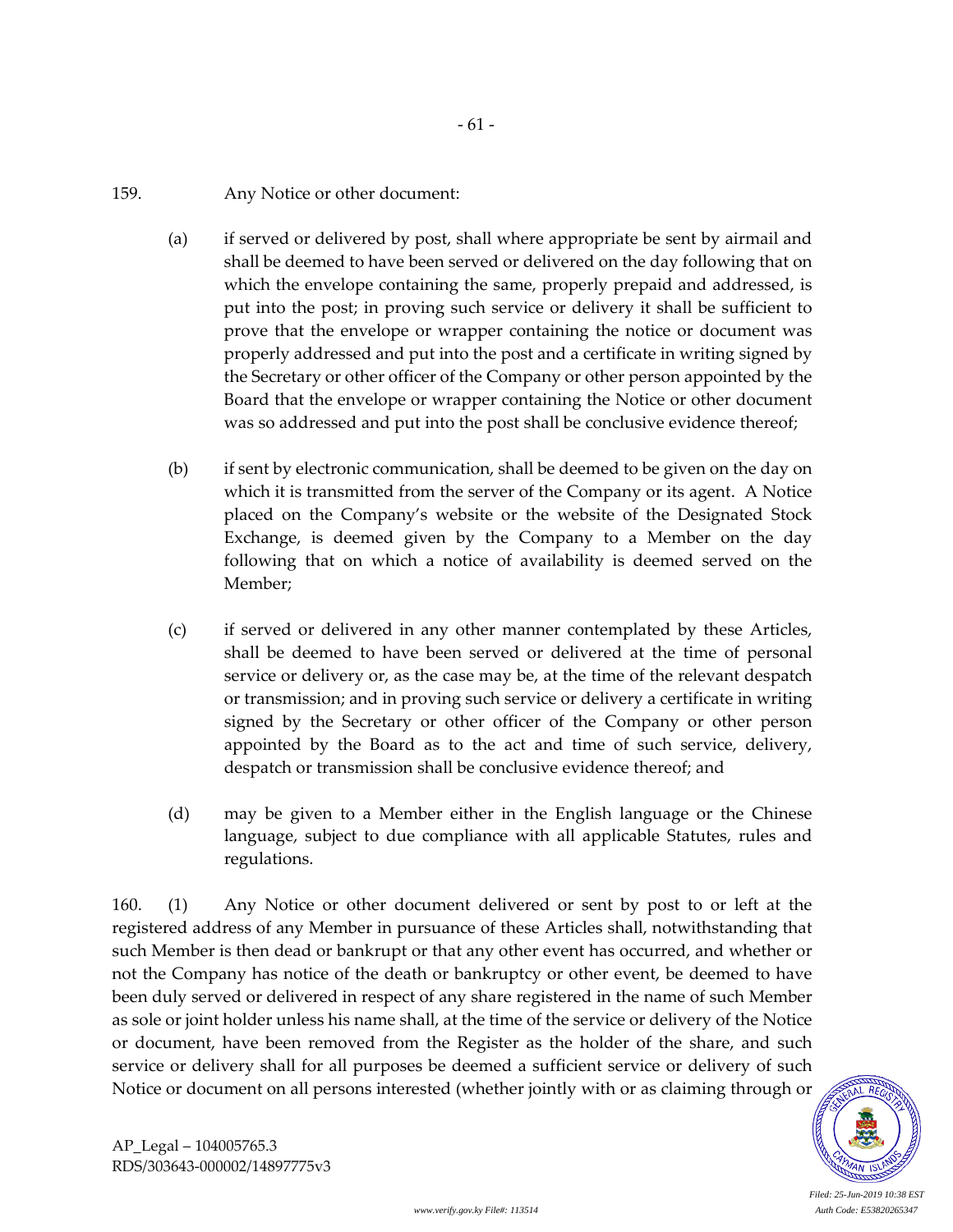- 62 -

under him) in the share.

(2) A Notice may be given by the Company to the person entitled to a share in consequence of the death, mental disorder or bankruptcy of a Member by sending it through the post in a prepaid letter, envelope or wrapper addressed to him by name, or by the title of representative of the deceased, or trustee of the bankrupt, or by any like description, at the address, if any, supplied for the purpose by the person claiming to be so entitled, or (until such an address has been so supplied) by giving the Notice in any manner in which the same might have been given if the death, mental disorder or bankruptcy had not occurred.

(3) Any person who by operation of law, transfer or other means whatsoever shall become entitled to any share shall be bound by every notice in respect of such share which prior to his name and address being entered on the Register shall have been duly given to the person from whom he derives his title to such share.

## **SIGNATURES**

161. For the purposes of these Articles, a facsimile or electronic transmission message purporting to come from a holder of shares or, as the case may be, a Director or alternate Director, or, in the case of a corporation which is a holder of shares from a director or the secretary thereof or a duly appointed attorney or duly authorised representative thereof for it and on its behalf, shall in the absence of express evidence to the contrary available to the person relying thereon at the relevant time be deemed to be a document or instrument in writing signed by such holder or Director or alternate Director in the terms in which it is received.

## WINDING UP

162. (1) The Board shall have power in the name and on behalf of the Company to present a petition to the court for the Company to be wound up.

(2) A resolution that the Company be wound up by the court or be wound up voluntarily shall be a special resolution.

163. (1) Subject to any special rights, privileges or restrictions as to the distribution of available surplus assets on liquidation for the time being attached to any class or classes of shares (i) if the Company shall be wound up and the assets available for distribution amongst the Members shall be more than sufficient to repay the whole of the capital paid up at the commencement of the winding up, the excess shall be distributed *pari passu* amongst such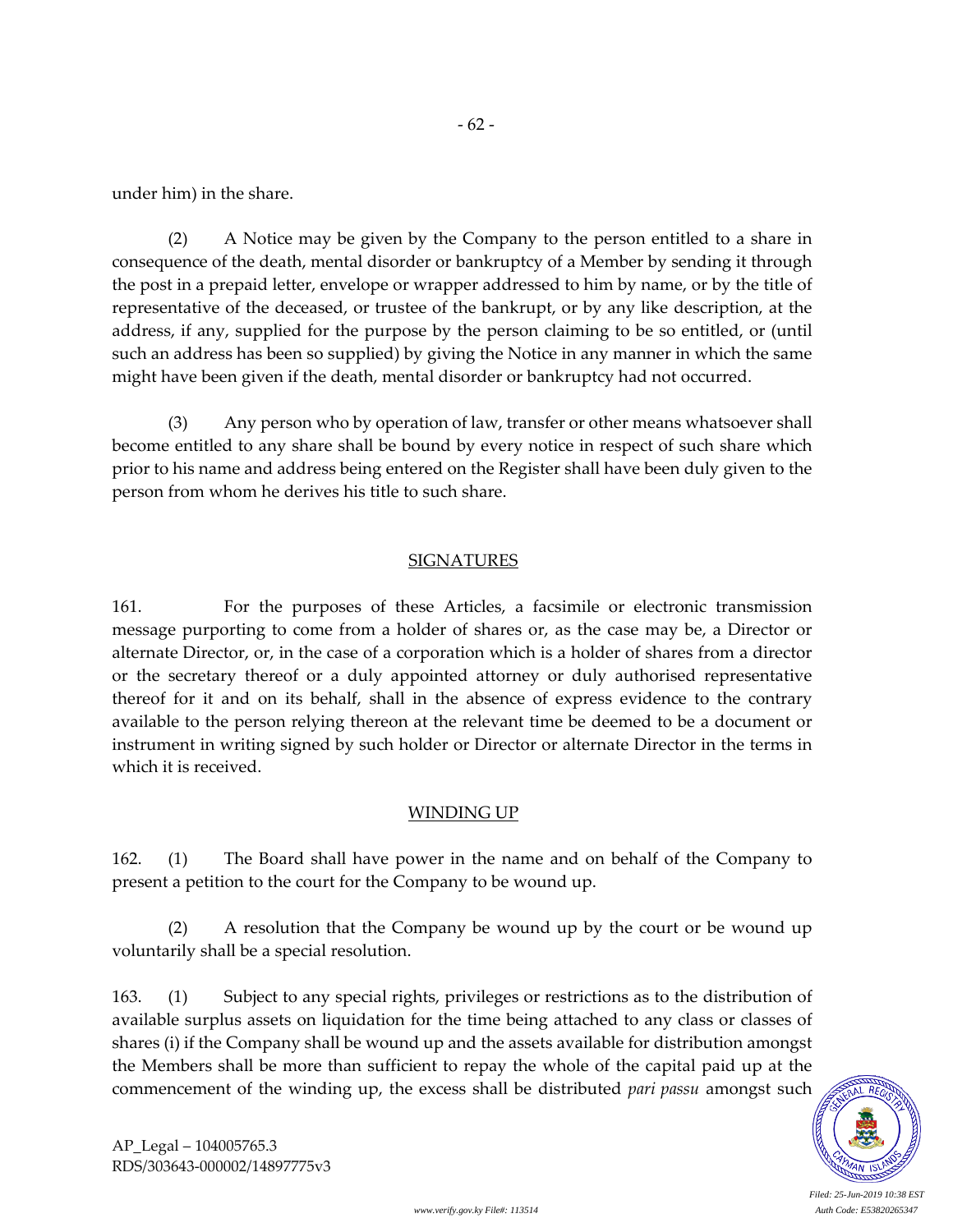members in proportion to the amount paid up on the shares held by them respectively and (ii) if the Company shall be wound up and the assets available for distribution amongst the Members as such shall be insufficient to repay the whole of the paid-up capital such assets shall be distributed so that, as nearly as may be, the losses shall be borne by the Members in proportion to the capital paid up, or which ought to have been paid up, at the commencement of the winding up on the shares held by them respectively.

(2) If the Company shall be wound up (whether the liquidation is voluntary or by the court) the liquidator may, with the authority of a special resolution and any other sanction required by the Law, divide among the Members in specie or kind the whole or any part of the assets of the Company and whether or not the assets shall consist of properties of one kind or shall consist of properties to be divided as aforesaid of different kinds, and may for such purpose set such value as he deems fair upon any one or more class or classes of property and may determine how such division shall be carried out as between the Members or different classes of Members. The liquidator may, with the like authority, vest any part of the assets in trustees upon such trusts for the benefit of the Members as the liquidator with the like authority shall think fit, and the liquidation of the Company may be closed and the Company dissolved, but so that no contributory shall be compelled to accept any shares or other property in respect of which there is a liability.

## INDEMNITY

164. (1) The Directors, Secretary and other officers and every Auditor of the Company at any time, whether at present or in the past, and the liquidator or trustees (if any) acting or who have acted in relation to any of the affairs of the Company and everyone of them, and everyone of their heirs, executors and administrators, shall be indemnified and secured harmless out of the assets and profits of the Company from and against all actions, costs, charges, losses, damages and expenses which they or any of them, their or any of their heirs, executors or administrators, shall or may incur or sustain by or by reason of any act done, concurred in or omitted in or about the execution of their duty, or supposed duty, in their respective offices or trusts; and none of them shall be answerable for the acts, receipts, neglects or defaults of the other or others of them or for joining in any receipts for the sake of conformity, or for any bankers or other persons with whom any moneys or effects belonging to the Company shall or may be lodged or deposited for safe custody, or for insufficiency or deficiency of any security upon which any moneys of or belonging to the Company shall be placed out on or invested, or for any other loss, misfortune or damage which may happen in the execution of their respective offices or trusts, or in relation thereto; PROVIDED THAT this indemnity shall not extend to any matter in respect of any fraud or dishonesty which may attach to any of said persons.



*Filed: 25-Jun-2019 10:38 EST*

AP\_Legal – 104005765.3 RDS/303643-000002/14897775v3